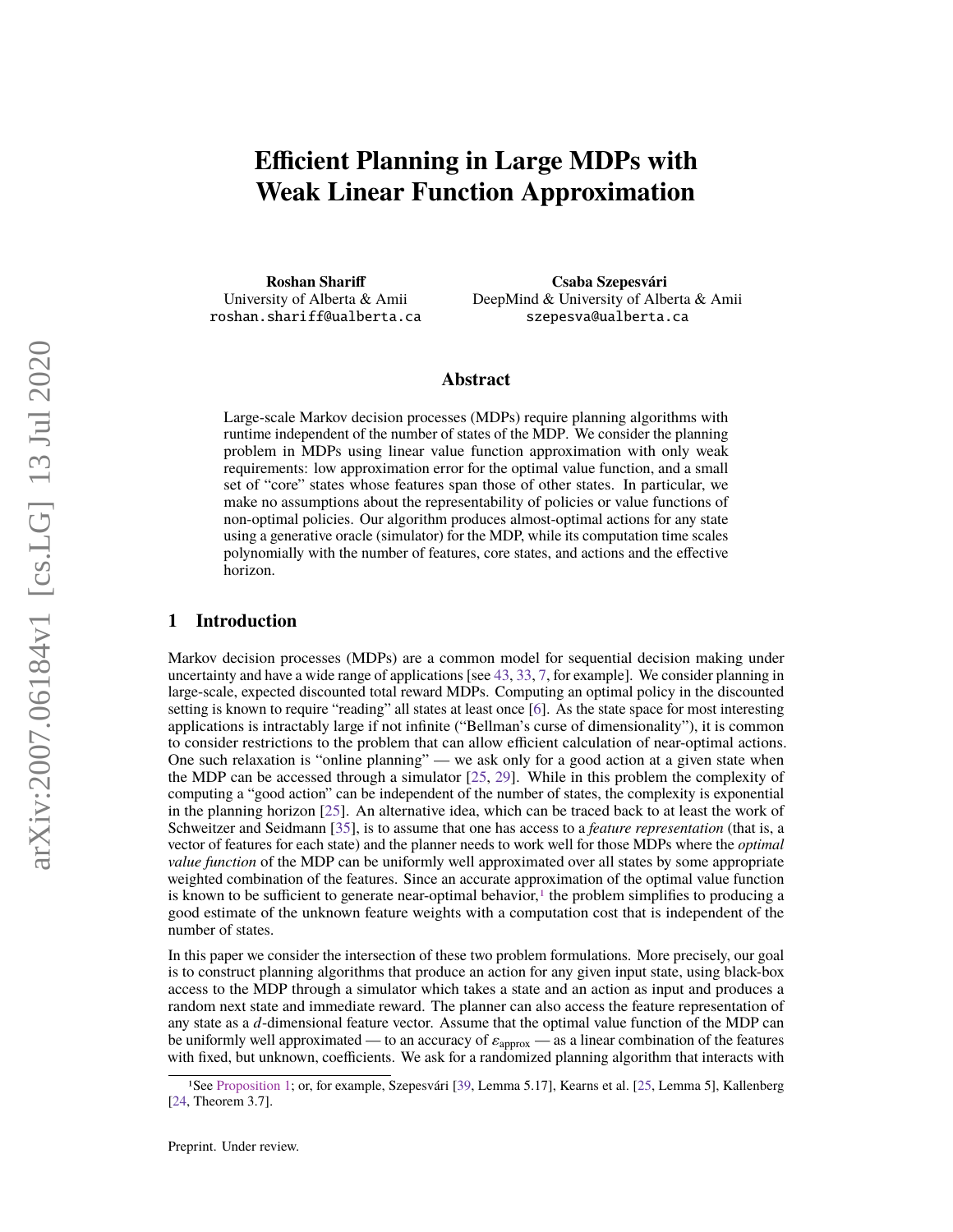the simulator poly( $1/\varepsilon$ , *d*, *H*, *A*, ...) times to produce an action, such that following this action in every state results in an  $O(\varepsilon + c \varepsilon_{\text{approx}})$ -optimal policy. Here  $H = 1/(1 - \gamma)$  is the effective planning horizon for the discount factor  $0 \le \gamma < 1$ , which is used in the definition of the values of policies; *A* is the number of actions; and  $c > 0$  is an error inflation factor that may depend on  $\gamma$ , *d*, and *A*;

We call the features "weak" as we only require the optimal value function to be accurately representable by their linear combinations, in contrast to "strong" features that can accurately represent the value functions of *all* policies; in this latter case the problem of efficient planning in the presence of a simulator is known to have a solution, both in the episodic and discounted settings [\[44,](#page-11-2) [28\]](#page-10-5). As pointed out by Du et al. [\[12\]](#page-9-2), with only weak features, the problem of efficient planning has not yet been solved.

**Our Contributions** We design a randomized algorithm that positively answers the challenge posed above under one extra assumption — that the feature vectors of all states lie within the convex hull of the feature vectors of a few selected "core states" that the algorithm is given. In particular, we show that, as required, the query-complexity and runtime of our algorithm is polynomial in the relevant quantities and the number of core states, providing a partial positive answer to the previously open problem of efficient planning in the presence of weak features.

To achieve our result, we start from the *approximate linear programming* (ALP) approach where the value function is approximated using the feature vectors. Following Lakshminarayanan et al. [\[27\]](#page-10-6), we construct a *relaxed* ALP that drops all the constraints except at the core states. In their work, [Lakshminarayanan et al.](#page-10-6) gave bounds on the error of the value function that is obtained from solving this relaxed ALP. The authors also suggested a way to turn this error bound into an efficient planning method though without a detailed analysis. The main contribution of the present work is to fill this gap, in addition to simplifying, strengthening and streamlining the earlier results. In particular, we propose using a randomized saddle-point solver that substantially reduces the computational requirements compared to the procedure hinted at by [\[27\]](#page-10-6).

**Paper Organization** The rest of the paper is organized as follows: [Sections 1.1](#page-1-0) and [1.2](#page-2-0) give background on MDPs and introduce the linear programming (LP) approach to planning. [Section 2](#page-2-1) formally defines the problem. Then, in [Section 3,](#page-3-1) we present the linear program that we start with and give our first results, bounding the value loss of the policy that can be read out from optimal solutions of the linear program. [Section 4](#page-5-0) gives the efficient algorithm to solve the linear program and our main result. [Section 5](#page-6-0) discusses related work. The paper is concluded in [Section 6.](#page-8-0) The proofs of the results are moved to [Appendix A.](#page-12-0)

**Notation** The set of real numbers is denoted by R, whereas  $\mathbb{R}_+ = [0, \infty)$ .  $\mathbb{R}^d$  denotes the vectors with *d* dimensions, while the  $m \times n$  matrices are  $\mathbb{R}^{m \times n}$ . We use bold letters for vectors (*r*) and bold capitals for matrices (P); their elements are written as  $r_i$  and  $P_{i,j}$  and matrix rows are  $P_i$ . For each index *i* The vectors of identical dimension,  $x \le y$  means element-wise comparison:  $x_i \le y_i$  for each index *i*. The standard basis vector *e*<sub>i</sub> has  $e_{i,j} = 1$  and  $e_{i,j} = 0$  for  $i \ne i$  and the constant 0 or 1 vector is denoted by standard basis vector  $e_i$  has  $e_{i,i} = 1$  and  $e_{i,j} = 0$  for  $i \neq j$ , and the constant 0 or 1 vector is denoted by<br>0.1  $\in \mathbb{R}^d$ , their dimensions denoted on the context. All vectors are considered column vectors by **0**, **1** ∈  $\mathbb{R}^d$ ; their dimensions depends on the context. All vectors are considered column vectors by default. The probability simplex over any finite set  $\mathcal{A}$  is denoted  $\Delta_{\mathcal{A}} := \{ \mathbf{p} \in \mathbb{R}^{|\mathcal{A}|} | ||\$ default. The probability simplex over any finite set A is denoted  $\Delta_{\mathcal{A}} := \{p \in \mathbb{R}^{\mathcal{A}}_+ | ||p||_1 = 1\}$ . For a finite set S with cardinality  $S = |S|$ , we will think of functions  $v : \mathcal{S} \to \mathbb{R}$  or  $\varphi : S \to \mathbb{R}^d$  as vectors or matrices respectively and use both notations: for example  $p \in \mathbb{R}^S$   $p_{\phi}$  or  $p(s)$ ; and  $\mathbf{\Phi}$ or matrices, respectively, and use both notations: for example,  $v \in \mathbb{R}^S$ ,  $v_s$ , or  $v(s)$ ; and  $\Phi \in \mathbb{R}^{S \times d}$ ,  $\varphi_s$ , or  $\varphi(s)$  where  $s \in S$ . When the domain takes the form  $S \times \mathcal{A}$  with respective cardinalit  $\varphi_s$ , or  $\varphi(s)$  where  $s \in S$ . When the domain takes the form  $\mathcal{S} \times \mathcal{A}$  with respective cardinalities *S* and *A*, we use intuitive double indices of the form *sa*, e.g., with  $r : S \times A \to \mathbb{R}$  we index components of *r* using the notation  $r_{sa}$  (i.e.,  $r_{sa} = r(s, a)$ ). In this case we also write  $r \in \mathbb{R}^{SA}$ .

For convenience, an [Index of Notation](#page-12-1) section is included in the [Appendix.](#page-12-2)

#### <span id="page-1-0"></span>**1.1 Background**

A (finite, discounted) Markov Decision Process (MDP) is defined by the entities  $(S, \mathcal{A}, P, r, \gamma)$  where S and A are finite sets of states and actions, respectively. Without loss of generality we let  $S = [S]$ and  $\mathcal{A} = [A]$ , using the notation  $[n] = \{1, \ldots, n\}$  for integers  $n > 0$ . When the process is in state *s* ∈ *S* and action *a* ∈ *A* is chosen, a random reward is received with expectation  $r_{sa}$  ∈ R and the process transitions to a new state  $s' \in S$  with probability  $P_{s,a,s'}$ . For convenience, we arrange the transition probabilities into a metrix  $P \subseteq \mathbb{R}^{SAS}$  and the powerds into a vector  $\mathbf{r} \in \mathbb{R}^{SA}$ . Thus,  $P$  is transition probabilities into a matrix  $\bm{P} \in \mathbb{R}^{S A \times \bar{S}}$  and the rewards into a vector  $\bm{r} \in \mathbb{R}^{S A}$ . Thus,  $\bm{P}$  is a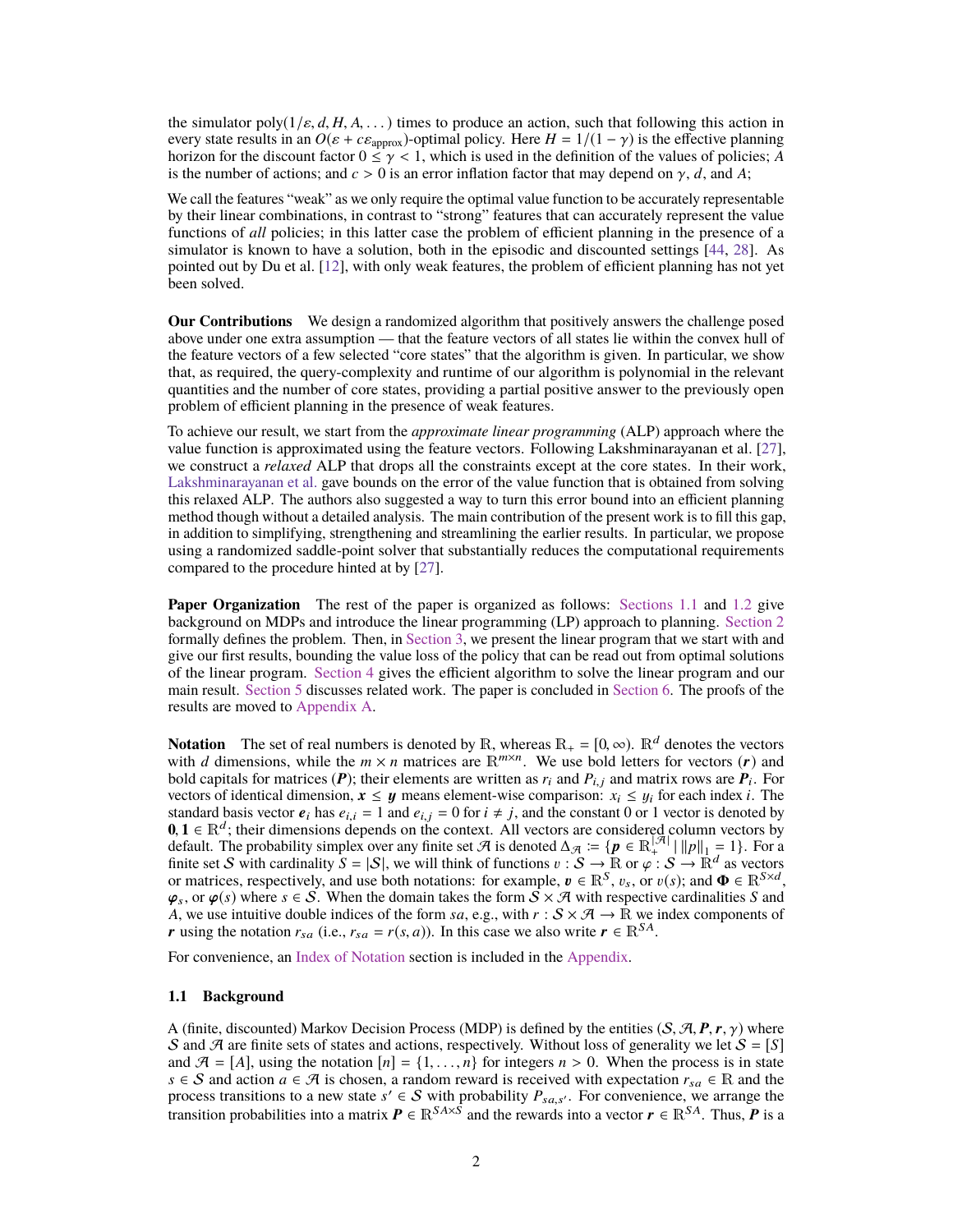*row-stochastic matrix* — each row  $P_{sa}$  for a state *s* and action *a* is a valid probability distribution for the next state.

For our purposes it will be sufficient to consider stationary policies, which we will just call *policies*. A policy  $\pi : S \to \Delta_{\mathcal{A}}$  is a function from states to probability distributions over actions — we use  $\pi(a|s)$  to denote the probability assigned by  $\pi$  to action *a* in state *s*. Following a policy means that upon visiting state *s*, an action  $a \sim \pi(s)$  is chosen at random. This gives rise to an infinite sequence of states, actions, and corresponding rewards. The *value*  $v_\tau(s)$  of a policy for a process starting at state  $s \in S$  is defined as the total expected  $\gamma$ -discounted sum of the rewards incurred:

$$
\boldsymbol{v}_{\pi} = \sum_{t=0}^{\infty} (\gamma \boldsymbol{P}_{\pi})^{t} \boldsymbol{r}_{\pi}, \quad \text{where } [\boldsymbol{r}_{\pi}]_{s} = \sum_{a \in \mathcal{A}} \pi(a|s) \, r_{sa}, \quad \text{and } [\boldsymbol{P}_{\pi}]_{s,s'} = \sum_{a \in \mathcal{A}} \pi(a|s) \, P_{sa,s'}; \quad (1)
$$

 $r_{\pi} \in \mathbb{R}^{S}$  is the expected reward and  $P_{\pi} \in \mathbb{R}^{S \times S}$  is the state transition matrix. A policy  $\pi^*$  is called *optimal* if  $p_{\pi^*} > p_{\pi}$  for every policy  $\pi$  where the inequality is component-wise. Ever *optimal* if  $v_{\pi^*} \ge v_{\pi}$  for every policy  $\pi$ , where the inequality is component-wise. Every MDP has an optimal policy and all optimal policies have the same value function  $v^*$  the *optimal value function* optimal policy, and all optimal policies have the same value function  $v^*$ , the *optimal value function*.<br>Further there always exist *deterministic* optimal policies which concentrate all their probability on a Further, there always exist *deterministic* optimal policies, which concentrate all their probability on a single action for each state. We will also need  $q^* \in \mathbb{R}^{SA}$ , which is defined via  $q^* = r + \gamma P v^*$ .

### <span id="page-2-0"></span>**1.2 Linear Programming**

Our approach to the MDP planning problem is based on the standard linear programming (LP) formulation; for details, see Puterman [\[32,](#page-10-7) §6.9], who swaps the primal and dual problems:

$$
v^*(s_0) = \min \left\{ e_{s_0}^{\mathsf{T}} v \mid v \in \mathbb{R}^S, \qquad \mathbf{r} + (\gamma \mathbf{P} - \mathbf{E}) v \le \mathbf{0} \right\} \tag{Primal LP}
$$

<span id="page-2-5"></span><span id="page-2-4"></span><span id="page-2-3"></span><span id="page-2-2"></span>
$$
= \max \left\{ \mu^{\mathsf{T}} r \mid \mu \in \mathbb{R}_{+}^{SA}, \ e_{s_0} + \mu^{\mathsf{T}} (\gamma P - E) = 0 \right\}.
$$
 (Dual LP)

The matrix  $\mathbf{E}$ :  $\mathbb{R}^{SAS}$  has elements  $E_{s,a,s} = 1$  and  $E_{s,a,s'} = 0$  for  $s \neq s'$ . It maps vectors from  $\mathbb{R}^{S}$  to  $\mathbb{R}^{SAS}$  by duplicating their elements over all actions:  $\mathbb{R}^{S1}$   $\equiv n$  for all s a. Bot  $\mathbb{R}^{SA}$  by duplicating their elements over all actions:  $[\mathbf{E}\vec{v}]_{sa} = v_s$  for all *s*, *a*. Both the primal and dual optimization problems above have the same optimal value: the optimal value of state  $s<sub>0</sub>$ . The dual variables  $\mu$  are *discounted state-action occupancy measures* of a policy  $\pi$  starting at state  $s_0$ :

$$
\mu^{\mathsf{T}} = \rho_{\pi}^{\mathsf{T}} \sum_{t=0}^{\infty} (\gamma \tilde{P}_{\pi})^{t}, \quad \text{where } [\rho_{\pi}]_{sa} = \pi(a|s_{0}) e_{s,s_{0}}, \quad \text{and } [\tilde{P}_{\pi}]_{sa,s'a'} = \pi(a'|s')[P_{\pi}]_{sa,s'}; \quad (2)
$$

 $\rho_{\pi} \in \Delta_{S \times \mathcal{A}}$  is the initial distribution over state-action pairs and  $\tilde{P}_{\pi} \in \mathbb{R}^{S A \times S A}$  is the state-action transition probability matrix: the state transition matrix  $P_{\pi}$  is defined in (1). The cons transition probability matrix; the state transition matrix  $P_{\pi}$  is defined in [\(1\).](#page-2-2) The constraint  $e_{s_0} + \mu^{\mathsf{T}}(\gamma P - E) = 0$  enforces that  $\mu$  has this form, and is therefore generated by some stochastic policy. Thus the dual problem can be seen as a linear formulation of policy optimization, where policy. Thus the dual problem can be seen as a linear formulation of policy optimization, where policies are represented by their occupancy measures and the objective is to maximize expected discounted reward — in particular, the policy corresponding to any feasible  $\mu$  can be obtained by conditioning on the state:  $\pi_{\mu}(a|s) = \mu_{sa}/\sum_{a'} \mu_{sa'}$  for any state with non-zero occupancy measure.

The *approximate linear program* (ALP) of Schweitzer and Seidmann [\[35\]](#page-10-3) is obtained from [\(Primal LP\)](#page-2-3) by restricting v to lie in the span of a *feature matrix*  $\mathbf{\Phi} \in \mathbb{R}^{S \times d} - v = \mathbf{\Phi}\theta$  for  $\theta \in \mathbb{R}^d$ . This reduces the number of variables from S to the feature dimension d but is still intractable to solve becau the number of variables from *S* to the feature dimension *d*, but is still intractable to solve because of the many constraints — one for each state-action pair. The *relaxed ALP* of Lakshminarayanan et al. [\[27\]](#page-10-6) addresses this issue by keeping only a small number of constraints that are positive linear combinations of the original constraints; this is the foundation of our approach.

## <span id="page-2-1"></span>**2 Problem Definition**

In the *online MDP planning problem*, a randomized planner is given a state of the MDP  $s_0 \in S$  as input, and needs to return an action [e.g., [25,](#page-10-1) [16\]](#page-10-8). Letting  $\pi(a|s_0)$  denote the probability that action *a* is returned for input  $s_0$ , the planner's *value loss* at state *s* is defined as  $v^*(s) - v_\pi(s)$ . The goal is to design planning algorithms with a small value loss for *every* start state *s* regardless of the MDP design planning algorithms with a small value loss for *every* start state *s* regardless of the MDP.

For large MDPs, we want the computation time to be independent of the number of states *S* and depend polynomially on the number of actions and the "planning horizon"  $H = 1/(1 - \gamma)$ . To make this even remotely possible, we assume that the planner has access to a suitable feature map  $\varphi : S \to \mathbb{R}^d$  [\(Assumption 1](#page-3-2) below), is given a suitable set of "core states" [\(Assumption 2\)](#page-3-3), and can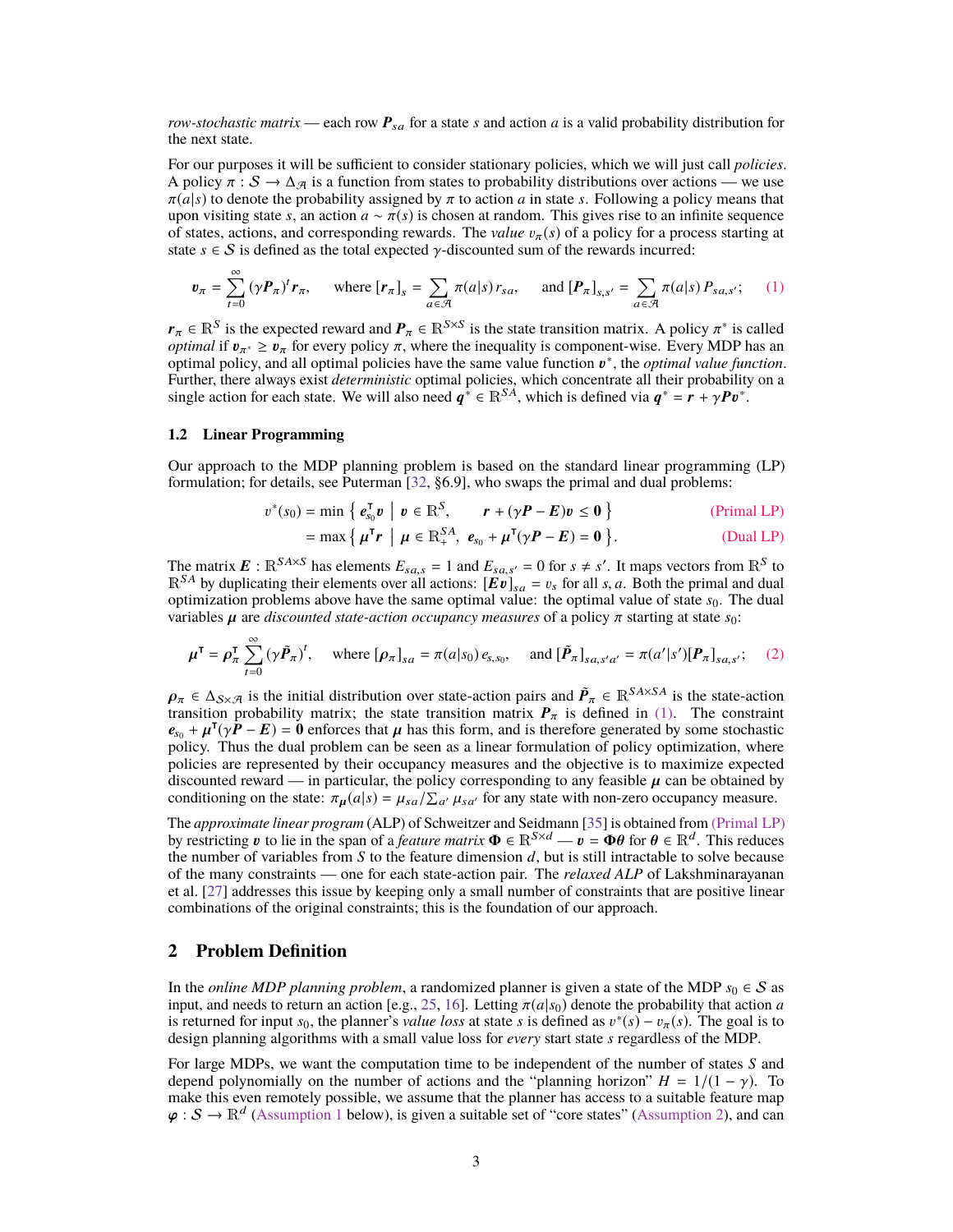access a simulator of the MDP [\(Assumption 3\)](#page-3-4).[2](#page-3-5) Further, the planner is only required to perform well if the optimal value function lies uniformly close to the span of the features, which means that

<span id="page-3-6"></span>
$$
\varepsilon_{\text{approx}} \coloneqq \inf_{\boldsymbol{\theta} \in \mathbb{R}^d} \max_{s \in \mathcal{S}} |v^*(s) - \boldsymbol{\varphi}_s^{\mathsf{T}} \boldsymbol{\theta}| \tag{3}
$$

is small. To be precise, the planner's value loss is allowed to degrade with  $\varepsilon_{\text{approx}}$ . Note that the class of MDPs where  $\varepsilon_{\text{energy}}$  is small for a given feature man is a strict superset of those which are class of MDPs where  $\varepsilon_{\text{approx}}$  is small for a given feature map is a strict superset of those which are nearly linear up to the error <sup>ε</sup>approx in the sense of Jin et al. [\[19\]](#page-10-9). Hence, we call the features *weak* because we only require that  $\varepsilon_{\text{approx}}$  as defined in [\(3\)](#page-3-6) be small. Du et al. [\[12\]](#page-9-2) posed the open problem of designing efficient online planning algorithms under this condition.

**Assumptions.** For the convenience of the reader, we now restate our assumptions in a concise form:

- <span id="page-3-2"></span>1. *Features:* The planner can access  $\varphi(s) \in \mathbb{R}^d$  for any state  $s \in S$ . Further, there is some  $\eta \in \mathbb{R}^d$  such that  $\varphi^{\intercal} \eta = 1$  for all  $s =$  this can be ensured easily by adding a "bias" feature that is alwa such that  $\varphi_s^T \eta = 1$  for all *s* — this can be ensured easily by adding a "bias" feature that is always 1.
- <span id="page-3-3"></span>2. *Core States:* There is a set of core states  $S_* \subset S$  (with  $|S_*| = m$ ) that are available to the algorithm, and the feature vector of every other state can be written as a positive linear combination of the core state features:  $\mathbf{\Phi} = \mathbf{Z} \mathbf{\Phi}_{*}$  for some non-negative matrix  $\mathbf{Z} \in \mathbb{R}_{+}^{S \times m}$ , where  $\mathbf{\Phi} \in \mathbb{R}^{S \times d}$  and  $\Phi_* \in \mathbb{R}^{m \times d}$  consist of the stacked feature vectors for all states and the core states, respectively.
- <span id="page-3-4"></span>3. *Simulator:* The planner can call a randomized function SIMULATE(*s*, *a*) that returns  $s' \sim P_{sa}$  and a reward  $\hat{r}$  with  $\mathbb{E}[\hat{r}] = r_{sa}$ . For simplicity we assume  $|\hat{r}| \le 1$ a reward  $\hat{r}$  with  $\mathbb{E}[\hat{r}] = r_{sa}$ . For simplicity, we assume  $|\hat{r}| \leq 1$ .

We do not need to explicitly assume that the feature vectors of all states lie within the convex hull of the core state features — that is a consequence of [Assumptions 1](#page-3-2) and [2](#page-3-3) (specifically,  $1 \in \text{span } \Phi$ ).<sup>[3](#page-3-7)</sup> Under [Assumption 2,](#page-3-3) each of the core states is a "soft state aggregation" [\[36\]](#page-11-3) that respects the feature representation. Zanette et al. [\[46\]](#page-11-4) impose a similar requirement for core states, observing that "anchoring" the value function at states with "extreme" feature representations (i.e., on the boundary of the convex hull of feature vectors) results in the values of other states being *interpolated* (not *extrapolated*) from the values of the core states using their respective feature representations — this is sufficient to accurately deduce the values of all states when  $\varepsilon_{\text{approx}}$  is small [\[44\]](#page-11-2).

Without assuming extra structure, finding a set of core states requires checking the feature vectors of all states, which is intractable in large MDPs. It remains an interesting question what extra structure would make it possible to discover near-minimal core sets with an effort independent of the size of the MDP. We also note that for some feature maps the size of the minimal core set can be as large as the number of states *S*. Since the run time of our algorithm depends on the size of the core set, one should obviously avoid such feature maps. It remains an intriguing question whether requiring a small core set is necessary for efficient planning.

The algorithm we design can work with weaker assumptions — it only accesses  $\varphi(s)$  for the planning state  $s_0$ , the core states, and for the next state *s'* produced by the simulator:  $(s', \hat{r}) \leftarrow \text{SIMULATE}(s, a)$ , which it only queries with  $s \in \{s_0\} \cup S$ . We also note in passing that the **Z** matrix of Assumption 2. which it only queries with  $s \in \{s_0\} \cup S_*$ . We also note in passing that the **Z** matrix of [Assumption 2](#page-3-3) is not used by the algorithm and need not be known; it need only exist. Finally, our results also hold if the core states are so-called "meta-states" — probability distributions over underlying MDP states; the simulator must then be able to sample states according to these probability distributions.

## <span id="page-3-1"></span>**3 CoreLP — A Linear Program for Planning with Core States**

Throughout this section, we will use  $s_0 \in S$  to refer to the current planning state — our goal is to output a random close-to-optimal action *<sup>a</sup>* <sup>∼</sup> π(*s*0). Consider the following result, which follows immediately from the well-known "performance difference lemma" [\[23,](#page-10-10) Lemma 6.1]:

<span id="page-3-0"></span>**Proposition 1.** Let  $\pi$  be an arbitrary policy. Then,

$$
\max_{s \in S} v^*(s) - v_\pi(s) \le \frac{1}{1 - \gamma} \max_{s_0 \in S} \mathbb{E}_{a \sim \pi(s_0)}[v^*(s_0) - q^*(s_0, a)].
$$

<span id="page-3-7"></span><span id="page-3-5"></span><sup>&</sup>lt;sup>2</sup>With no additional assumptions on the MDP, any online planning algorithm implementing an  $\varepsilon$ -suboptimal<br>icy may need up to  $O((1/\varepsilon)^{H-1})$  simulator queries to find each action; this is exponential in the planning policy may need up to  $\Omega((1/\varepsilon)^{H-1})$  simulator queries to find each action; this is exponential in the planning<br>horizon H for any constant  $\varepsilon > 0$  — see Kearns et al. [25] Theorem 21 noting that their H is different fr horizon *H* for any constant  $\varepsilon > 0$  — see Kearns et al. [\[25,](#page-10-1) Theorem 2], noting that their *H* is different from ours.<br><sup>3</sup>We have **71** – **70**  $\mathbf{n} = \mathbf{0}\mathbf{n} = 1$  for some  $\mathbf{n} \in \mathbb{R}^d$ , so the rows of **7** must sum <sup>3</sup>We have  $Z1 = Z\Phi_*\eta = \Phi\eta = 1$  for some  $\eta \in \mathbb{R}^d$ , so the rows of  $Z$  must sum to one.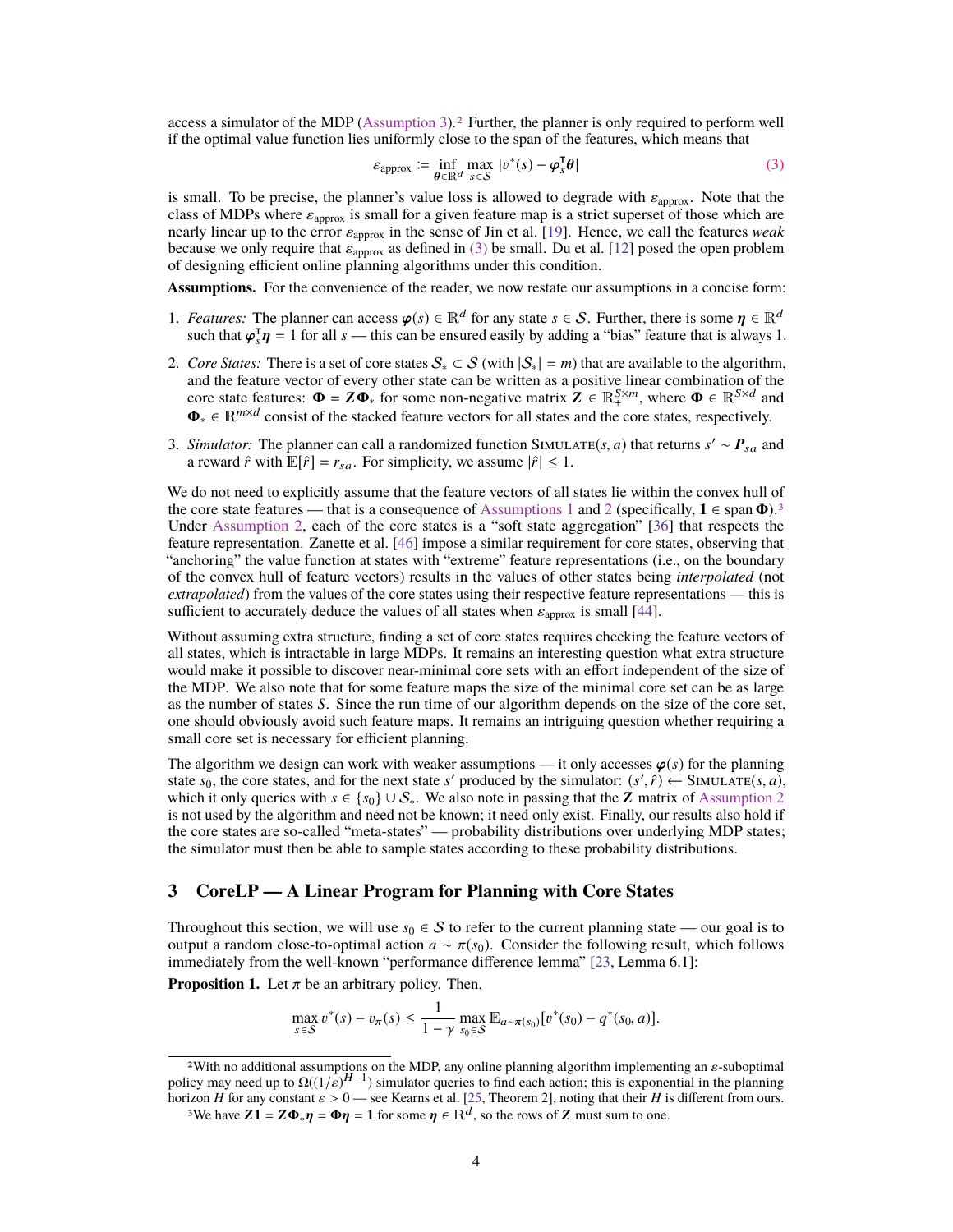In light of this, we will design a randomized planning algorithm that guarantees  $\mathbb{E}_{a \sim \pi(s_0)}[q^*(s_0, a)] \approx$ <br>*n*<sup>\*</sup>(so) for any input state so. Our approach stems from the relaxed linear program of Lakshminarayanan et al. [\[27\]](#page-10-6) — more precisely, we start with the ALP but keep only the constraints corresponding to ∗ (*s*0) for any input state *s*0. Our approach stems from the relaxed linear program of Lakshminarayanan the actions of the core states and the current planning state (see [Section 1.2\)](#page-2-0). We then construct the corresponding dual LP, to which we add another constraint that allows us to "read out" an action distribution from the values of the dual variables.

Recall that  $S_* = \{s_1, \ldots, s_m\}$  is the set of core states and define  $S_+$  as the sequence  $(s_0, s_1, \ldots, s_m)$ . Note that  $s_0$  is always the first state in  $S_+$  but may appear again if it is also a core state. For each of the  $1 + m$  states in  $S_+$ , we will select the *A* constraints in the ALP corresponding to the state-action pairs  $(s_i, a) \in S_+ \times \mathcal{A}$  — a total of  $(1 + m)A$  constraints. Unlike the ALP, our linear program CoreLP is based on the (Dual LP) of Section 1.2; the name refers to the core states and features that respectively based on the [\(Dual LP\)](#page-2-4) of [Section 1.2;](#page-2-0) the name refers to the core states and features that, respectively, constrain and relax it.

<span id="page-4-1"></span>**Theorem [2](#page-3-3)** (CoreLP). *Suppose [Assumptions 1](#page-3-2)* and 2 hold,  $s_0 \in S$ ,  $\varphi_0 := \varphi_{s_0}$ ,  $W \in \{0, 1\}^{(1+m)A \times SA}$ *has rows*  $[W_{s_i a}]_{s_i \in S_+, a \in \mathcal{A}} = e_{s_i a}$ *, and*  $\Lambda := \{ \lambda \in \mathbb{R}^{(1+m)A}_+ \mid \sum_{a \in \mathcal{A}} \lambda_{s_0 a} = 1 \}$ *. Define* 

<span id="page-4-0"></span>
$$
V^{\dagger} = \max \left\{ \lambda^{\mathsf{T}} W r \mid \lambda \in \Lambda, \, \boldsymbol{\varphi}_0^{\mathsf{T}} + \lambda^{\mathsf{T}} W (\gamma \boldsymbol{P} - \boldsymbol{E}) \boldsymbol{\Phi} = \boldsymbol{0} \right\}.
$$
 (CoreLP)

Let  $\lambda^{\dagger} \in \Lambda$  *be a maximizer of* [\(CoreLP\)](#page-4-0) *and let*  $\pi^{\dagger} \in \Delta_{\mathcal{A}}$  *be given by*  $\pi^{\dagger}(a) = \lambda_{s_0a}^{\dagger}$ . Then

$$
|V^{\dagger} - v^*(s_0)| \le \frac{10\gamma \varepsilon_{\text{approx}}}{1 - \gamma}, \qquad v^*(s_0) - \sum_{a \in \mathcal{A}} \pi^{\dagger}(a) q^*(s_0, a) \le \frac{20\gamma \varepsilon_{\text{approx}}}{1 - \gamma}.
$$

This bound matches up to constant factors (and improves by a  $\gamma$  factor) the landmark result of de Farias and Van Roy [\[14\]](#page-9-3) for the approximation error of the ALP (defined in [Section 1.2\)](#page-2-0). In other words, core states satisfying [Assumption 2](#page-3-3) lead to essentially no additional error in the solution of [\(CoreLP\)](#page-4-0) compared to the ALP — this was pointed out by Lakshminarayanan et al. [\[27\]](#page-10-6), whose result we improve upon in [Theorem 5](#page-12-3) [\(Appendix A.1\)](#page-12-4). The theorem also implies that the linear program is both bounded and feasible, meaning its value is not  $\pm \infty$ ; this is an important consideration when relaxing the ALP [\[4\]](#page-9-4). We present the detailed proof in [Appendix A.2.](#page-13-0)

The feature matrix  $\Phi$ , which in the ALP constrains the value functions of [\(Primal LP\),](#page-2-3) instead *relaxes* the constraint in [\(Dual LP\)](#page-2-4) to be  $[e_{s_0}^{\mathsf{T}} + \mu^{\mathsf{T}}(\gamma P - E)]\Phi = 0$ . As a result,  $\mu$  may no longer be a discounted state-action occupancy distribution, although it behaves like one with respect to expectations of functions in the span of  $\Phi$  — using the notation of [Sections 1.1](#page-1-0) and [1.2,](#page-2-0) any feasible **μ** satisfies  $\mu^T Ef = e_{s_0}^T \sum_{t=0}^{\infty} (\gamma P_{\pi})^t f$  for some policy π and any  $f = \Phi \theta$ ; compare this with [\(2\).](#page-2-5)

Conversely, the W matrix *constrains*  $\mu$  to be non-zero only on the actions of core states and the current planning state:  $\mu = \lambda^T W$ . The discounted visits to all other states are "soft-aggregated" as positive linear combinations of the core states as discussed in Section 2. Such aggregation is acceptable linear combinations of the core states, as discussed in [Section 2.](#page-2-1) Such aggregation is acceptable because *(i)* the above relaxation means  $\mu$  only needs to be accurate for functions in the span of  $\Phi$ ; and *(ii)* [Assumption 2](#page-3-3) ensures that the features of all states lie in the convex hull of the core state features. Thus the simultaneous constraint and relaxation complement each other, incurring the same  $O(\varepsilon_{\text{approx}}/(1-\gamma))$  error as the ALP which also restricts value functions to the span of  $\Phi$ .

Significantly, this theorem also specifies how to select an action that achieves the promised value for the planning state  $s_0$ . This is made possible by  $(i)$  adding  $s_0$  to the set of core states; and  $(ii)$  requiring (via the definition of  $\Lambda$ ) that  $\mu_{s_0a} \equiv \lambda_{s_0a}$  sum to one. This last constraint forces  $\mu$  to directly represent the action probabilities at the planning state, not indirectly by being aggregated as linear combinations of the core state actions. As a result, a solution  $\mu \equiv \lambda^{\mathsf{T}} W$  of [\(CoreLP\)](#page-4-0) yields an almost-optimal action distribution  $\pi(a|s_0) = \mu_{\alpha,\alpha}$  for the planning state so distribution  $\pi(a|s_0) = \mu_{s_0}$  for the planning state  $s_0$ .

Unfortunately, the soft state aggregation which makes [\(CoreLP\)](#page-4-0) tractable to solve (as in [Section 4\)](#page-5-0) comes at a price —  $\mu$  directly encodes only an action distribution for the current planning state, not a policy for other states (unlike the original [\(Dual LP\)](#page-2-4) of [Section 1.2\)](#page-2-0). We believe that solving a separate optimization problem for each planning state is unavoidable without restricting ourselves to a compactly representable class of policies; see [Section 5](#page-6-0) for a discussion of such approaches.

As a final remark, the value loss of the policy resulting from [Theorem 2](#page-4-1) is  $O(\gamma \varepsilon_{\text{approx}}/(1-\gamma)^2)$ . Here, an extra  $1/(1-\gamma)$  factor is incurred in Proposition 1, while the other  $1/(1-\gamma)$  factor is incurred in an extra  $1/(1 - \gamma)$  factor is incurred in [Proposition 1,](#page-3-0) while the other  $1/(1 - \gamma)$  factor is incurred in [Theorem 2.](#page-4-1) This is similar to the bounds obtained in previous works [e.g., [14,](#page-9-3) [44,](#page-11-2) [28\]](#page-10-5).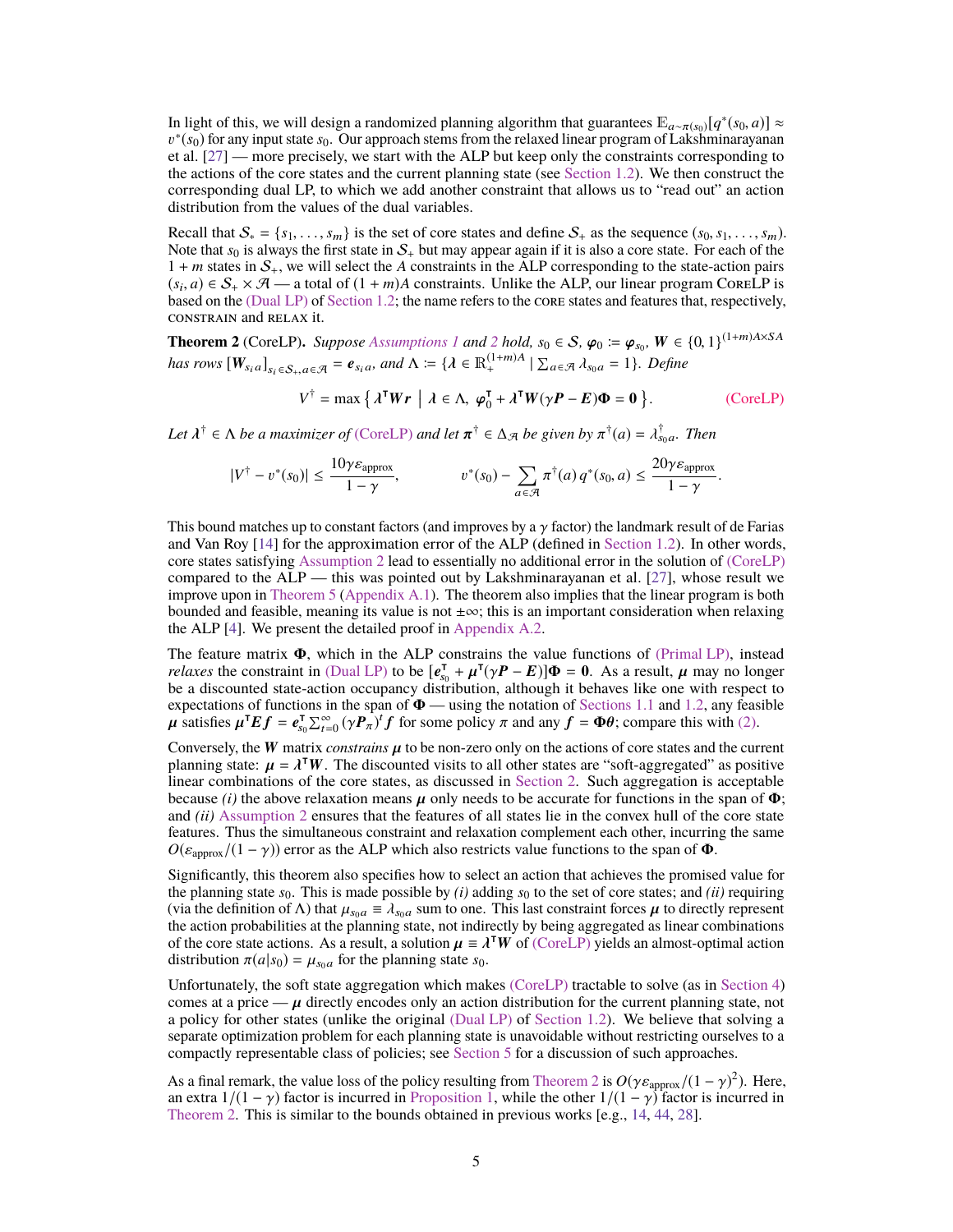# <span id="page-5-0"></span>**4 CoreStoMP — A Stochastic Saddle-Point Algorithm**

Having formulated the planning problem as a linear program with few variables and constraints, the remaining issue is that the constraints still involve quantities of the form  $WP\Phi$ , which cannot be calculated exactly in time independent of *S*. However, since these are actually expectations, the simulator can be used to estimate them. One possibility would be to estimate  $P_{sa}\Phi \in \mathbb{R}^d$  for the initial and core states and use a plug-in estimator — often called *sample average approximation*. Instead, we pursue the *stochastic approximation* approach — using well-known first-order optimization methods to directly solve [\(CoreLP\)](#page-4-0) by using the simulator to produce stochastic estimates of gradients that are intractable to compute exactly [\[20,](#page-10-11) [21\]](#page-10-12). This optimization-based approach is attractive to us because the resulting algorithm, by design, is *incremental* and *anytime* — the quality of the solution steadily improves if the algorithm is given more time.

We first rewrite [\(CoreLP\)](#page-4-0) as an unconstrained "saddle point" problem, retaining only the constraint introduced by the definition of Λ:

$$
V^{\dagger} = \max_{\lambda \in \Lambda} \min_{\theta \in \mathbb{R}^d} \left[ f(\lambda, \theta) := \lambda^{\mathsf{T}} W r + \varphi_0^{\mathsf{T}} \theta + \lambda^{\mathsf{T}} W (\gamma P - E) \Phi \theta \right].
$$
 (Saddle CoreLP)

To be able to use first-order methods, we calculate the gradients of *f* :

<span id="page-5-5"></span><span id="page-5-1"></span>
$$
f_{\lambda}(\theta) := \nabla_{\lambda} f(\lambda, \theta) = W(r + (\gamma P - E)\Phi\theta), \tag{4}
$$

<span id="page-5-6"></span><span id="page-5-4"></span><span id="page-5-3"></span>
$$
f_{\theta}(\lambda) := \nabla_{\theta} f(\lambda, \theta) = \varphi_0^{\mathsf{T}} + \lambda^{\mathsf{T}} W(\gamma \mathbf{P} - \mathbf{E}) \Phi.
$$
 (5)

Note that *f* is *bilinear*: its gradient with respect to  $\theta$  only depends linearly on  $\lambda$ , and vice versa. The transition probabilities, which present the major computational challenge, appear only through the matrix  $\mathbf{B} := W(\gamma \mathbf{P} - \mathbf{E})\mathbf{\Phi}$ , whose rows correspond to state-action pairs  $(s, a) \in \mathcal{S}_+ \times \mathcal{A}$ . Each row  $\mathbf{B}_{sa} = \gamma \mathbf{P}_{sa} \mathbf{\Phi} - \mathbf{\phi}_s^{\mathsf{T}}$  is the (discounted) expected change in the feature vector when taking action *a* in state *s*, which suggests how to estimate it using the simulator — define  $\Delta \varphi(s, s') := \gamma \varphi_{s'} - \$ in state s, which suggests how to estimate it using the simulator — define  $\Delta \varphi(s, s') := \gamma \varphi_{s'} - \varphi_s$ <br>and sample  $s' \sim P_{sa}$ ; then  $\Delta \tilde{\varphi} := \Delta \varphi(s, s')$  is an unbiased estimator of  $B_{sa}$ . The construction of the<br>matrix W e matrix  $\hat{W}$  ensures that *s* is either the current state or one of the core states. Further, we only use *s'* through its feature representation  $\varphi_{s'}$ . Putting all this together, our gradient estimates are:

$$
[\hat{f}_{\lambda}(\theta)]_{sa} := \hat{r} + \Delta \varphi(s, s')^{\mathsf{T}} \theta, \qquad \forall s \in \mathcal{S}_{+}, a \in \mathcal{A}, \quad \text{where } (\hat{r}, s') \sim \text{SIMULATE}(s, a), \qquad (6)
$$

$$
\hat{f}_{\theta}(\lambda) \coloneqq \boldsymbol{\varphi}_0^{\mathsf{T}} + ||\lambda||_1 \Delta \boldsymbol{\varphi}(s, s'), \qquad \text{where } (s, a) \sim \lambda / ||\lambda||_1 \text{ and } s' \sim \text{SIMULATE}(s, a). \tag{7}
$$

Sampling both gradients requires a total of  $1 + (1 + m)A$  queries of the simulator and an additional *O*(*dmA*) computation time. By slightly abusing notation, we will use  $\xi \sim \hat{f}_{\theta}(\lambda)$  (and  $\rho \sim \hat{f}_{\lambda}(\theta)$ ) to denote a random *d*-dimensional (resp.,  $(1 + m)A$ -dimensional) vector taken from the distribution of  $\hat{f}_{\theta}(\lambda)$  (resp., that of  $\hat{f}_{\lambda}(\theta)$ ) as defined above. Finally, we remark in passing that the gradient estimate  $[\hat{f}_{\lambda}(\theta)]_{sa}$  is the "temporal difference error" [\[38\]](#page-11-5) of the value function  $\Phi\theta$  at state *s* with action *a*.

We use these gradient estimates with the Stochastic Mirror-Prox algorithm of Juditsky et al. [\[22\]](#page-10-13). Instantiating the algorithm requires several choices — for the dual variables  $\lambda \in \mathbb{R}^{(1+m)A}_{+}$ , we use the 1-norm and the "unnormalized negentropy" regularizer: for the primal variables  $\theta \in \mathbb{R}^d$  we use the 1-norm and the "unnormalized negentropy" regularizer; for the primal variables  $\vec{\theta} \in \mathbb{R}^d$  we use the norm  $\|\theta\| = \|\Phi_*\theta\|_2$  and the regularizer  $\|\theta\|^2/2$ . The result is [Algorithm 1](#page-6-1) (CORESTOMP).

<span id="page-5-2"></span>**Theorem 3** (CoreStoMP)**.** *Suppose [Assumptions 1,](#page-3-2) [2,](#page-3-3) and [3](#page-3-4) hold, and define*

$$
B := \frac{(9/8)\sqrt{m}}{1-\gamma}, \qquad C := \frac{(9/4)\sqrt{m(1+2\log A + 2\gamma\log m)}}{(1-\gamma)^2}.
$$

Let  $\hat{\lambda}$  be the result of running *[Algorithm 1](#page-6-1)* for *T* iterations with the parameter *B* and the step size  $\eta = C^{-1} \sqrt{2/7T}$ , which requires  $2T(1 + (1 + m)A)$  *simulator queries. Define*  $\hat{\pi} \in \Delta_{\mathcal{A}}$  *by*  $\hat{\pi}(a) = \hat{\lambda}_{s_0 a}$ <br>(as in Theorem 2) and  $a \sim \hat{\pi}$ . Then *(as in [Theorem 2\)](#page-4-1) and <sup>a</sup>* <sup>∼</sup> πˆ*. Then*

$$
v^*(s_0) - \mathbb{E}[q^*(s_0, a)] \le \frac{32\varepsilon_{\text{approx}}}{1 - \gamma} + \frac{21}{2(1 - \gamma)^2} \sqrt{\frac{3m(1 + 2\log A + 2\gamma\log m)}{T}}.
$$

Note that the expectation on the left-hand side is both for the randomness of the algorithm and the action *a*. While the bound does not have a direct dependence on the dimension of the features, the number of core states, *m*, must exceed the rank of Φ. It is notable that the approximation error does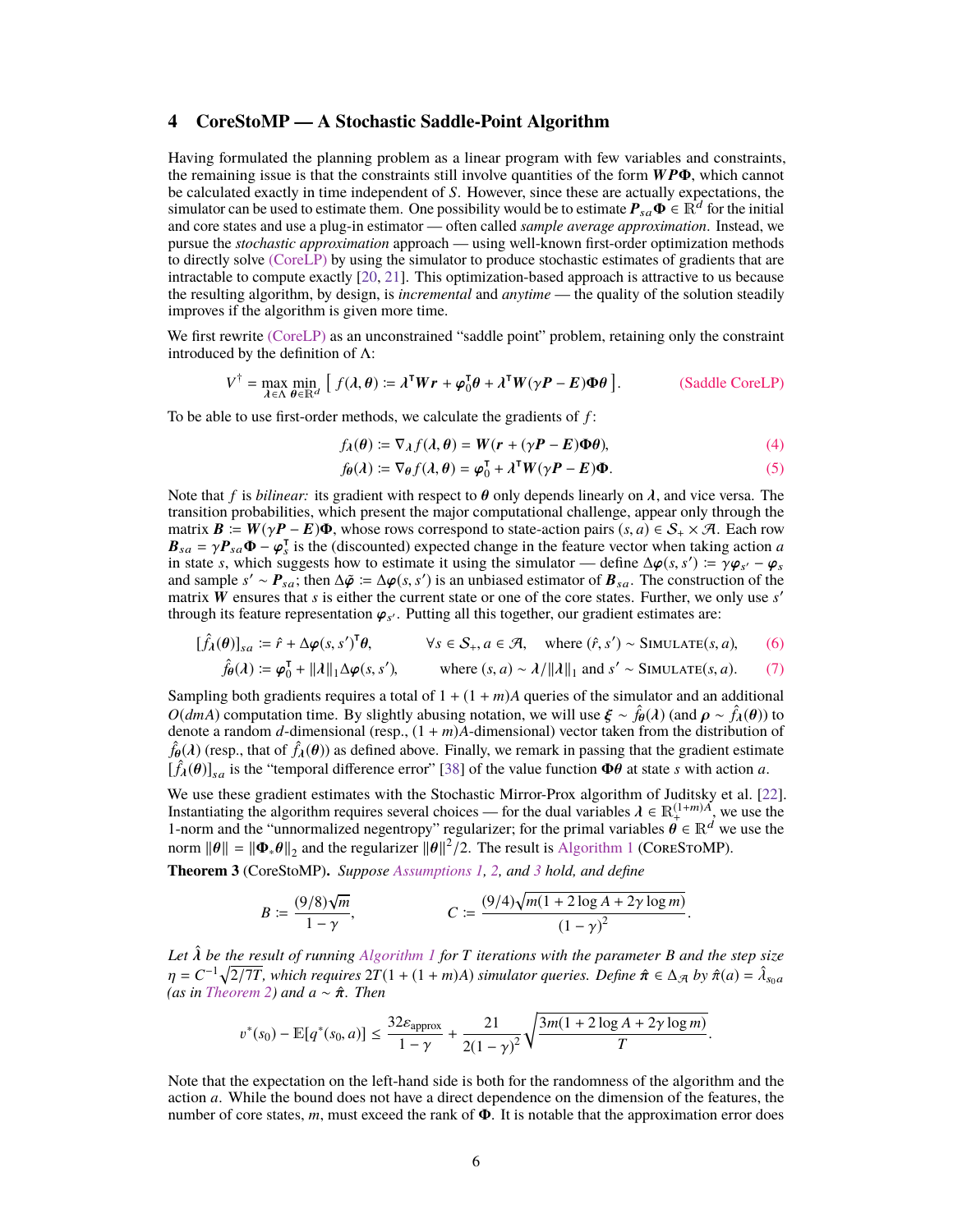<span id="page-6-1"></span>**Algorithm 1** CoreStoMP: Stochastic Mirror-Prox for Planning with Core States

**Parameters:**  $T, B, \eta$ **Initialization:**  $\theta_0 \leftarrow \mathbf{0} \in \mathbb{R}^d$ ,  $[\lambda_0]_{s_0a} \leftarrow 1/A$ ,  $[\lambda_0]_{sa} \leftarrow \gamma/((1-\gamma)mA) \quad \forall s \in S_*, a \in \mathcal{A}$ **for**  $\tau = 1, 2, ..., T$  **do**  $(\theta'_\tau, \lambda'_\tau) \leftarrow \text{ProxUpaATE}(B, \eta, (\theta_{\tau-1}, \lambda_{\tau-1}), (\xi, \rho))$  where  $\xi \sim \hat{f}_\theta(\lambda_{\tau-1}), \rho \sim \hat{f}_\lambda(\theta_{\tau-1})$  $(\theta_{\tau}, \lambda_{\tau}) \leftarrow \text{ProxUpbare}(B, \eta, (\theta_{\tau-1}, \lambda_{\tau-1}), (\xi^{\prime})$  $\overline{r}$ (b) where  $\xi' \sim \hat{f}_{\theta}(\lambda'_{\tau}), \ \rho' \sim \hat{f}_{\lambda}(\theta'_{\tau})$ **end for return**  $\left(\sum_{\tau=1}^T \lambda_{\tau}\right)$ /*T*

**function** PROXUPDATE $(B, \eta, (\theta, \lambda), (\xi, \rho))$ 

 $\tilde{\theta} \leftarrow \theta - \eta \xi$  $\tilde{\lambda} \leftarrow \exp(\log \lambda + \eta \rho)$  $\theta'$  ←  $\tilde{\theta}$ /max{1,  $\|\mathbf{\Phi}_*\theta\|_2/B$ } λ  $\tilde{\lambda}_{s_0} \leftarrow \tilde{\lambda}_{s_0}/\|\tilde{\lambda}_{s_0}\|$  $\lim_{\delta \to 0} \lim_{\delta \to 0} \lim_{\delta \to 0} \text{where } \tilde{\lambda}_{s_0} := [\tilde{\lambda}_{s_0 a}]_{a \in \mathcal{A}} \text{ and similarly for } \lambda'$ where  $\tilde{\lambda}_* := [\tilde{\lambda}_{sa}]_{s \in S_*}, a \in \mathcal{A}$  and similarly for  $\lambda'$  $\tilde{\lambda}_* \leftarrow (\gamma/(1-\gamma))\tilde{\lambda}_* / ||\tilde{\lambda}_*$ **return**  $(\theta', \lambda')$  $\frac{1}{\sqrt{2}}$ **end function**

not get inflated by a rank-related quantity, as one would expect in the worst-case [\[28\]](#page-10-5); this is due to [Assumption 2.](#page-3-3) The increase in the leading term of the approximation error compared to [Theorem 2](#page-4-1) is because of the need to bound the domain of  $\theta$  by  $B$ ; it remains for future work to avoid this necessity. Altogether, [Algorithm 1](#page-6-1) gives the following positive result for the online planning problem for MDPs.

**Corollary 4.** *Under [Assumptions 1,](#page-3-2) [2,](#page-3-3) and [3,](#page-3-4) [Algorithm 1](#page-6-1) is a randomized planning algorithm that, for any*  $\varepsilon > 0$ , uses  $O(m^2A(1 + \log A + \gamma \log m)/\varepsilon^2)$  simulator queries and poly(*d*, *A*, *m*, 1/ $\varepsilon$ ) *computation to output an action. Following this action in every state gives a stochastic policy with computation to output an action. Following this action in every state gives a stochastic policy with value loss at most*  $O(\varepsilon_{\text{approx}}/(1-\gamma)^2 + \varepsilon/(1-\gamma)^3)$ .

## <span id="page-6-0"></span>**5 Related Work**

The online MDP planning problem formulation we adopt — where the planner is given an input state and asked to produce a close-to-optimal action using a generative model of the MDP as a subroutine — was proposed by Kearns et al. [\[25\]](#page-10-1) as an alternative to requiring a compact, structured representation of the MDP. Their approach, also adopted by Kocsis and Szepesvári [\[26\]](#page-10-14) for their UCT algorithm, is to build a (sparse) look-ahead tree. Generally, the problem is that the tree needs to be sufficiently deep and the branching factor can be as large as the number of actions, which leads to an exponential blow-up as a function of the planning horizon (see [footnote 2](#page-3-5) on page [4\)](#page-3-5). The focus is thus to characterize those MDPs where the planning time can be kept polynomial in the effective horizon [\[30,](#page-10-15) [16\]](#page-10-8).

**Planning with Feature Representations** The broader context of this work is the problem posed by the recent paper of Du et al. [\[12\]](#page-9-2), which asks whether "good features" (or representation) are sufficient in various RL contexts — including efficient online planning in large MDPs with a generative model. Their main (negative) result states that even when the features are good enough to represent the action-value functions of all policies up to a uniform error of  $\varepsilon_{\text{approx}}$ , a planning algorithm that is<br>required to produce an  $O(\varepsilon_{\text{approx}})$  optimal policy needs to check at least  $2^H$  states in some H borizon required to produce an  $O(\varepsilon_{\text{approx}})$ -optimal policy needs to check at least  $2^H$  states in some *H*-horizon enjsodic problems. Lattimore et al. [28] along with Van Roy and Dong [40] point out that if the episodic problems. Lattimore et al. [\[28\]](#page-10-5) along with Van Roy and Dong [\[40\]](#page-11-6) point out that if the feature space is *d*-dimensional, the exponential blowup with the planning horizon can be avoided if the policy only needs to be  $O(\varepsilon_{\text{approx}}\sqrt{d}H^2)$ -optimal (where the horizon is  $H = 1/(1 - \gamma)$ , as their results are for discounted problems). They also describe an instance of approximate policy iteration that achieves this bound with  $\tilde{O}(d/(\epsilon_{\text{approx}}^2(1-\gamma)^4))$  queries, where  $\tilde{O}$  hides logarithmic factors.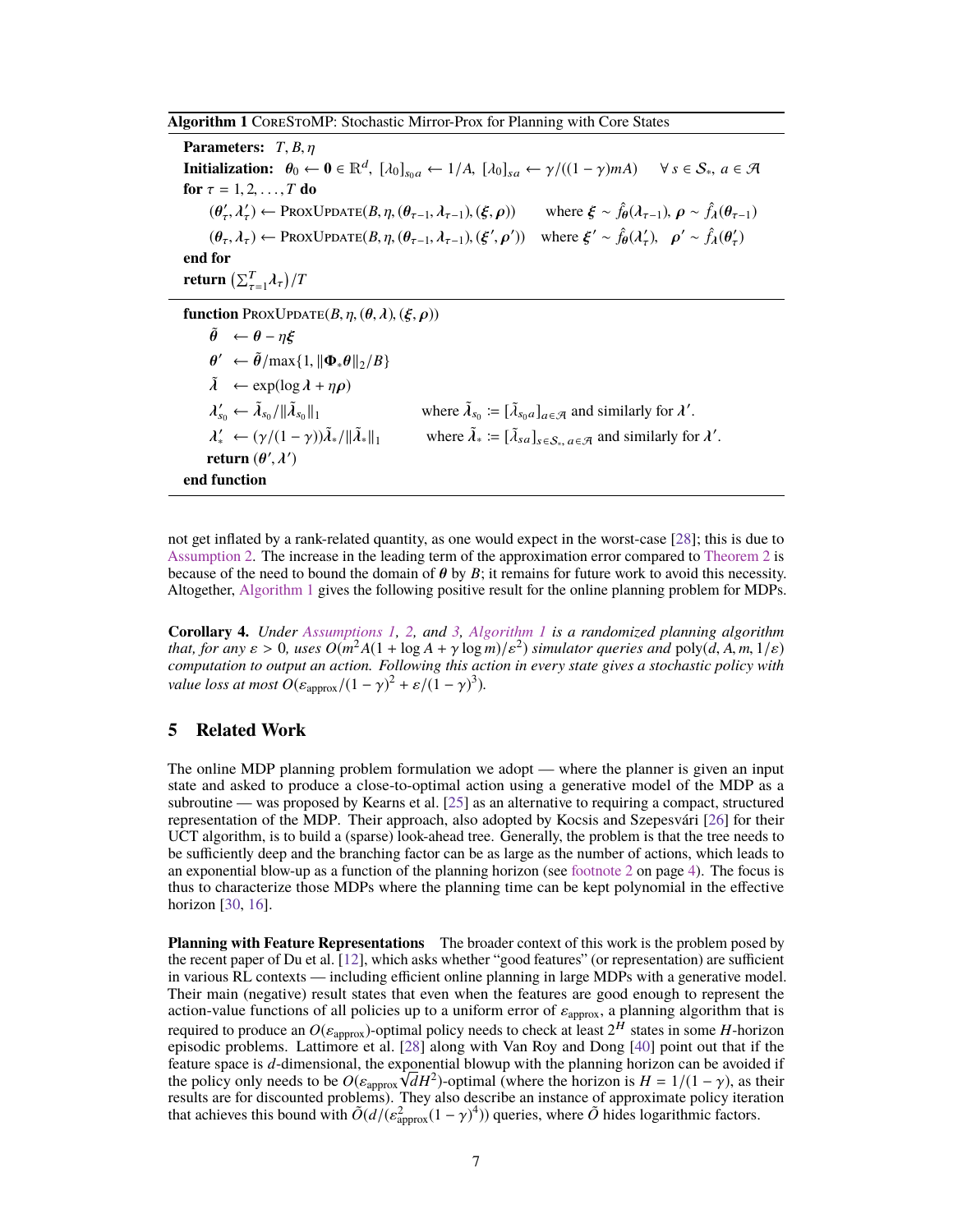For the finite-horizon setting, [Du et al.](#page-9-2) also present a positive result [\[12,](#page-9-2) Theorem C.1] for the case when a simulator of the environment is available and the optimal action-value function can be represented with no error (i.e.,  $\varepsilon_{\text{approx}} = 0$ ). The proposed method is a randomized algorithm — an instance of fitted value iteration. In addition to the usual inputs, the algorithm also takes as input  $\delta$ , a target failure probability. The algorithm returns an optimal policy with probability  $1-\delta$ , while issuing at most poly(*d*, *H*, log(1/ $\delta$ ), 1/ $\rho$ ) queries to the simulator, where  $\rho$  is the minimum action-value gap that also needs to be known to the algorithm. The algorithm also relies on an oracle to construct a "core set" of *d* state-action pairs for each stage of the *H*-horizon problem whose feature vectors form a *barycentric spanner* of the set of all feature vectors at that stage. The idea of the algorithm is to construct a policy backwards by estimating the action value functions via interpolation: In each stage, the action-value of each member of the core set is estimated by using sufficiently many rollouts using the policy constructed for the further stages. The estimated values are used with barycentric interpolation to produce values for all the other state-action pairs.

For the same finite-horizon setting but allowing for an  $\varepsilon_{\text{approx}}$  error in approximating the optimal action-value function, Zanette et al. [\[46\]](#page-11-4) describe a similar algorithm. The main difference is that their algorithm uses the estimated values in a Monte Carlo procedure in place of policy roll-outs. They also propose using a core set (which they call the anchor points) and a similar barycentric extrapolation procedure. Unfortunately, the errors propagate multiplicatively between the stages and thus, in the worst case, the error can be as large as  $C^H$  where  $C > 1$  depends on the choice of the features. Lettimore at al. [28] show that  $1 \le C \le \sqrt{d}$ ; we note in possing that "state aggregation" features. Lattimore et al. [\[28\]](#page-10-5) show that  $1 \leq C \leq \sqrt{d}$ ; we note in passing that "state aggregation" gives rise to  $C = 1$ .

A number of authors have studied the problem of learning and planning with exact linear optimal action-value function under various extra conditions. Positive results have been shown for deterministic MDPs [\[42\]](#page-11-7), the so-called "low Bellman rank" MDPs [\[18\]](#page-10-16), and under a specific low variance and large gap condition [\[13\]](#page-9-5). Yang and Wang [\[44\]](#page-11-2) assume the transition matrix has a linear structure and also use least-squares regression with data from a pre-selected collection of anchor state/action pairs. Their assumption — the same as ours — is that the features of all state-action pairs can be written as convex combinations of the anchoring features. They show that their algorithm needs at most poly $(d, 1/(1 - \gamma), \log(1/\delta), m)$  queries, where *m* is the number of anchor points. Their bound scales linearly with  $H^7$  where  $H = 1/(1 - \gamma)$ . Their result also applies to the "misspecified" case<br>when the linear structure is only true up to a fixed error. In contrast to these results, we do not assume when the linear structure is only true up to a fixed error. In contrast to these results, we do not assume that the transition matrix has special structure; we make the weaker assumption that the optimal value function lies close to the span of the features.

**Approximate Linear Programming** The narrower context of the present work is the so-called approximate linear programming (ALP) approach to approximate planning in large MDPs, described in [Section 1.2.](#page-2-0) The seminal work of de Farias and Van Roy [\[14\]](#page-9-3) showed that the ALP solution's error, compared to the optimal value function, is within a constant factor (involving  $1/(1 - \gamma)$ ) of the best approximation error achievable by linear combinations of the given features. Unfortunately, as discussed earlier, the ALP has too many constraints to be tractable for large MDPs. Most subsequent work is therefore aimed at designing methods that keep the approximation guarantees without having to enumerate all the constraints. Schuurmans and Patrascu [\[34\]](#page-10-17) and Guestrin et al. [\[17\]](#page-10-18) propose using "constraint generation" for problems with additional structure (i.e., factorized transitions), while de Farias and Van Roy [\[15\]](#page-10-19) propose randomly generating a subset of constraints from some a priori fixed distribution. All these methods require computation time that depends on uncontrolled quantities, such as the so-called induced width of a cost-network [\[17\]](#page-10-18), or the discrepancy between the sampling distribution and the (unknown) optimal stationary distribution [\[15\]](#page-10-19). The fundamental difficulty is that when too many constraints are dropped, the linear program may become unbounded. To protect against this, de Farias and Van Roy [\[15\]](#page-10-19) add an extra constraint on the optimization variables, but their bound then degrades to the *worst* approximation error over this constraint set.

Petrik and Zilberstein [\[31\]](#page-10-20) demonstrate that the  $1/(1-\gamma)$  blow-up of the error in the bound of de Farias and Van Roy [\[14\]](#page-9-3) can be tight. They also propose techniques to avoid it — one of them is to add extra constraints induced by short action sequences; another is to replace the hard constraints in the ALP with smooth ones with an associated Lagrange multiplier. Desai et al. [\[11\]](#page-9-6) propose a specific way to choose the Lagrange multiplier, for which they also obtain error bounds and demonstrate improved empirical behavior. However, as they build on the work of de Farias and Van Roy [\[15\]](#page-10-19), their results inherit the limitations of this latter work: the large number of constraints. Bhat et al. [\[5\]](#page-9-7) extend the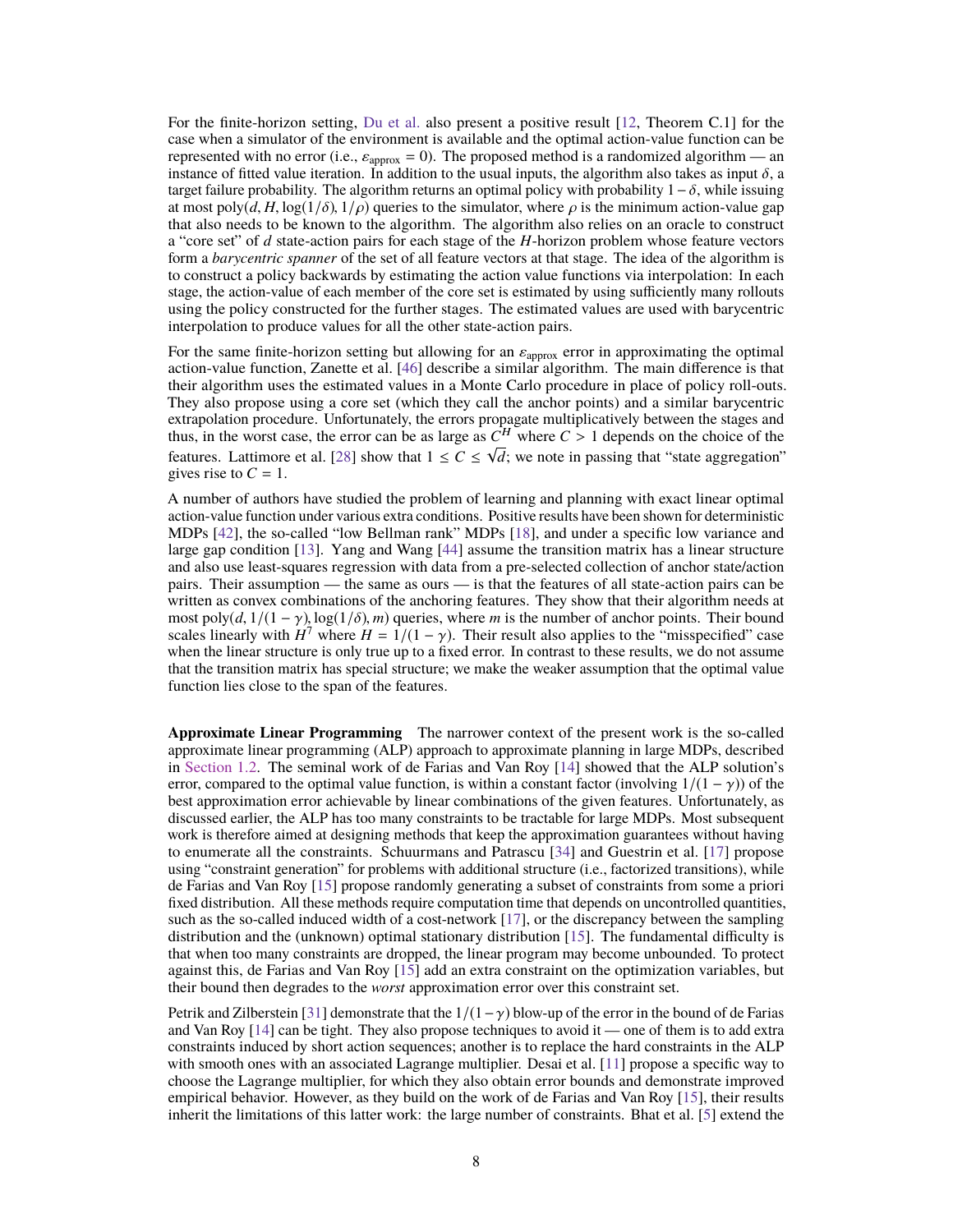work of Desai et al. [\[11\]](#page-9-6) to nonparametric function approximation. Lakshminarayanan et al. [\[27\]](#page-10-6) depart from constraint sampling and consider the error induced by linearly combining constraints. Petrik and Zilberstein [\[31\]](#page-10-20), in addition to the above mentioned contributions, also give error bounds for the ALP obtained by replacing the transition matrix with a sample-average estimate.

**The Dual Linear Program** A parallel line of research aims to solve (an approximation of) the [\(Dual LP\)](#page-2-4) optimization problem, in contrast to the aforementioned work focusing on [\(Primal LP\).](#page-2-3) Recall from [Section 1.2](#page-2-0) that the dual variables  $\mu$  are occupancy distributions over state-action pairs generated by policies — a common theme in these approaches is to approximate such distributions using low-dimensional "distribution features". Wang et al. [\[41\]](#page-11-8) introduce this idea in the context of *estimating* the occupancy distribution for a fixed policy rather than directly solving the *planning* problem of finding an optimal policy — the authors suggest using their estimation procedure alongside iterated policy improvement to find an optimal policy, but do not characterize the convergence rate or approximation error of the resulting algorithm. More recently, Abbasi-Yadkori et al. [\[1,](#page-9-8) [2\]](#page-9-9) propose a stochastic gradient descent to be used on the Lagrangian derived from the dual LP and derive a policy suboptimality bound for the resulting poly-time algorithm; however, their results only apply under some restrictive conditions.

A major advantage of the [\(Dual LP\)](#page-2-4) is that its solutions directly encode optimal policies (as discussed in [Section 1.2\)](#page-2-0) rather than just value functions. When the dual variables are approximated using "distribution features", however, only a restricted class of policies can be represented. For example, when the distribution features are the occupancy measures of a given set of "base policies", then solving the approximate dual LP means finding the best mixture of the base policies. Banijamali et al. [\[3\]](#page-9-10) present an algorithm for this problem — under the additional assumption that the occupancy measures of the base policies have large overlap. They also show that, in general, this problem is NP-hard to even approximate — finding the best stochastic policy in a restricted class can be *harder* than finding an optimal policy of the MDP. We note in passing that the assumption of a restricted class of policies that contains a close-to-optimal policy can be considered complementary to our setting, where the optimal value function is close to the span of a given feature representation.

**Primal-Dual Methods** There has been significant interest in applying recent advances in primaldual online optimization methods to planning in MDPs. Since the [\(Primal LP\)](#page-2-3) optimizes value functions while the [\(Dual LP\)](#page-2-4) optimizes occupancy measures (i.e. policies, indirectly), primal-dual optimization can be seen as an "actor-critic" approach that finds both policies and value functions simultaneously. Cogill [\[10\]](#page-9-11) proposes solving the saddle-point form of the LP in [Section 1.2,](#page-2-0) with no approximation and assuming full knowledge of the transition matrix. Chen and Wang [\[9\]](#page-9-12) adopt the same approach but with stochastic updates using random samples of state transitions. Chen et al. [\[8\]](#page-9-13) extend this idea to large MDPs using low-dimensional feature representations to approximate both the primal and dual variables. Bas-Serrano and Neu [\[4\]](#page-9-4) identify a "coherence" condition on the primal and dual feature representations that is necessary to extract close-to-optimal policies from saddle-point solutions with function approximation — they also point out that, without such an assumption, the policy suboptimality bound of [Chen et al.](#page-9-13) can scale with the number of states of the MDP (or worse). We can avoid this issue in our setting because we use the approximate solutions of [\(Saddle CoreLP\)](#page-5-1) only to select one action, not an entire policy, unlike all these cited works.

# <span id="page-8-0"></span>**6 Conclusions**

We presented an approach to efficient online planning in large-scale  $\gamma$ -discounted MDPs in the presence of *(i)* a (relatively) weak *d*-dimensional feature representation; *(ii)* a core set of *m* states whose features' convex hull covers the features of other states; and *(iii)* a stochastic simulator of the MDP. Our main contribution is an online planning algorithm that, for any target precision  $\varepsilon$ , achieves a value loss of  $O(\varepsilon_{\text{approx}}/(1-\gamma)^2 + \varepsilon)$ , where  $\varepsilon_{\text{approx}}$  [\(3\)](#page-3-6) is the best achievable error in uniformly approximating the optimal value function of the MDP using the given feature representation. When approximating the optimal value function of the MDP using the given feature representation. When the MDP has *A* actions per state, the algorithm's runtime is  $poly(1/\varepsilon, d, m, A, 1/(1 - \gamma))$ , which is independent of the number of states in the MDP. Our work builds upon the approximation error bound of Lakshminarayanan et al. [\[27\]](#page-10-6) for relaxations of the approximate linear program.

Du et al. [\[12\]](#page-9-2) point out that it remains an open problem whether query-efficient planning is possible in large MDPs using only a simulator and features that have a small approximation error  $\varepsilon_{\text{approx}}$ , with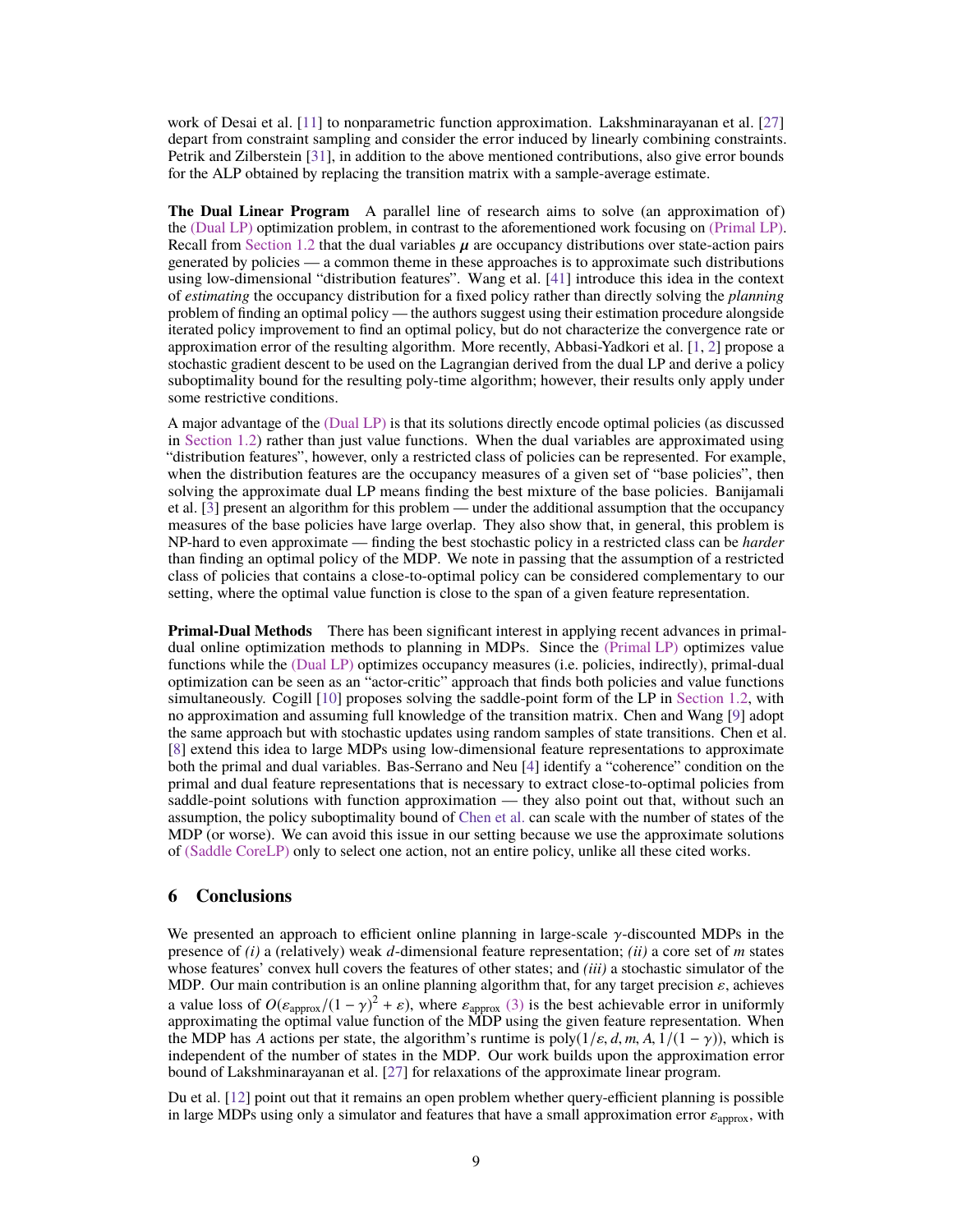no additional assumptions. Our algorithm resolves this open problem in the special case when a small set of core states is available, i.e., when  $m = \text{poly}(d)$ . It remains an intriguing question whether this assumption can be removed without jeopardizing efficient planning. Other interesting questions are whether the results can be extended to smoothed ALPs [\[11\]](#page-9-6), and whether the adaptive constraint generation of Petrik and Zilberstein [\[31\]](#page-10-20) can be used to reduce the dependence on the planning horizon.

To achieve our results, we make several novel technical contributions: We slightly change the ALP approach of Lakshminarayanan et al. [\[27\]](#page-10-6), adding extra constraints and using a saddle-point formulation. We then show that near-optimal action distributions can be extracted from approximate solutions of the saddle-point problem. We solve the saddle-point problem using a stochastic approximation algorithm, Stochastic Mirror-Prox [\[22\]](#page-10-13) — a first-order primal-dual optimization method that uses stochastic gradient estimates, which in our case are provided by the simulator. We believe that these techniques and ideas can find applications in other problems beyond our work.

## **Acknowledgements**

Csaba Szepesvári gratefully acknowledges funding from the Canada CIFAR AI Chairs Program, the Alberta Machine Intelligence Institute (Amii), and the Natural Sciences and Engineering Research Council of Canada (NSERC).

## **References**

- <span id="page-9-8"></span>[1] Abbasi-Yadkori, Y., Bartlett, P. L., Chen, X., and Malek, A. Large-scale Markov decision problems via the linear programming dual (Jan. 2019). [arXiv:1901.01992](http://arxiv.org/abs/1901.01992).
- <span id="page-9-9"></span>[2] Abbasi-Yadkori, Y., Bartlett, P. L., and Malek, A. Linear programming for large-scale Markov decision problems. In *ICML* (2014). <http://proceedings.mlr.press/v32/malek14>.
- <span id="page-9-10"></span>[3] Banijamali, E., Abbasi-Yadkori, Y., Ghavamzadeh, M., and Vlassis, N. Optimizing over a restricted policy class in MDPs. In *AISTATS* (2019). <http://proceedings.mlr.press/v89/banijamali19a>.
- <span id="page-9-4"></span>[4] Bas-Serrano, J. and Neu, G. Faster saddle-point optimization for solving large-scale Markov decision processes (Jan. 2020). [arXiv:1909.10904](http://arxiv.org/abs/1909.10904).
- <span id="page-9-7"></span>[5] Bhat, N., Farias, V., and Moallemi, C. C. Non-parametric approximate dynamic programming via the kernel method. In *NeurIPS* (2012). [https://papers.nips.cc/paper/4547-non-parametric-approximate](https://papers.nips.cc/paper/4547-non-parametric-approximate-dynamic-programming-via-the-kernel-method)[dynamic-programming-via-the-kernel-method](https://papers.nips.cc/paper/4547-non-parametric-approximate-dynamic-programming-via-the-kernel-method).
- <span id="page-9-1"></span>[6] Blondel, V. D. and Tsitsiklis, J. N. A survey of computational complexity results in systems and control. *Automatica*, 36:1249–1274 (2000). [doi:10.1016/S0005-1098\(00\)00050-9](http://dx.doi.org/10.1016/S0005-1098(00)00050-9).
- <span id="page-9-0"></span>[7] Boucherie, R. J. and van Dijk, N. M., eds. *Markov Decision Processes in Practice*, vol. 248 of *International Series in Operations Research & Management Science*. Springer (2017). [doi:10.1007/978-3-319-47766-4](http://dx.doi.org/10.1007/978-3-319-47766-4).
- <span id="page-9-13"></span>[8] Chen, Y., Li, L., and Wang, M. Scalable bilinear  $\pi$  learning using state and action features. In *ICML* (2018). <http://proceedings.mlr.press/v80/chen18e>.
- <span id="page-9-12"></span>[9] Chen, Y. and Wang, M. Stochastic primal-dual methods and sample complexity of reinforcement learning (Dec. 2016). [arXiv:1612.02516](http://arxiv.org/abs/1612.02516).
- <span id="page-9-11"></span>[10] Cogill, R. Primal-dual algorithms for discounted Markov decision processes. In *European Control Conference* (2015). [doi:10.1109/ECC.2015.7330554](http://dx.doi.org/10.1109/ECC.2015.7330554).
- <span id="page-9-6"></span>[11] Desai, V. V., Farias, V. F., and Moallemi, C. C. A smoothed approximate linear program. In *NeurIPS* (2009). <https://papers.nips.cc/paper/3799-a-smoothed-approximate-linear-program>.
- <span id="page-9-2"></span>[12] Du, S. S., Kakade, S. M., Wang, R., and Yang, L. F. Is a good representation sufficient for sample efficient reinforcement learning? (2019). [arXiv:1910.03016](http://arxiv.org/abs/1910.03016).
- <span id="page-9-5"></span>[13] Du, S. S., Luo, Y., Wang, R., and Zhang, H. Provably efficient Q-learning with function approximation via distribution shift error checking oracle. In *NeurIPS* (2019). [https://papers.nips.cc/paper/9018-provably-efficient-q-learning-with-function-approximation](https://papers.nips.cc/paper/9018-provably-efficient-q-learning-with-function-approximation-via-distribution-shift-error-checking-oracle)[via-distribution-shift-error-checking-oracle](https://papers.nips.cc/paper/9018-provably-efficient-q-learning-with-function-approximation-via-distribution-shift-error-checking-oracle).
- <span id="page-9-3"></span>[14] de Farias, D. P. and Van Roy, B. The linear programming approach to approximate dynamic programming. *Operations Research*, 51(6):850–865 (Dec. 2003). [doi:10.1287/opre.51.6.850.24925](http://dx.doi.org/10.1287/opre.51.6.850.24925).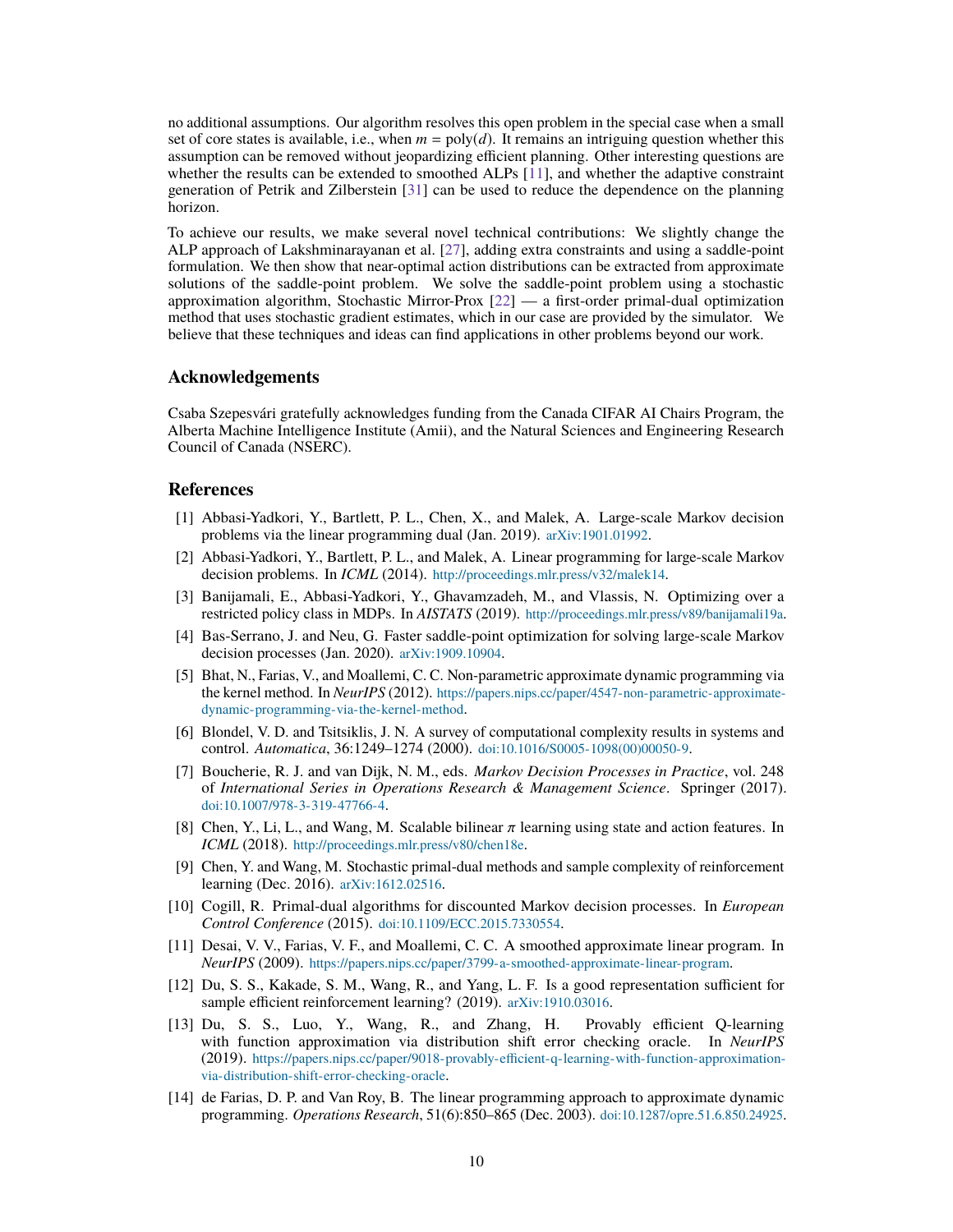- <span id="page-10-19"></span>[15] de Farias, D. P. and Van Roy, B. On constraint sampling in the linear programming approach to approximate dynamic programming. *Mathematics of Operations Research*, 29:462–478 (2004). [doi:10.1287/moor.1040.0094](http://dx.doi.org/10.1287/moor.1040.0094).
- <span id="page-10-8"></span>[16] Feldman, Z. and Domshlak, C. Simple regret optimization in online planning for Markov decision processes. *Journal of Artificial Intelligence Research*, 51:165–205 (Sep. 2014). [doi:10.1613/jair.4432](http://dx.doi.org/10.1613/jair.4432).
- <span id="page-10-18"></span>[17] Guestrin, C., Koller, D., Parr, R., and Venkataraman, S. Efficient solution algorithms for factored MDPs. *Journal of Artificial Intelligence Research*, 19:399–468 (2003). [doi:10.1613/jair.1000](http://dx.doi.org/10.1613/jair.1000).
- <span id="page-10-16"></span>[18] Jiang, N., Krishnamurthy, A., Agarwal, A., Langford, J., and Schapire, R. E. Contextual decision processes with low Bellman rank are PAC-learnable. In *ICML* (2017). [http://proceedings.mlr.](http://proceedings.mlr.press/v70/jiang17c) [press/v70/jiang17c](http://proceedings.mlr.press/v70/jiang17c).
- <span id="page-10-9"></span>[19] Jin, C., Yang, Z., Wang, Z., and Jordan, M. I. Provably efficient reinforcement learning with linear function approximation (2019). [arXiv:1907.05388](http://arxiv.org/abs/1907.05388).
- <span id="page-10-11"></span>[20] Juditsky, A. and Nemirovski, A. First-order methods for nonsmooth convex large-scale optimization, I: General purpose methods. In [\[37\]](#page-11-9), chap. 5, pp. 121–148. [doi:10.7551/mitpress/](http://dx.doi.org/10.7551/mitpress/8996.003.0007) [8996.003.0007](http://dx.doi.org/10.7551/mitpress/8996.003.0007).
- <span id="page-10-12"></span>[21] Juditsky, A. and Nemirovski, A. First-order methods for nonsmooth convex large-scale optimization, II: Utilizing problemâĂŹs structure. In [\[37\]](#page-11-9), chap. 6, pp. 149–183. [doi:10.7551/](http://dx.doi.org/10.7551/mitpress/8996.003.0008) [mitpress/8996.003.0008](http://dx.doi.org/10.7551/mitpress/8996.003.0008).
- <span id="page-10-13"></span>[22] Juditsky, A., Nemirovski, A., and Tauvel, C. Solving variational inequalities with Stochastic Mirror-Prox algorithm. *Stochastic Systems*, 1(1):17–58 (Jun. 2011). [doi:10.1287/10-SSY011](http://dx.doi.org/10.1287/10-SSY011).
- <span id="page-10-10"></span>[23] Kakade, S. and Langford, J. Approximately optimal approximate reinforcement learning. In *ICML* (2002). <https://homes.cs.washington.edu/~sham/papers/rl/aoarl.pdf>.
- <span id="page-10-4"></span>[24] Kallenberg, L. Markov decision processes (2017). <https://goo.gl/yhvrph>. Lecture Notes.
- <span id="page-10-1"></span>[25] Kearns, M., Mansour, Y., and Ng, A. Y. A sparse sampling algorithm for near-optimal planning in large Markov decision processes. *Machine Learning*, 49:193–208 (2002). [doi:10.1023/A:](http://dx.doi.org/10.1023/A:1017932429737) [1017932429737](http://dx.doi.org/10.1023/A:1017932429737).
- <span id="page-10-14"></span>[26] Kocsis, L. and Szepesvári, Cs. Bandit based Monte-Carlo planning. In *European Conference on Machine Learning* (2006). [doi:10.1007/11871842\\_29](http://dx.doi.org/10.1007/11871842_29).
- <span id="page-10-6"></span>[27] Lakshminarayanan, C., Bhatnagar, S., and Szepesvári, Cs. A linearly relaxed approximate linear program for Markov decision processes. *IEEE Transactions on Automatic Control*, 63(4):1185–1191 (Apr. 2018). [doi:10.1109/TAC.2017.2743163](http://dx.doi.org/10.1109/TAC.2017.2743163).
- <span id="page-10-5"></span>[28] Lattimore, T., Szepesvári, Cs., and Weisz, G. Learning with good feature representations in bandits and in RL with a generative model. In *ICML* (2020). [arXiv:1911.07676](http://arxiv.org/abs/1911.07676).
- <span id="page-10-2"></span>[29] Mausam and Kolobov, A. *Planning with Markov Decision Processes: An AI Perspective*, vol. 17 of *Synthesis Lectures on Artificial Intelligence and Machine Learning*. Morgan & Claypool Publishers (2012). [doi:10.2200/S00426ED1V01Y201206AIM017](http://dx.doi.org/10.2200/S00426ED1V01Y201206AIM017).
- <span id="page-10-15"></span>[30] Munos, R. From bandits to Monte-Carlo tree search: The optimistic principle applied to optimization and planning. *Foundations and Trends® in Machine Learning*, 7(1):1–129 (2014). [doi:10.1561/2200000038](http://dx.doi.org/10.1561/2200000038).
- <span id="page-10-20"></span>[31] Petrik, M. and Zilberstein, S. Constraint relaxation in approximate linear programs. In *ICML* (2009). <https://icml.cc/Conferences/2009/papers/340.pdf>.
- <span id="page-10-7"></span>[32] Puterman, M. L. *Markov Decision Processes: Discrete Stochastic Dynamic Programming*. Wiley Series in Probability and Statistics. Wiley-Interscience, Hoboken, NJ (1994). [doi:](http://dx.doi.org/10.1002/9780470316887) [10.1002/9780470316887](http://dx.doi.org/10.1002/9780470316887).
- <span id="page-10-0"></span>[33] Rust, J. Numerical dynamic programming in economics. In *Handbook of Computational Economics*, vol. 1, chap. 14, pp. 619–729. Elsevier, North Holland (1996). [doi:10.1016/S1574-](http://dx.doi.org/10.1016/S1574-0021(96)01016-7) [0021\(96\)01016-7](http://dx.doi.org/10.1016/S1574-0021(96)01016-7).
- <span id="page-10-17"></span>[34] Schuurmans, D. and Patrascu, R. Direct value-approximation for factored MDPs. In *NeurIPS* (2001). <http://papers.neurips.cc/paper/1981-direct-value-approximation-for-factored-mdps>.
- <span id="page-10-3"></span>[35] Schweitzer, P. J. and Seidmann, A. Generalized polynomial approximations in Markovian decision processes. *Journal of Mathematical Analysis and Applications*, 110(2):568–582 (Sep. 1985). [doi:10.1016/0022-247X\(85\)90317-8](http://dx.doi.org/10.1016/0022-247X(85)90317-8).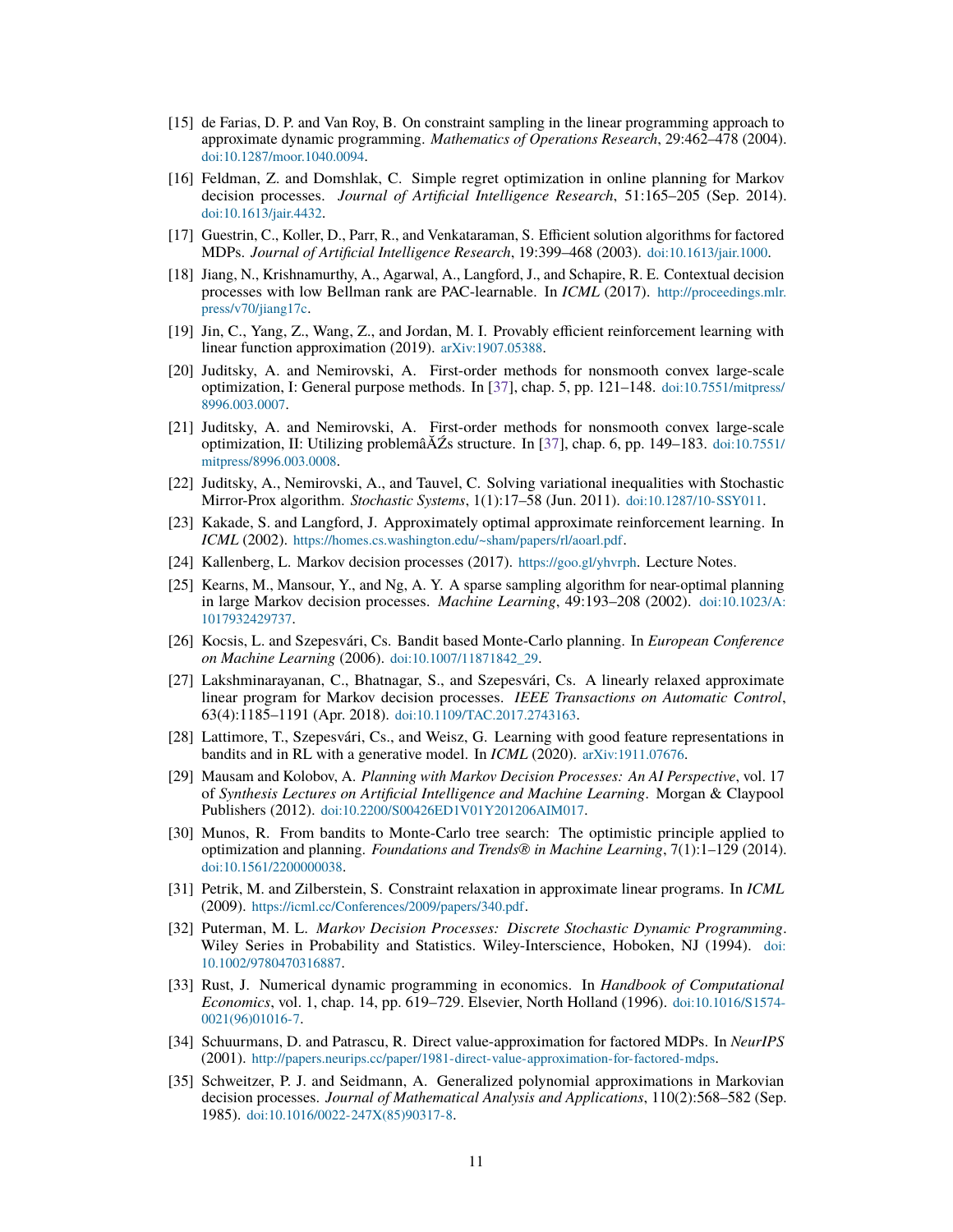- <span id="page-11-3"></span>[36] Singh, S. P., Jaakkola, T., and Jordan, M. I. Reinforcement learning with soft state aggregation. In *NeurIPS* (1995). <https://papers.nips.cc/paper/981-reinforcement-learning-with-soft-state-aggregation>.
- <span id="page-11-9"></span>[37] Sra, S., Nowozin, S., and Wright, S. J., eds. *Optimization for Machine Learning*. Neural Information Processing. MIT Press, Cambridge, Massachusetts (2012). [doi:10.7551/mitpress/](http://dx.doi.org/10.7551/mitpress/8996.001.0001) [8996.001.0001](http://dx.doi.org/10.7551/mitpress/8996.001.0001).
- <span id="page-11-5"></span>[38] Sutton, R. S. Learning to predict by the methods of temporal differences. *Machine Learning*, 3(1):9–44 (1988). [doi:10.1007/BF00115009](http://dx.doi.org/10.1007/BF00115009).
- <span id="page-11-1"></span>[39] Szepesvári, Cs. Efficient approximate planning in continuous space Markovian decision problems. *AI Communications*, 14(3):163–176 (2001). <https://www.ualberta.ca/~szepesva/papers/aicom.pdf>.
- <span id="page-11-6"></span>[40] Van Roy, B. and Dong, S. Comments on the Du-Kakade-Wang-Yang lower bounds (2019). [arXiv:1911.07910](http://arxiv.org/abs/1911.07910).
- <span id="page-11-8"></span>[41] Wang, T., Bowling, M., Schuurmans, D., and Lizotte, D. J. Stable dual dynamic programming. In *NeurIPS* (2008). <https://papers.nips.cc/paper/3179-stable-dual-dynamic-programming>.
- <span id="page-11-7"></span>[42] Wen, Z. and Van Roy, B. Efficient exploration and value function generalization in deterministic systems. In*NeurIPS* (2013). [https://papers.nips.cc/paper/4972-efficient-exploration-and-value-function](https://papers.nips.cc/paper/4972-efficient-exploration-and-value-function-generalization-in-deterministic-systems)[generalization-in-deterministic-systems](https://papers.nips.cc/paper/4972-efficient-exploration-and-value-function-generalization-in-deterministic-systems).
- <span id="page-11-0"></span>[43] White, D. J. A survey of applications of Markov decision processes. *The Journal of the Operational Research Society*, 44(11):1073–1096 (1993). [doi:10.2307/2583870](http://dx.doi.org/10.2307/2583870).
- <span id="page-11-2"></span>[44] Yang, L. and Wang, M. Sample-optimal parametric Q-learning using linearly additive features. In *ICML* (2019). <http://proceedings.mlr.press/v97/yang19b>.
- <span id="page-11-10"></span>[45] Yu, Y.-L. The strong convexity of von Neumann's entropy (Jun. 2013). [http://www.cs.cmu.edu/](http://www.cs.cmu.edu/~yaoliang/mynotes/sc.pdf) [~yaoliang/mynotes/sc.pdf](http://www.cs.cmu.edu/~yaoliang/mynotes/sc.pdf).
- <span id="page-11-4"></span>[46] Zanette, A., Lazaric, A., Kochenderfer, M. J., and Brunskill, E. Limiting extrapolation in linear approximate value iteration. In *NeurIPS* (2019). [https://papers.nips.cc/paper/8799-limiting](https://papers.nips.cc/paper/8799-limiting-extrapolation-in-linear-approximate-value-iteration)[extrapolation-in-linear-approximate-value-iteration](https://papers.nips.cc/paper/8799-limiting-extrapolation-in-linear-approximate-value-iteration).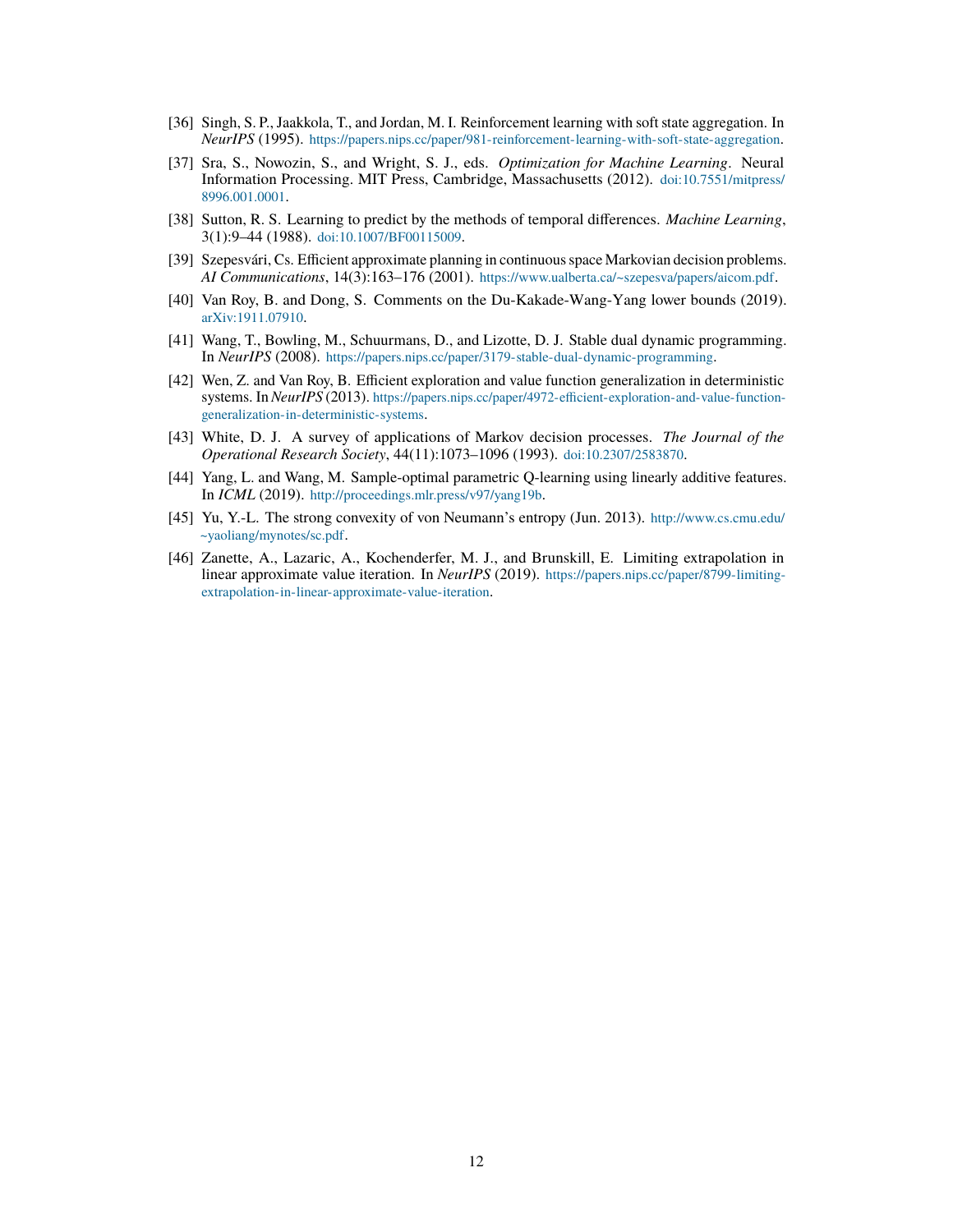# **Appendix**

# <span id="page-12-2"></span><span id="page-12-1"></span>**Index of Notation**

For the convenience of the reader, we have collected the most frequently used symbols and their meanings in the following table:

| $R, R_+$                                   | real numbers; non-negative real numbers.                                                                                        |
|--------------------------------------------|---------------------------------------------------------------------------------------------------------------------------------|
| $\mathbb{R}^d$ , $\mathbb{R}^{m \times n}$ | d-dimensional vectors; matrices of size $m \times n$ .                                                                          |
| $e_i, 0, 1$                                | standard basis vector: $e_{i,i} = 1$ and $e_{i,j} = 0$ for $i \neq j$ ; constant zero or one vectors.                           |
| $a \oplus b$                               | concatenation of vectors: if $a \in \mathbb{R}^n$ and $b \in \mathbb{R}^m$ , then $a \oplus b \in \mathbb{R}^{n+m}$ .           |
| $S, \mathcal{A}, S_*$                      | sets of states, actions, and core states (Section 1.1 and Assumption 2).                                                        |
| S, A, m                                    | number of states $ S $ , actions $ \mathcal{A} $ , and core states $ S_* $ , respectively.                                      |
| $s_0$ , s, s', a                           | planning state (Section 3) and other states $\in S$ ; actions $\in \mathcal{A}$ .                                               |
| P, E                                       | row-stochastic matrices in $\mathbb{R}^{S.A \times S}_{+}$ (Sections 1.1 and 1.2); $E_{sa} = e_s \in \mathbb{R}^{S}$ .          |
| $\mathbf{r}, \hat{r}$                      | expected rewards $\in \mathbb{R}^{SA}$ (Section 1.1); random reward $\in [-1, 1]$ (Assumption 3).                               |
| $\gamma \in [0, 1)$                        | discount factor (Section 1.1).                                                                                                  |
| $v, v^*, v_\pi$                            | value functions $S \to \mathbb{R}$ .                                                                                            |
| $\Delta$ S, $\Delta$ A                     | sets of probability distributions over states and actions.                                                                      |
| $\mu, \pi, \pi(s)$                         | probability distributions in $\Delta_S$ and $\Delta_{\mathcal{A}}$ , respectively; policy in $S \to \Delta_{\mathcal{A}}$ .     |
| $\Phi, \varphi_s, \varphi_0$               | feature matrix $\in \mathbb{R}^{S \times d}$ ; state features $\in \mathbb{R}^d$ ; features of planning state $\varphi_{s_0}$ . |
| $\varepsilon_{\text{approx}}$              | approximation error of $\Phi$ : $\min_{\theta \in \mathbb{R}^d}   v^* - \Phi\theta  _{\infty}$ .                                |
| $W, W_*$                                   | constraint matrices in $\{0, 1\}^{(1+m)A \times SA}$ and $\{0, 1\}^{mA \times SA}$ (Theorems 2 and 5).                          |
| $\lambda, \lambda_*, \theta$               | dual variables $\in \mathbb{R}_+^{(1+m)A}$ and $\in \mathbb{R}_+^{mA}$ , respectively; primal variables $\in \mathbb{R}^d$ .    |
| $\Lambda, \Lambda_{\gamma}, \mathcal{B}$   | dual spaces $\subset \mathbb{R}_+^{(1+m)A}$ ; primal space $\subset \mathbb{R}^d$ (Theorem 2 and Lemmas 8 and 11).              |
| $\ \cdot\ _*$                              | dual norm of $\ \cdot\ $ : defined by $\ u\ _* = \sup_{\ x\ =1} \langle u, x \rangle$ .                                         |

# <span id="page-12-0"></span>**A Proofs**

### <span id="page-12-4"></span>**A.1 Approximation Error for the Linearly Relaxed Approximate LP**

We start by recalling and improving the approximation error bounds for the Linearly Relaxed Approximate Linear Program  $(LRALP<sub>µ</sub>)$  $(LRALP<sub>µ</sub>)$  of Lakshminarayanan et al. [\[27\]](#page-10-6).

<span id="page-12-3"></span>**Theorem 5.** *Suppose [Assumptions 1](#page-3-2) and [2](#page-3-3) hold. Define the matrix*  $W_* \in \{0, 1\}^{mA \times SA}$  *with rows*  $[W_1] = e_{\alpha} \in \mathbb{R}^{SA}$  ( $s \in S$ ,  $a \in \mathcal{A}$ ) For any (possibly unpormalized) initial distribution  $u \in \mathbb{R}^S$  $[W_*]_{sa} = e_{sa} \in \mathbb{R}^{SA}$  *(s* ∈ *S*<sub>\*</sub>,  $a \in \mathcal{A}$ *). For any (possibly unnormalized) initial distribution*  $\mu \in \mathbb{R}^S_+$ *,* 

$$
V_{\text{LRALP}}(\mu) \coloneqq \min \left\{ \mu^{\mathsf{T}} \Phi \theta \mid \theta \in \mathbb{R}^d, W_* r + W_* (\gamma P - E) \Phi \theta \le 0 \right\}. \tag{LRALP}_{\mu}
$$

*The value of* [\(LRALP](#page-12-5)µ) *is close to the optimal value of that initial distribution:*

<span id="page-12-5"></span>
$$
|V_{\text{LRALP}}(\boldsymbol{\mu}) - \boldsymbol{\mu}^{\mathsf{T}} \boldsymbol{v}^*| \leq \frac{10 ||\boldsymbol{\mu}||_1 \varepsilon_{\text{approx}}}{1 - \gamma}.
$$

This result follows from Lakshminarayanan et al. [\[27,](#page-10-6) Theorem IV.1], which we will not reproduce here for brevity. The error bound there is  $2\|\mu\|_1 (3\varepsilon_{\text{approx}} + \|J_{\text{ALP}}^* - \tilde{J}_{\text{LRA}}^* \|_{\infty})/(1 - \gamma)$ , defining

$$
J_{\text{ALP}}^*(s) := \min \{ \varphi_s^{\mathsf{T}} \theta \mid \theta \in \mathbb{R}^d, \ \Phi \theta \geq v^* \},
$$
  

$$
J_{\text{LRA}}^*(s) := \min \{ \varphi_s^{\mathsf{T}} \theta \mid \theta \in \mathbb{R}^d, \ W_* E \Phi \theta \geq W_* E v^* \}.
$$

It only remains for us to bound  $||J^*_{ALP} - J^*_{LRA}||_{\infty}$ , improving upon Theorem IV.2 [\[27\]](#page-10-6): **Lemma 6.** *Under the conditions of [Theorem 5,](#page-12-3)*  $||J^*_{\text{ALP}} - J^*_{\text{LRA}}||_{\infty} \leq 2\varepsilon_{\text{approx}}$ .

*Proof.* By [Assumption 1,](#page-3-2) the optimal value function is well-approximated by the feature representation;  $v^* = \Phi \theta + \delta$  for some  $\theta \in \mathbb{R}^d$  and  $\delta \in \mathbb{R}^S$  with  $\|\delta\|_{\infty} \leq \epsilon_{\text{approx}}$ . By [Assumption 2,](#page-3-3)  $\dot{\Phi} = Z \Phi_*$ , so  $v^* = Z \Phi \cdot \theta + \delta$ . We use these facts after writing the linear program defining  $I^*$  (s) in its dual  $v^* = Z\Phi_*\theta + \delta$ . We use these facts after writing the linear program defining  $J_{ALP}^*(s)$  in its dual form:

$$
J_{\text{ALP}}^*(s) = \max \{ \mu^{\mathsf{T}} v^* \mid \mu \in \mathbb{R}^S_+, \mu^{\mathsf{T}} \Phi = \varphi_s^{\mathsf{T}} \}
$$
  
= 
$$
\max \{ \mu^{\mathsf{T}} (Z \Phi_* \theta + \delta) \mid \mu \in \mathbb{R}^S_+, \mu^{\mathsf{T}} Z \Phi_* = \varphi_s^{\mathsf{T}} \}
$$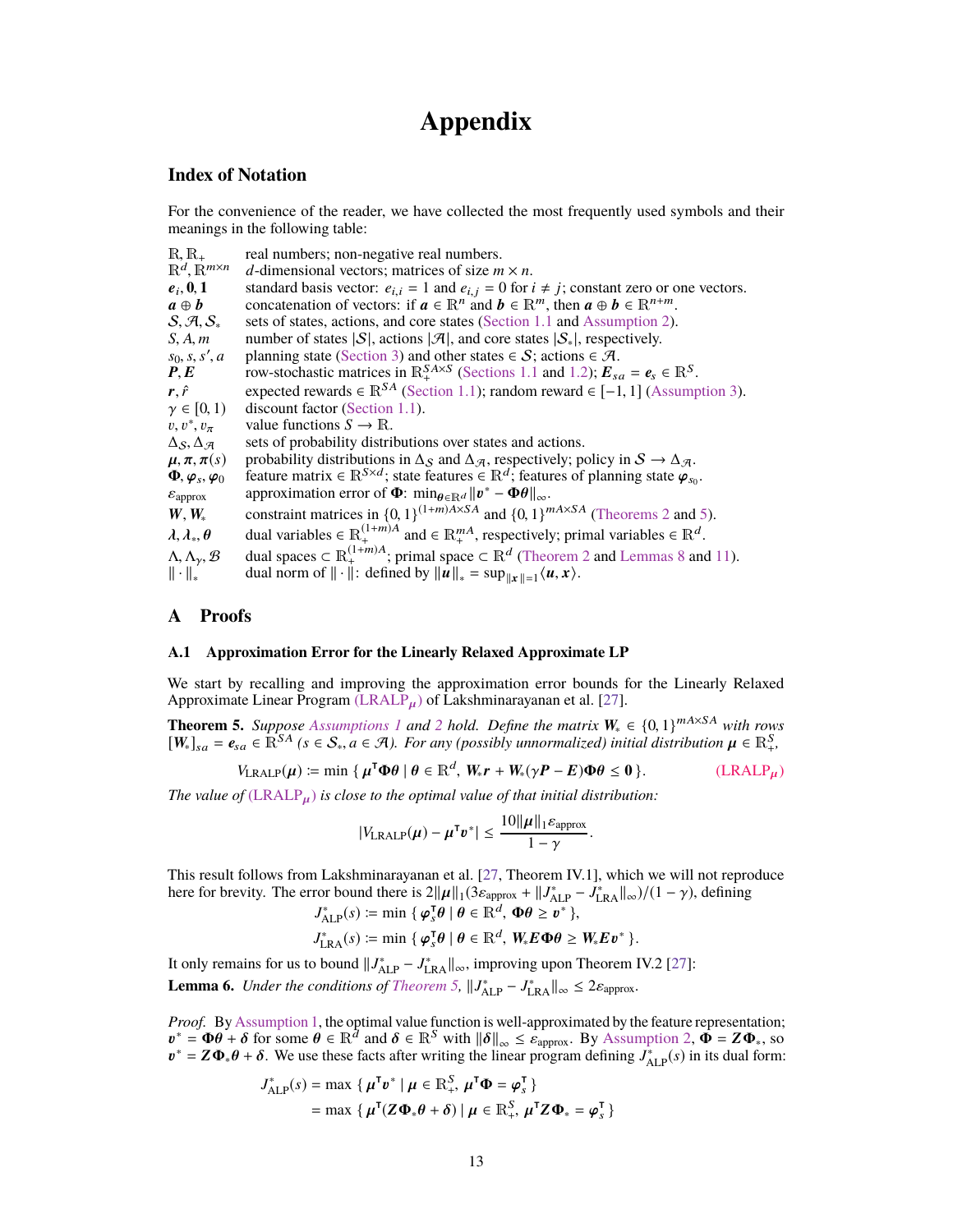By [Assumption 1,](#page-3-2) there is some  $\eta \in \mathbb{R}^d$  such that  $\Phi \eta = 1$ . If  $\mu^T \Phi = \varphi^T$ , then  $||\mu||_1 = \mu^T \mathbf{1} = \mu^T \Phi \eta = \varphi^T \mathbf{n} = 1$  which means that  $\mu^T \delta \le ||\delta||$  Replacing  $\mu^T \delta$  with  $||\delta||$  in the objective increas value; we move the resulting constant term out of the maximization:  $T_s^{\mathsf{T}} \mathbf{\eta} = 1$ , which means that  $\mu^{\mathsf{T}} \delta \leq \|\delta\|_{\infty}$ . Replacing  $\mu^{\mathsf{T}} \delta$  with  $\|\delta\|_{\infty}$  in the objective increases its subtervalue: we move the resulting constant term out of the maximization:

$$
\leq \|\boldsymbol{\delta}\|_{\infty} + \max \left\{ \boldsymbol{\mu}^{\mathsf{T}} \mathbf{Z} \boldsymbol{\Phi}_{*} \boldsymbol{\theta} \mid \boldsymbol{\mu} \in \mathbb{R}_{+}^{S}, \, \boldsymbol{\mu}^{\mathsf{T}} \mathbf{Z} \boldsymbol{\Phi}_{*} = \boldsymbol{\varphi}_{s}^{\mathsf{T}} \right\}
$$

The objective and constraints of this maximization problem depend on  $\mu$  only through  $\mu^T Z$ . Thus we can replace  $\mu^T Z$  with  $\mu \in \mathbb{R}^m$  which can only expand the feasible set of the maximization and we can replace  $\mu^T Z$  with  $\mu_* \in \mathbb{R}^m_+$ , which can only expand the feasible set of the maximization and increase its value: increase its value:

$$
\leq \|\boldsymbol{\delta}\|_{\infty} + \max \left\{ \boldsymbol{\mu}_{*}^{\mathsf{T}} \boldsymbol{\Phi}_{*} \boldsymbol{\theta} \mid \boldsymbol{\mu}_{*} \in \mathbb{R}_{+}^{m}, \, \boldsymbol{\mu}_{*}^{\mathsf{T}} \boldsymbol{\Phi}_{*} = \boldsymbol{\varphi}_{s}^{\mathsf{T}} \right\}
$$

The matrix  $U \in \{0, 1\}^{m \times S}$  with rows  $[U_s]_{s \in S_*} = e_s$  can be used to "select" the core state features from  $\Phi$  viving  $\Phi = U \Phi$ . from  $\Phi$ , giving  $\Phi_* = U \Phi$ :

$$
= \|\boldsymbol{\delta}\|_{\infty} + \max \{ \boldsymbol{\mu}_*^{\mathsf{T}} \boldsymbol{U} \boldsymbol{\Phi} \boldsymbol{\theta} \mid \boldsymbol{\mu}_* \in \mathbb{R}_+^m, \boldsymbol{\mu}_*^{\mathsf{T}} \boldsymbol{U} \boldsymbol{\Phi} = \boldsymbol{\varphi}_s^{\mathsf{T}} \}
$$

By a similar argument as before, we see that  $||\mu_*^{\mathsf{T}}U||_1 = 1$ . We add  $\mu_*^{\mathsf{T}}U\delta + ||\delta||_{\infty} \geq 0$  to the objective (increasing its value) then move the constant out: (increasing its value), then move the constant out:

$$
\leq 2\|\boldsymbol{\delta}\|_{\infty} + \max \{ \boldsymbol{\mu}_{*}^{\mathsf{T}} \boldsymbol{U} \boldsymbol{\Phi} \boldsymbol{\theta} + \boldsymbol{\mu}_{*}^{\mathsf{T}} \boldsymbol{U} \boldsymbol{\delta} \mid \boldsymbol{\mu}_{*} \in \mathbb{R}_{+}^{m}, \boldsymbol{\mu}_{*}^{\mathsf{T}} \boldsymbol{U} \boldsymbol{\Phi} = \boldsymbol{\varphi}_{s}^{\mathsf{T}} \}
$$
  
= 2||\boldsymbol{\delta}||\_{\infty} + \max \{ \boldsymbol{\mu}\_{\*}^{\mathsf{T}} \boldsymbol{U} \boldsymbol{v}^{\*} \mid \boldsymbol{\mu}\_{\*} \in \mathbb{R}\_{+}^{m}, \boldsymbol{\mu}\_{\*}^{\mathsf{T}} \boldsymbol{U} \boldsymbol{\Phi} = \boldsymbol{\varphi}\_{s}^{\mathsf{T}} \}  
= 2||\boldsymbol{\delta}||\_{\infty} + \min \{ \boldsymbol{\varphi}\_{s}^{\mathsf{T}} \boldsymbol{\theta} \mid \boldsymbol{\theta} \in \mathbb{R}^{d}, \boldsymbol{U} \boldsymbol{\Phi} \boldsymbol{\theta} \geq \boldsymbol{U} \boldsymbol{v}^{\*} \},

where the last step is obtained by writing the dual of the linear program in the previous step. Now observe that the constraint  $U\Phi\theta \geq Uv^*$  is equivalent to the constraint  $W_*E\Phi\theta \geq W_*Ev^*$  in the definition of  $J_{\text{LRA}}^*$  — both of them require that  $\varphi_s\theta \geq v_s^*$  for  $s \in S_*$ . Thus we have shown that  $J_{\text{LCA}}^*($ ∗ is equivalent to the constraint  $W_* E \overline{\Phi} \theta \geq W_* E v^*$  in the  $J_{ALP}^*(s) - J_{LRA}^*(s) \le 2\varepsilon_{\text{approx}}$  for all  $s \in S$ . We also know that  $J_{ALP}^*(s) \ge J_{LRA}^*(s)$ , since  $J_{LRA}^*(s)$  is a  $\Gamma_{LRA}^*(s) \le J_{LRA}^*(s)$ . relaxation of *J*<sub>ALP</sub>(*s*). It follows that  $||J^*_{ALP} - J^*_{LRA}||_{\infty} \leq 2\varepsilon_{\text{approx}}$ .

### <span id="page-13-0"></span>**A.2 Proof of [Theorem 2](#page-4-1) — Approximation Error for CoreLP**

**Theorem [2](#page-3-3)** (CoreLP). *Suppose [Assumptions 1](#page-3-2)* and 2 hold,  $s_0 \in S$ ,  $\varphi_0 := \varphi_{s_0}$ ,  $W \in \{0, 1\}^{(1+m)A \times SA}$ *has rows*  $[W_{s_i a}]_{s_i \in S_+, a \in \mathcal{A}} = e_{s_i a}$ *, and*  $\Lambda := \{ \lambda \in \mathbb{R}^{(1+m)A}_+ \mid \sum_{a \in \mathcal{A}} \lambda_{s_0 a} = 1 \}$ *. Define* 

<span id="page-13-1"></span>
$$
V^{\dagger} = \max \left\{ \lambda^{\mathsf{T}} W r \mid \lambda \in \Lambda, \, \boldsymbol{\varphi}_0^{\mathsf{T}} + \lambda^{\mathsf{T}} W (\gamma \boldsymbol{P} - \boldsymbol{E}) \boldsymbol{\Phi} = \boldsymbol{0} \right\}.
$$
 (CoreLP)

Let  $\lambda^{\dagger} \in \Lambda$  *be a maximizer of* [\(CoreLP\)](#page-4-0) *and let*  $\pi^{\dagger} \in \Delta_{\mathcal{A}}$  *be given by*  $\pi^{\dagger}(a) = \lambda_{s_0a}^{\dagger}$ . Then

$$
|V^{\dagger} - v^*(s_0)| \le \frac{10\gamma \varepsilon_{\text{approx}}}{1 - \gamma}, \qquad v^*(s_0) - \sum_{a \in \mathcal{A}} \pi^{\dagger}(a) q^*(s_0, a) \le \frac{20\gamma \varepsilon_{\text{approx}}}{1 - \gamma}.
$$

By the definition of  $\Lambda \subset \mathbb{R}^{(1+m)A}_{++}$ , we can decompose its elements as  $\lambda = \pi \oplus \lambda_*$ , with  $\pi \in \Delta_{\mathcal{A}}$  as in the statement of the theorem and  $\lambda_* \in \mathbb{R}^{mA}_{+}$  defined by  $\lambda_{*,sa} = \lambda_{sa}$  for  $s \in \mathcal{S}_*, a \in \mathcal{A}$  — in other words  $\Lambda \cong \Lambda_a \times \mathbb{R}^{mA}$ . The main idea of the proof is that when  $\lambda$  is a solution of (Corel P), words,  $\Lambda \cong \Delta_{\mathcal{A}} \times \mathbb{R}^{mA}_{+}$ . The main idea of the proof is that when  $\lambda$  is a solution of [\(CoreLP\),](#page-4-0) then  $\lambda_{*}$  is a solution for the dual form of (LRALP), from Theorem 5. To make this connection between the is a solution for the dual form of  $(LRALP_\mu)$  $(LRALP_\mu)$  from [Theorem 5.](#page-12-3) To make this connection between the two problems more precise, let us write the saddle-point forms of  $(LRALP<sub>\mu</sub>)$  $(LRALP<sub>\mu</sub>)$  and  $(CoreLP)$ :

$$
V_{\text{LRALP}}(\mu) = \max_{\lambda_* \in \mathbb{R}_+^{mA}} \min_{\theta \in \mathbb{R}^d} \left[ g_\mu(\lambda_*, \theta) := \lambda_*^{\text{T}} W_* r + \mu^{\text{T}} \Phi \theta + \lambda_*^{\text{T}} W_* (\gamma P - E) \Phi \theta \right] \quad \text{(Saddle LRALP}_{\mu})
$$
\n
$$
V^{\dagger} = \max_{\theta \in \mathbb{R}_+^{mA}} \min_{\theta \in \mathbb{R}^d} \left[ f(\theta_*, \theta) = \lambda_*^{\text{T}} W_* \mathbf{1} + \sigma_*^{\text{T}} \Phi \theta + \lambda_*^{\text{T}} W_* (\mathbf{1} \mathbf{P} - E) \Phi \theta \right] \quad \text{(Saddle Coral P)}
$$

$$
V^{\dagger} = \max_{\lambda \in \Lambda} \min_{\theta \in \mathbb{R}^d} \left[ f(\lambda, \theta) := \lambda^{\mathsf{T}} W r + e_{s_0}^{\mathsf{T}} \Phi \theta + \lambda^{\mathsf{T}} W (\gamma P - E) \Phi \theta \right]
$$
 (Saddle CoreLP)

<span id="page-13-3"></span>**Lemma 7** (Corresponding [\(LRALP](#page-12-5)<sub>µ</sub>) and [\(CoreLP\)](#page-4-0) solutions). Let  $\lambda \in \Lambda \subset \mathbb{R}^{(1+m)A}_{+}$  be arbitrary<br>and decompose it as  $\lambda = \pi \oplus \lambda$ , where  $\pi \in \Lambda \subseteq \mathbb{R}^{m}$  be  $\mathbb{R}^{m}$ . Define the distribution  $\mu \in \Lambda \subseteq \mathbb{R}^{n$ *and decompose it as*  $\lambda = \pi \oplus \lambda_*$ *, where*  $\pi \in \Delta_{\mathcal{A}}$  *and*  $\lambda_* \in \mathbb{R}^{mA}_+$ *. Define the distribution*  $\mu_{\pi} \in \Delta_S$  *as* 

<span id="page-13-2"></span>
$$
\mu_{\pi}^{\mathsf{T}} \coloneqq \sum_{a \in \mathcal{A}} \pi(a) \, \mathbf{P}_{s_0 a}, \qquad \qquad \text{where } \pi(a) \coloneqq \lambda_{s_0 a} \, \text{for } a \in \mathcal{A}.
$$

*Then, for any*  $\theta \in \mathbb{R}^d$ *, and*  $g_\mu(\lambda_*, \theta)$  *and*  $f(\lambda, \theta)$  *as in* [\(Saddle LRALP](#page-13-1)<sub>µ</sub>) *and* [\(Saddle CoreLP\)](#page-13-2)*,* 

$$
f(\lambda, \theta) = \sum_{a \in \mathcal{A}} \pi(a) r(s_0, a) + g_{\gamma \mu_{\pi}}(\lambda_*, \theta), \qquad \text{where } \lambda_{*,sa} = \lambda_{sa} \text{ for } s \in \mathcal{S}_*, a \in \mathcal{A}.
$$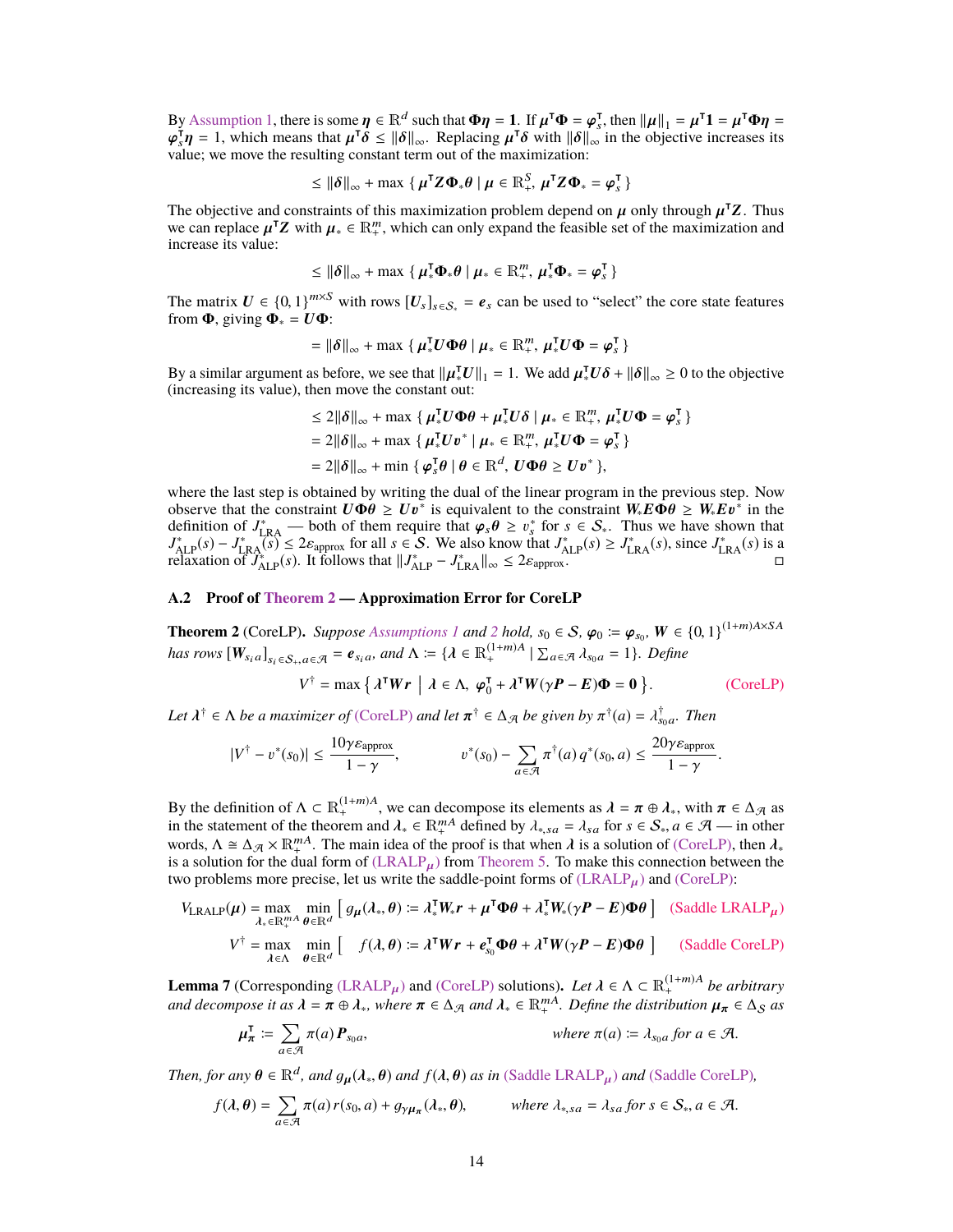$P_{s_0a}$  is the next-state distribution for action *a* at state  $s_0$  — thus the distribution  $\mu_\pi \in \Delta_S$  defined here is the expected next-state distribution when an action  $a \sim \pi$  is taken at state  $s_0$ . This lemma therefore connects solutions of [\(CoreLP\)](#page-4-0) with [\(LRALP](#page-12-5)<sub>u</sub>) when  $\mu = \gamma \mu_{\pi}$  is the discounted next-state distribution for action  $a \sim \pi$ .

*Proof of [Lemma 7.](#page-13-3)* Recall that *W* and *W*<sub>∗</sub> (defined in [Theorems 2](#page-4-1) and [5\)](#page-12-3) are related — the rows of W<sub>∗</sub> correspond to state-action pairs in  $S_* \times A$ , to which W adds A more rows corresponding to the actions at the current planning state  $s_0$ . Thus

<span id="page-14-1"></span><span id="page-14-0"></span>
$$
\lambda^{\mathsf{T}} W = \sum_{a \in \mathcal{A}} \pi_a e_{s_0 a}^{\mathsf{T}} + \lambda_*^{\mathsf{T}} W_*,
$$
 (8)

which upon multiplying by  $\boldsymbol{r}$  gives

$$
\lambda^{\mathsf{T}} W r = \sum_{a \in \mathcal{A}} \pi_a r_{s_0 a} + \lambda_*^{\mathsf{T}} W_* r.
$$
 (9)

Using [\(8\)](#page-14-0) again,

$$
\begin{aligned} \boldsymbol{e}_{s_0}^{\mathsf{T}} + \boldsymbol{\lambda}^{\mathsf{T}} \boldsymbol{W} (\boldsymbol{\gamma} \boldsymbol{P} - \boldsymbol{E}) &= \boldsymbol{e}_{s_0}^{\mathsf{T}} + \sum_{a \in \mathcal{A}} \pi_a (\boldsymbol{\gamma} \boldsymbol{P}_{s_0 a} - \boldsymbol{E}_{s_0 a}) + \boldsymbol{\lambda}_*^{\mathsf{T}} \boldsymbol{W}_* (\boldsymbol{\gamma} \boldsymbol{P} - \boldsymbol{E}), \\ &= \left[ \boldsymbol{e}_{s_0}^{\mathsf{T}} - \sum_{a \in \mathcal{A}} \pi_a \boldsymbol{E}_{s_0 a} \right] + \boldsymbol{\gamma} \left[ \sum_{a \in \mathcal{A}} \pi_a \boldsymbol{P}_{s_0 a} \right] + \boldsymbol{\lambda}_*^{\mathsf{T}} \boldsymbol{W}_* (\boldsymbol{\gamma} \boldsymbol{P} - \boldsymbol{E}). \end{aligned}
$$

The first term is zero because  $E_{s_0a} = e_{s_0}$  for all  $a \in \mathcal{A}$ , and the second term becomes  $\gamma \mu_{\pi}$  when we substitute the definition of  $\mu_{\pi}$ . We then multiply both sides by  $\Phi a$ . substitute the definition of  $\mu_{\pi}$ . We then multiply both sides by  $\Phi \theta$ :

$$
e_{s_0}^{\mathsf{T}} \Phi \theta + \lambda^{\mathsf{T}} W (\gamma P - E) \Phi \theta = \gamma \mu_{\pi}^{\mathsf{T}} \Phi \theta + \lambda_{\ast}^{\mathsf{T}} W_{\ast} (\gamma P - E) \Phi \theta.
$$

Adding this to [\(9\)](#page-14-1) gives

$$
\lambda^{\mathsf{T}} W r + e_{s_0}^{\mathsf{T}} \Phi \theta + \lambda^{\mathsf{T}} W (\gamma P - E) \Phi \theta = \sum_{a \in \mathcal{A}} \pi_a r_{s_0 a} + \lambda_*^{\mathsf{T}} W_* r + \gamma \mu_{\pi}^{\mathsf{T}} \Phi \theta + \lambda_*^{\mathsf{T}} W_* (\gamma P - E) \Phi \theta,
$$

where we substitute the definitions of  $f(\lambda, \theta)$  and  $g_{\gamma\mu_{\pi}}(\lambda_*, \theta)$  to get the desired result:

$$
f(\lambda, \theta) = \sum_{a \in \mathcal{A}} \pi_a r_{s_0 a} + g_{\gamma \mu_\pi}(\lambda_*, \theta).
$$

*Proof of [Theorem 2.](#page-4-1)* Using the decomposition  $\Lambda \cong \Delta_{\mathcal{A}} \times \mathbb{R}^{mA}_{+}$  in [\(Saddle CoreLP\):](#page-13-2)

$$
V^{\dagger} = \max_{\pi \in \Delta_{\mathcal{A}}} \max_{\lambda_* \in \mathbb{R}_+^{mA}} \min_{\theta \in \mathbb{R}^d} f(\pi \oplus \lambda_*, \theta) \qquad \text{(where } \pi \oplus \lambda_* = \lambda \in \Lambda)
$$
  
\n
$$
= \max_{\pi \in \Delta_{\mathcal{A}}} \max_{\lambda_* \in \mathbb{R}_+^{mA}} \min_{\theta \in \mathbb{R}^d} \left[ \sum_{a \in \mathcal{A}} \pi_a r_{s_0 a} + g_{\gamma \mu_\pi}(\lambda_*, \theta) \right] \qquad \text{(using Lemma 7)}
$$
  
\n
$$
= \max_{\pi \in \Delta_{\mathcal{A}}} \left[ \sum_{a \in \mathcal{A}} \pi_a r_{s_0 a} + \max_{\lambda_* \in \mathbb{R}_+^{mA}} \min_{\theta \in \mathbb{R}^d} g_{\gamma \mu_\pi}(\lambda_*, \theta) \right]
$$
  
\n
$$
= \max_{\pi \in \Delta_{\mathcal{A}}} \left[ q^{\dagger}(\pi) := \sum_{a \in \mathcal{A}} \pi_a r_{s_0 a} + V_{\text{LRALP}}(\gamma \mu_\pi) \right]. \qquad \text{(from (Saddle LRALP\mu))}
$$

We now turn our attention to bounding  $V^{\dagger}$ . From Theorem 5, we know that  $|V_{\text{LRALP}}(\gamma \mu_{\pi}) - \gamma \mu_{\pi}^{\dagger} v^*| \leq$ We now turn our attention to bounding  $V^{\dagger}$ . From [Theorem 5,](#page-12-3) we know that  $|V_{\text{LRALP}}(\gamma \mu_{\pi}) - \gamma \mu_{\pi}^{\dagger} v^*| \le 10 \gamma \varepsilon_{\text{approx}}/(1 - \gamma)$  for any distribution over states  $\mu_{\pi} \in \Delta_S$ . Through a slight abuse of notation action distributions. Note that we will only need  $q^*(s_0, \cdot)$ , for which this abuse is 'sensible'. Then for all  $\pi \in \Lambda_{\mathcal{A}}$ all  $\pi \in \Delta_{\mathcal{A}},$ 

<span id="page-14-2"></span>
$$
|q^{\dagger}(\boldsymbol{\pi}) - q^*(s_0, \boldsymbol{\pi})| = |V_{\text{LRALP}}(\gamma \boldsymbol{\mu}_{\boldsymbol{\pi}}) - \gamma \boldsymbol{\mu}_{\boldsymbol{\pi}}^{\mathsf{T}} \boldsymbol{v}^*| \le \frac{10 \gamma \varepsilon_{\text{approx}}}{1 - \gamma}.
$$
 (10)

We also know that  $v^*(s_0) = \max_{\pi \in \Delta_{\mathcal{A}}} q^*(s_0, \pi)$  (the equality happens with  $\pi^* = e_{a^*}$  for an optimal action  $a^*$ ). Hence action *a* ∗ ). Hence,

$$
|V^{\dagger}-v^*(s_0)|=|\max_{\pi\in\Delta_{\mathcal{A}}}q^{\dagger}(\pi)-\max_{\pi\in\Delta_{\mathcal{A}}}q^*(s_0,\pi)|\leq \max_{\pi\in\Delta_{\mathcal{A}}} |q^{\dagger}(\pi)-q^*(s_0,\pi)|\leq \frac{10\gamma\varepsilon_{\text{approx}}}{1-\gamma},
$$

where the last inequality follows from  $(10)$ .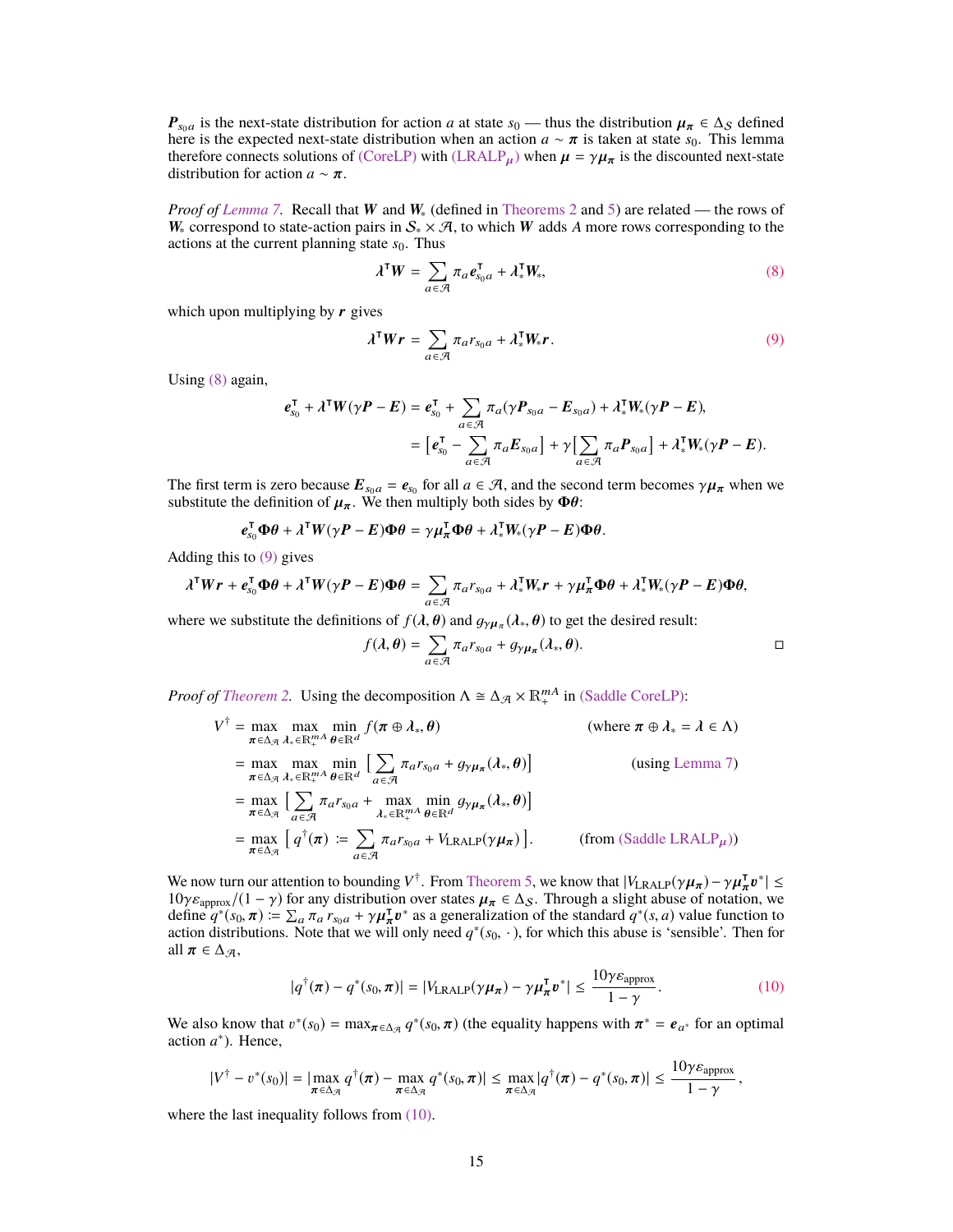For the second part of the result, let  $\lambda^{\dagger}$  be a maximizer of (CoreLP) and  $\pi^{\dagger}$  be the action-distribution component (as before) so that  $V^{\dagger} = q^{\dagger}(\pi^{\dagger})$ . Then, using again [\(10\),](#page-14-2) combined with the last ine <sup>†</sup> be a maximizer of [\(CoreLP\)](#page-4-0) and  $\pi^{\dagger}$  be the action-distribution  $f(\pi^{\dagger})$ . Then using again (10), combined with the last inequality

$$
\sum_{a \in \mathcal{A}} \pi^{\dagger}(a) q^*(s_0, a) \equiv q^*(s_0, \pi^{\dagger}) \ge q^{\dagger}(\pi^{\dagger}) - \frac{10\gamma \varepsilon_{\text{approx}}}{1 - \gamma}
$$

$$
= V^{\dagger} - \frac{10\gamma \varepsilon_{\text{approx}}}{1 - \gamma}
$$

$$
\ge v^*(s_0) - \frac{20\gamma \varepsilon_{\text{approx}}}{1 - \gamma}.
$$

Reordering gives the desired result, namely that  $v^*(s_0) - \sum_a \pi^{\dagger}(a) q^*(s_0, a) \le 20 \gamma \varepsilon_{\text{approx}}/(1 - \gamma)$ .  $\Box$ 

## **A.3 Proof of [Theorem 3](#page-5-2) — Error Bounds for the CoreStoMP Algorithm**

**Theorem 3** (CoreStoMP)**.** *Suppose [Assumptions 1,](#page-3-2) [2,](#page-3-3) and [3](#page-3-4) hold, and define*

$$
B := \frac{(9/8)\sqrt{m}}{1-\gamma}, \qquad C := \frac{(9/4)\sqrt{m(1+2\log A + 2\gamma\log m)}}{(1-\gamma)^2}
$$

*Let*  $\hat{\lambda}$  *be the result of running [Algorithm 1](#page-6-1) for T iterations with the parameter B and the step size*<br> $n - C^{-1} \sqrt{2^{T}T}$  which requires  $2T(1 + (1 + m)\lambda)$  simulator quaries. Define  $\hat{\pi} \in \Lambda - \ln \hat{\pi}(\alpha) - \hat{\lambda$  $\eta = C^{-1} \sqrt{2/7T}$ , which requires  $2T(1 + (1 + m)A)$  *simulator queries. Define*  $\hat{\pi} \in \Delta_{\mathcal{A}}$  *by*  $\hat{\pi}(a) = \hat{\lambda}_{s_0 a}$ <br>(as in Theorem 2) and  $a \sim \hat{\pi}$  Then *(as in [Theorem 2\)](#page-4-1) and*  $a \sim \hat{\pi}$ *. Then* 

$$
v^*(s_0) - \mathbb{E}[q^*(s_0, a)] \le \frac{32\varepsilon_{\text{approx}}}{1 - \gamma} + \frac{21}{2(1 - \gamma)^2} \sqrt{\frac{3m(1 + 2\log A + 2\gamma\log m)}{T}}
$$

The proof of this theorem has two main ingredients: First, in [Lemma 8,](#page-15-0) we show that approximate solutions of [\(Saddle CoreLP\)](#page-5-1) can be used to recover near-optimal action distributions for the planning state *s*<sup>0</sup> — the approximation quality is measured by the *duality gap*. Second, in [Lemma 11,](#page-17-0) we bound the expected duality gap of the Stochastic Mirror-Prox algorithm when specialized to our setting.

<span id="page-15-0"></span>**Lemma 8** (Approximate [\(Saddle CoreLP\)](#page-5-1) solutions). *Suppose*  $\mathcal{B} \subset \mathbb{R}^d$  *and*  $C_{\mathcal{B}} \ge 0$  *are chosen such that, for any distribution over states*  $\mu \in \Delta_S$ *, there is some*  $\theta \in \mathcal{B}$  *that is feasible for* [\(LRALP](#page-12-5)<sub>µ</sub>) *and at most C*B*-suboptimal. Define*

<span id="page-15-3"></span><span id="page-15-1"></span>
$$
\Lambda_{\gamma} := \{ \lambda \in \Lambda \mid ||\lambda||_1 = 1/(1 - \gamma) \},\tag{11}
$$

*a subset of the set*  $\Lambda \subset \mathbb{R}^{(1+m)A}_+$  *from [Theorem 2.](#page-4-1) Define the B*-bounded duality gap *of an approximate solution of* [\(Saddle CoreLP\)](#page-5-1) *as*

$$
\delta_{\mathcal{B}}(\hat{\lambda}, \hat{\theta}) \coloneqq \max_{\lambda \in \Lambda_{\gamma}} f(\lambda, \hat{\theta}) - \inf_{\theta \in \mathcal{B}} f(\hat{\lambda}, \theta), \qquad \text{where } \hat{\lambda} \in \Lambda \text{ and } \hat{\theta} \in \mathbb{R}^{d}. \tag{12}
$$

*For any*  $\hat{\lambda} \in \Lambda$  *and*  $\hat{\theta} \in \mathbb{R}^d$ , let  $\hat{\pi}$  be the action distribution component of  $\hat{\lambda}$ , as in [Theorem 2.](#page-4-1) Then

$$
v^*(s_0) - \sum_{a \in \mathcal{A}} \hat{\pi}(a) q^*(s_0, a) \le \frac{20\gamma \varepsilon_{\text{approx}}}{1 - \gamma} + \gamma C_{\mathcal{B}} + \delta_{\mathcal{B}}(\hat{\lambda}, \hat{\theta}).
$$

This lemma generalizes the second result of [Theorem 2](#page-4-1) in two ways: First, the Stochastic Mirror-Prox algorithm does not produce exact solutions of [\(Saddle CoreLP\);](#page-5-1) the optimization error is measured by the duality gap — here we see the effect of a non-zero duality gap on the resulting action distribution. Second, the primal variables  $\theta$  in [\(Saddle CoreLP\)](#page-5-1) have the unbounded domain  $\mathbb{R}^d$ , whereas the Stochastic Mirror-Prox algorithm requires the ontimization domain to have a bounded *diameter*: see Stochastic Mirror-Prox algorithm requires the optimization domain to have a bounded *diameter*; see Proof of [Lemma 11](#page-17-0) [— Stochastic Mirror-Prox.](#page-17-1) This lemma shows that restricting  $\theta$  to a large-enough bounded set  $\mathcal B$  only incurs an additional  $C_{\mathcal B}$  error. Indeed, the second issue is related to the first — an *unbounded* form of the duality gap would be infinite for *any* approximate solution, making it useless as a measure of optimization accuracy; the  $B$ -bounded duality gap therefore addresses both these issues:

<span id="page-15-2"></span>*Claim* 9. For any  $\hat{\lambda} \in \Lambda$ ,  $\hat{\theta} \in \mathbb{R}^d$ ,  $\theta \in \mathcal{B} \subset \mathbb{R}^d$ , and  $\delta_{\mathcal{B}}(\hat{\lambda}, \hat{\theta})$  being the  $\mathcal{B}$ -bounded duality gap [\(12\),](#page-15-1)

$$
V^{\dagger} \leq f(\hat{\lambda}, \theta) + \delta_{\mathcal{B}}(\hat{\lambda}, \hat{\theta}).
$$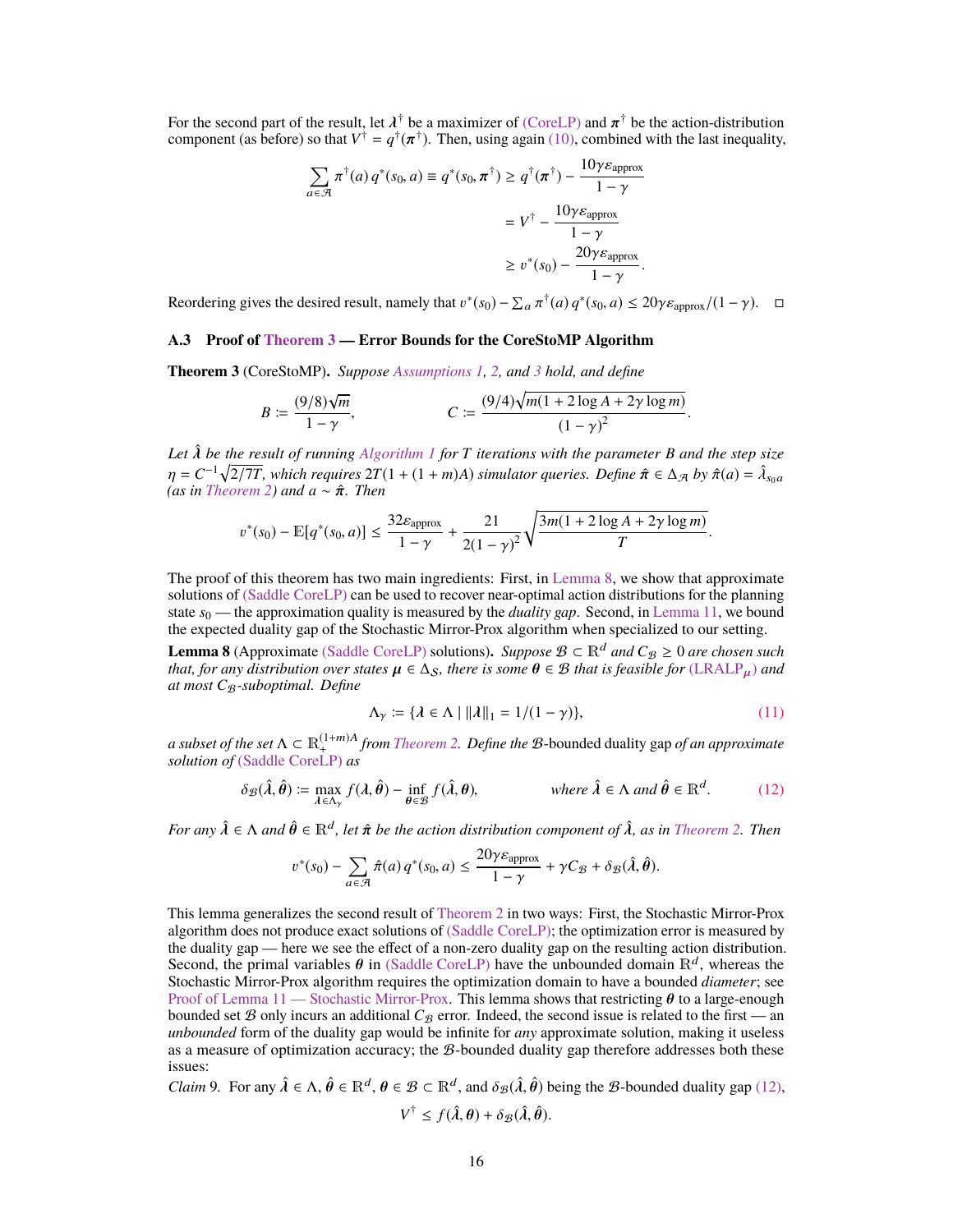*Proof.* Let  $\lambda^* \in \Lambda \subset \mathbb{R}^{(1+m)A}_+$  be a maximizer of [\(CoreLP\)](#page-4-0) — this exists because the optimization is bounded (Theorem 2). bounded [\(Theorem 2\)](#page-4-1). Then

$$
\mathbf{0} = \boldsymbol{\varphi}_0^{\mathsf{T}} + \lambda^{* \mathsf{T}} \boldsymbol{W} (\gamma \boldsymbol{P} - \boldsymbol{E}) \boldsymbol{\Phi}
$$
 (since  $\lambda^*$  is feasible for (CoreLP)) (13)  
=  $\boldsymbol{\varphi}_0^{\mathsf{T}} \boldsymbol{\hat{\theta}} + \lambda^{* \mathsf{T}} \boldsymbol{W} (\gamma \boldsymbol{P} - \boldsymbol{E}) \boldsymbol{\Phi} \boldsymbol{\hat{\theta}}$ . (multiplying by  $\boldsymbol{\hat{\theta}} \in \mathbb{R}^d$ )

Since,  $\lambda^*$  is a maximizer of [\(CoreLP\),](#page-4-0)  $V^{\dagger} = \lambda^{*T}Wr$ :

$$
V^{\dagger} = \lambda^{*T} W r + \varphi_0^T \hat{\theta} + \lambda^{*T} W (\gamma P - E) \Phi \hat{\theta}
$$
 (adding  $V^{\dagger}$  on l.h.s. and  $\lambda^{*T} W r$  on r.h.s.)  
=  $f(\lambda^*, \hat{\theta})$ . (definition of  $f$  from (Saddle CoreLP)) (14)

[Assumption 1](#page-3-2) tells us that  $\Phi \eta = 1$  for some  $\eta \in \mathbb{R}^d$  — multiplying [\(13\)](#page-16-0) by  $\eta$ , we see that  $\lambda^*$  must satisfy  $1 + \gamma \|\lambda^*\|$ ,  $= \|\lambda^*\|$ , as does any other feasible solution of (Corel P). In particular, this means satisfy  $1 + \gamma ||\lambda^*||_1 = ||\lambda^*||_1$ , as does any other feasible solution of [\(CoreLP\).](#page-4-0) In particular, this means that  $||\lambda^*||_1 = 1/(1 - \gamma)$  and so  $\lambda^* \in \Lambda$ . Using the definition of  $\delta \varphi$  from (12) that  $\|\lambda^*\|_1 = 1/(1 - \gamma)$  and so  $\lambda^* \in \Lambda_\gamma$ . Using the definition of  $\delta_{\mathcal{B}}$  from [\(12\),](#page-15-1)

$$
\delta(\hat{\lambda}, \hat{\theta}) \ge f(\lambda^*, \hat{\theta}) - f(\hat{\lambda}, \theta)
$$
 (since  $\lambda^* \in \Lambda_\gamma$  and  $\theta \in \mathcal{B}$ )  
=  $V^{\dagger} - f(\hat{\lambda}, \theta)$ . (using (14))

<span id="page-16-2"></span>*Claim* 10. For any  $\hat{\lambda}_* \in \mathbb{R}^{mA}$  and distribution over states  $\mu \in \Delta_S$ , suppose  $\theta \in \mathbb{R}^d$  is feasi-<br>ble for (LRALP<sub>ic</sub>) and at most *C*<sub>*e*-subpotimal. Then with *a<sub>c</sub>* being the objective function of</sub> ble for  $(LRALP<sub>u</sub>)$  $(LRALP<sub>u</sub>)$  and at most  $C_B$ -suboptimal. Then, with  $g<sub>u</sub>$  being the objective function of  $(Saddle LRALP<sub>u</sub>)$  $(Saddle LRALP<sub>u</sub>)$ ,

<span id="page-16-1"></span><span id="page-16-0"></span>
$$
V_{\text{LRALP}}(\gamma \mu) \ge g_{\gamma\mu}(\hat{\lambda}_*, \theta) - \gamma C_{\mathcal{B}}.
$$

*Proof.* Since  $\theta$  is feasible for [\(LRALP](#page-12-5)<sub>u</sub>),  $W_* r + W_*(\gamma P - E)\Phi \theta \le 0$ . Multiplying both sides of this inequality by  $\hat{\lambda}_*^T \geq 0$ ,

$$
\hat{\lambda}_*^{\mathsf{T}} W_* \mathbf{r} + \hat{\lambda}_*^{\mathsf{T}} W_* (\gamma \mathbf{P} - \mathbf{E}) \Phi \theta \le 0
$$
\n
$$
\hat{\lambda}_*^{\mathsf{T}} W_* \mathbf{r} + \gamma \mu^{\mathsf{T}} \Phi \theta + \hat{\lambda}_*^{\mathsf{T}} W_* (\gamma \mathbf{P} - \mathbf{E}) \Phi \theta \le \gamma \mu^{\mathsf{T}} \Phi \theta \qquad \text{(adding } \gamma \mu^{\mathsf{T}} \Phi \theta \text{ to both sides)}
$$
\n
$$
g_{\gamma \mu}(\hat{\lambda}_*, \theta) \le \gamma \mu^{\mathsf{T}} \Phi \theta. \qquad \text{(definition of } g \text{ from (Saddle LRALP\mu))}
$$

Note that the choice of  $\mu$  does not affect the constraints of  $(LRALP_{\mu})$  $(LRALP_{\mu})$ , only its objective function  $\mu$ , thus  $\theta$  is feasible for the problem defining  $V_{LPAID}(\gamma\mu)$  and is  $\gamma C_{\varphi}$  subontimal:  $\gamma\mu^{T}\Phi\theta$  < — thus  $\theta$  is feasible for the problem defining  $V_{\text{LRALP}}(\gamma \mu)$  and is  $\gamma C_B$  suboptimal:  $\gamma \mu^{\text{T}} \Phi \theta \leq$ <br> $V_{\text{LRALP}}(\gamma \mu) + \gamma C_{\varnothing}$ . Substituting this into the last inequality and rearranging gives the desired *V*<sub>LRALP</sub>( $\gamma \mu$ ) +  $\gamma C_B$ . Substituting this into the last inequality and rearranging gives the desired result. result.

*Proof of [Lemma 8.](#page-15-0)* As in [Lemma 7,](#page-13-3) we write  $\hat{\lambda} = \hat{\pi} \oplus \hat{\lambda}^*$  with  $\hat{\pi} \in \Delta_{\mathcal{A}}$  and  $\hat{\lambda}^* \in \mathbb{R}^{mA}_{+}$  and define  $\mu_{\hat{\pi}} \in \Sigma$ ,  $\hat{\pi} \cdot \mathbf{P}_{\hat{\pi}}$ , By our assumption, there is some  $\theta \in \mathcal{B}$  that is  $\mu_{\hat{\pi}} = \sum_a \hat{\pi}_a P_{s_0 a}$ . By our assumption, there is some  $\theta \in \mathcal{B}$  that is feasible and at most  $C_{\mathcal{B}}$ -suboptimal for (LRALP...) with  $\mu = \mu_{\hat{\pi}}$  — this allows us to apply Claims 9 and 10 below: for [\(LRALP](#page-12-5)<sub>u</sub>) with  $\mu = \mu_{\hat{\pi}}$  — this allows us to apply [Claims 9](#page-15-2) and [10](#page-16-2) below:

$$
v^*(s_0) \le V^{\dagger} + \frac{10\gamma \varepsilon_{\text{approx}}}{1 - \gamma}
$$
 (Theorem 2)

$$
\leq f(\hat{\lambda}, \theta) + \delta_{\mathcal{B}}(\hat{\lambda}, \hat{\theta}) + \frac{10\gamma \varepsilon_{\text{approx}}}{1 - \gamma}
$$
 (Claim 9)

$$
= \sum_{a \in \mathcal{A}} \hat{\pi}_{a} r_{s_0 a} + g_{\gamma \mu_{\hat{\pi}}}(\hat{\lambda}_*, \theta) + \delta_{\mathcal{B}}(\hat{\lambda}, \hat{\theta}) + \frac{10 \gamma \varepsilon_{\text{approx}}}{1 - \gamma}
$$
 (Lemma 7)

$$
\leq \sum_{a \in \mathcal{A}} \hat{\pi}_a r_{s_0 a} + V_{\text{LRALP}}(\gamma \mu_{\hat{\pi}}) + \gamma C_{\mathcal{B}} + \delta_{\mathcal{B}}(\hat{\lambda}, \hat{\theta}) + \frac{10 \gamma \varepsilon_{\text{approx}}}{1 - \gamma}
$$
 (Claim 10)

$$
\leq \sum_{a \in \mathcal{A}} \hat{\pi}_a r_{s_0 a} + \gamma \mu_{\hat{\pi}}^{\mathsf{T}} v^* + \gamma C_{\mathcal{B}} + \delta_{\mathcal{B}}(\hat{\lambda}, \hat{\theta}) + \frac{20 \gamma \varepsilon_{\text{approx}}}{1 - \gamma}
$$
 (Theorem 5)

$$
= \sum_{a \in \mathcal{A}} \hat{\pi}_a q^*(s_0, a) + \gamma C_{\mathcal{B}} + \delta_{\mathcal{B}}(\hat{\lambda}, \hat{\theta}) + \frac{20\gamma \varepsilon_{\text{approx}}}{1 - \gamma},
$$

where the last step used  $\sum_a \hat{\pi}_a r_{s_0a} + \gamma \mu_{\hat{\pi}}^{\dagger} \mathbf{v}^* = \sum_a \hat{\pi}_a (r_{s_0a} + \gamma \mathbf{P}_{s_0a} \mathbf{v}^*) = \sum_a \hat{\pi}_a q^*(s_0, a)$ . Rearranging the inequality completes the proof: the inequality completes the proof:

$$
\mathcal{D}^*(s_0) - \sum_{a \in \mathcal{A}} \hat{\pi}_a q^*(s_0, a) \le \frac{20\gamma \varepsilon_{\text{approx}}}{1 - \gamma} + \gamma C_{\mathcal{B}} + \delta_{\mathcal{B}}(\hat{\lambda}, \hat{\theta}).
$$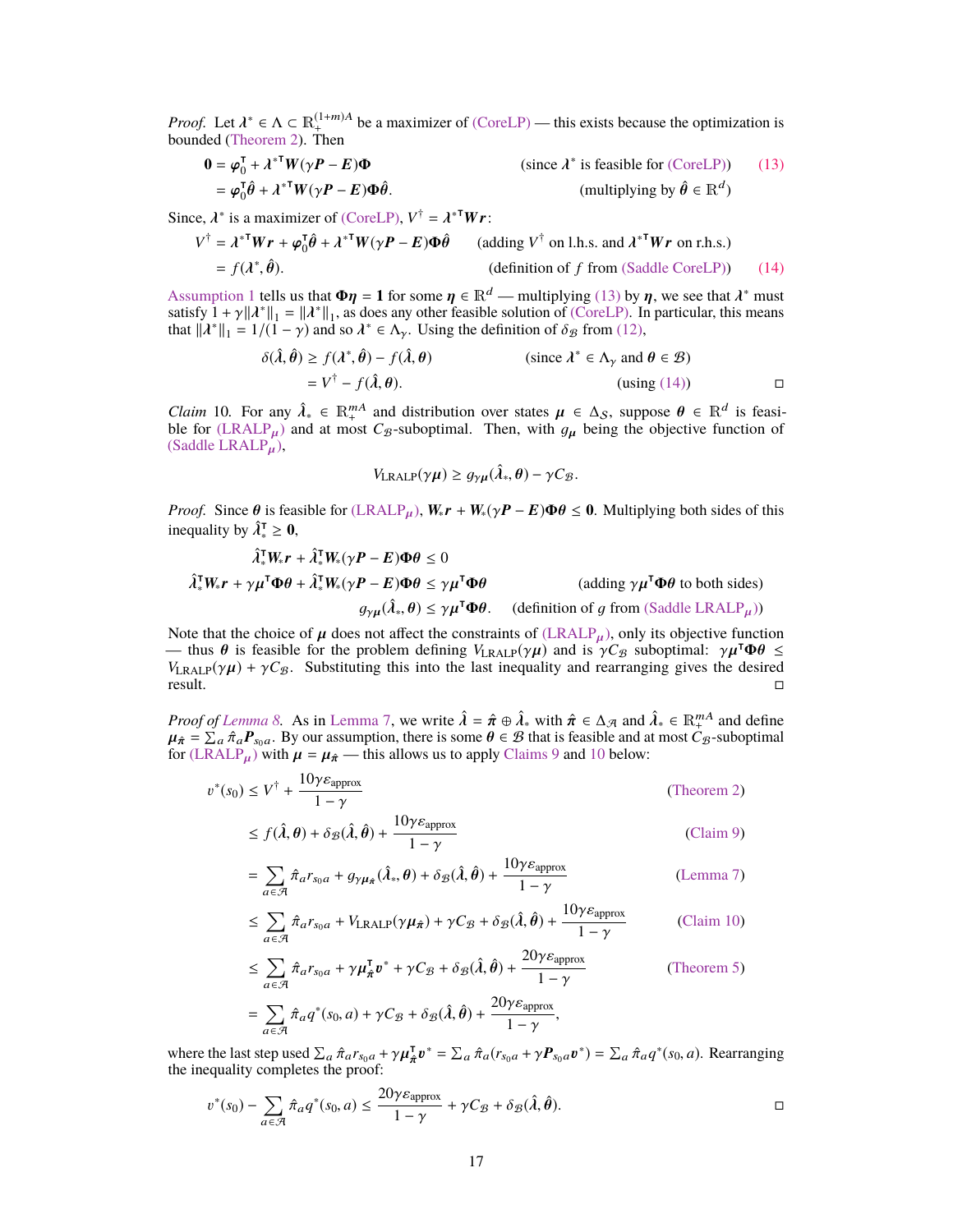The following lemma bounds the expected duality gap of the Stochastic Mirror-Prox algorithm when applied to our setting. We defer the proof to [Appendix A.4.](#page-17-1)

<span id="page-17-0"></span>**Lemma 11** (Stochastic Mirror-Prox)**.** *Using the constants B and C from [Theorem 3,](#page-5-2) define*

$$
\mathcal{B} \coloneqq \{ \boldsymbol{\theta} \in \mathbb{R}^d \mid \|\boldsymbol{\Phi}_* \boldsymbol{\theta}\|_2 \le B \},\tag{15}
$$

*and let*  $\delta_B(\hat{\lambda}, \hat{\theta})$  *be the B-bounded duality gap* [\(12\)](#page-15-1). Then the results of running [Algorithm 1](#page-6-1) for T *iterations satisfy*

<span id="page-17-2"></span>
$$
\varepsilon_{\text{opt}} \coloneqq \mathbb{E}[\delta(\hat{\lambda}, \hat{\theta})] \le \frac{14C}{\sqrt{3T}}
$$

*Proof of [Theorem 3.](#page-5-2)* First, observe that  $v^*(s_0) - q^*(s_0, a) \le 2/(1 - \gamma)$  for any action *a*, since all the rewards lie in [-1, 1] by Assumption 3. Thus if  $\varepsilon_{\text{energy}} > 1/16$  then 32 $\varepsilon_{\text{energy}}/(1 - \gamma) > 2/(1 - \gamma)$ rewards lie in [-1, 1] by [Assumption 3.](#page-3-4) Thus, if  $\varepsilon_{\text{approx}} > 1/16$  then  $32\varepsilon_{\text{approx}}/(1 - \gamma) > 2/(1 - \gamma)$ and the result is trivially true. From now on, we will assume that  $\varepsilon_{\text{approx}} \leq 1/16$ .

To prove our result, we will combine [Lemmas 8](#page-15-0) and [11,](#page-17-0) for which we need to show that the set  $\mathcal{B}$ defined in  $(15)$  satisfies the requirements of [Lemma 8.](#page-15-0) Specifically, we need to show that  $B$  contains a feasible solution of the linear program  $(LRALP<sub>u</sub>)$  $(LRALP<sub>u</sub>)$  with sub-optimality bounded by a constant  $C<sub>B</sub>$ . Note that the constraints of  $(LRALP_\mu)$  $(LRALP_\mu)$  do not depend on  $\mu$ , only the objective function, so the choice of  $\mu$  does not affect feasibility.

Since  $(LRALP<sub>\mu</sub>)$  $(LRALP<sub>\mu</sub>)$  is a relaxation of the ALP (see [Section 1.2\)](#page-2-0), any feasible solution of the ALP is also feasible for  $(LRALP<sub>\mu</sub>)$  $(LRALP<sub>\mu</sub>)$ . De Farias and Van Roy [\[14,](#page-9-3) Theorem 2] show that the ALP has a feasible solution  $\Phi\theta$  that is close to  $v^*$  — more precisely

$$
\|\mathbf{\Phi}\boldsymbol{\theta} - \boldsymbol{v}^*\|_{\infty} \le \frac{2\varepsilon_{\text{approx}}}{1-\gamma}.
$$
\n(16)

Since  $||\mathbf{v}^*||_{\infty} \le 1/(1-\gamma)$ , we must have  $||\mathbf{\Phi}\theta||_{\infty} \le (1 + 2\varepsilon_{\text{approx}})/(1-\gamma)$ . It follows that

$$
\|\mathbf{\Phi}_{*}\theta\|_{2} \leq \sqrt{m}\|\mathbf{\Phi}_{*}\theta\|_{\infty} = \sqrt{m}\|\mathbf{\Phi}\theta\|_{\infty} \leq \frac{(1+2\varepsilon_{\text{approx}})\sqrt{m}}{1-\gamma} \leq \frac{(9/8)\sqrt{m}}{1-\gamma} = B,
$$

where the first inequality is a property of the 2-norm, the next equality is thanks to [Assumption 2,](#page-3-3) and the last inequality is because we assumed  $\varepsilon_{\text{approx}} \leq 1/16$  — this shows that  $\theta \in \mathcal{B}$ . We also have

$$
\mu^{\mathsf{T}} \Phi \theta - \mu^{\mathsf{T}} v^* \le \|\mu\|_1 \|\Phi \theta - v^*\|_{\infty} \le \frac{2\varepsilon_{\text{approx}}}{1 - \gamma}
$$
 (using (16) and  $\|\mu\|_1 = 1$ )

$$
|\boldsymbol{\mu}^{\mathsf{T}} \boldsymbol{v}^* - V_{\text{LRALP}}(\boldsymbol{\mu})| \leq \frac{10 \varepsilon_{\text{approx}}}{1 - \gamma}
$$

<span id="page-17-3"></span>(using [Theorem 5](#page-12-3) and  $\|\mu\|_1 = 1$ )

We get the value of  $C_B$  by putting these two bounds together:

$$
\mu^{\mathsf{T}}\Phi\theta - V_{\text{LRALP}}(\mu) \leq \frac{12\varepsilon_{\text{approx}}}{1-\gamma} =: C_{\mathcal{B}}.
$$

[Lemma 8](#page-15-0) applied to  $B$  with this value of  $C_B$  gives

$$
v^*(s_0) - \sum_{a \in \mathcal{A}} \hat{\pi}(a) q^*(s_0, a) \leq \frac{32\gamma \varepsilon_{\text{approx}}}{1 - \gamma} + \delta_{\mathcal{B}}(\hat{\lambda}, \hat{\theta}).
$$

Taking expectations on both sides and substituting the value of  $\varepsilon_{opt} = \mathbb{E}[\delta_{\mathcal{B}}(\hat{\lambda}, \hat{\theta})]$  from [Lemma 11,](#page-17-0)

$$
v^*(s_0) - \mathbb{E}[q^*(s_0, a)] \le \frac{32\gamma \varepsilon_{\text{approx}}}{1 - \gamma} + \frac{14C}{\sqrt{3T}}.
$$

We drop the  $\gamma$  factor from the leading term and plug in the value of *C* from the statement of [Theorem 3](#page-5-2) to finish the proof. to finish the proof.

### <span id="page-17-1"></span>**A.4 Proof of [Lemma 11](#page-17-0) — Stochastic Mirror-Prox**

**Lemma 11** (Stochastic Mirror-Prox)**.** *Using the constants B and C from [Theorem 3,](#page-5-2) define*

$$
\mathcal{B} \coloneqq \{ \theta \in \mathbb{R}^d \mid \|\Phi_* \theta\|_2 \le B \},\tag{15}
$$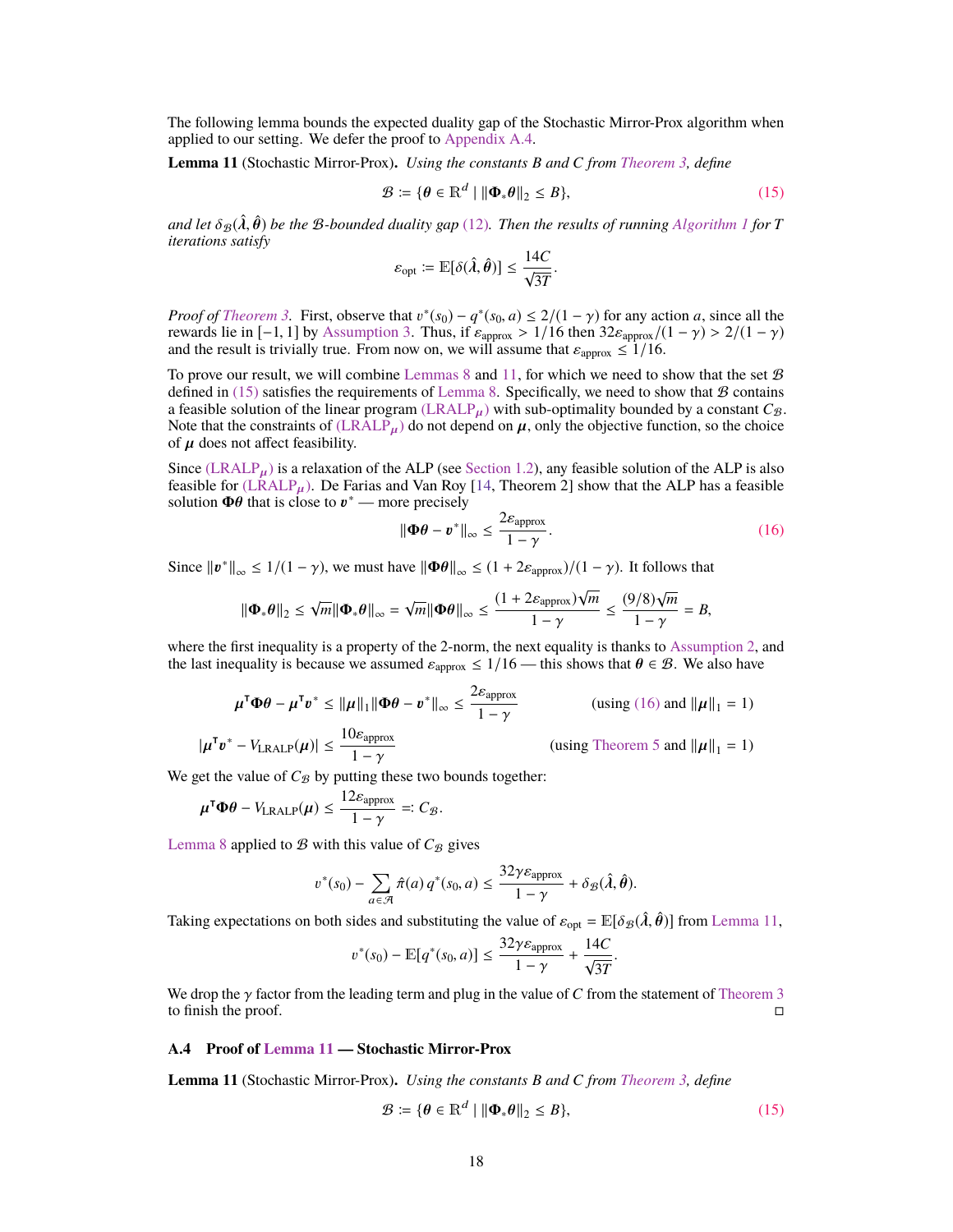*and let*  $\delta_{\mathcal{B}}(\hat{\lambda}, \hat{\theta})$  *be the B-bounded duality gap* [\(12\)](#page-15-1)*. Then the results of running [Algorithm 1](#page-6-1) for T iterations satisfy*

$$
\varepsilon_{\text{opt}} \coloneqq \mathbb{E}[\delta(\hat{\lambda}, \hat{\theta})] \le \frac{14C}{\sqrt{3T}}.
$$

Throughout this section, we will use the definitions of  $\Lambda_{\gamma}$  and  $\beta$  from [\(11\)](#page-15-3) and [\(15\),](#page-17-2) respectively. We will also define the composite space  $Z := \Lambda_{\gamma} \times \mathcal{B}$ . We will use the norm  $||\lambda||_1$  for  $\lambda \in \Lambda_{\gamma}$ , whose dual norm is  $||\cdot||_1$  for  $\theta \in \mathcal{B}$  we will use the norm  $||\theta|| = ||\Phi \theta||_2$  — the corresponding dual norm dual norm is  $\|\cdot\|_{\infty}$ . For  $\theta \in \mathcal{B}$  we will use the norm  $\|\theta\| = \|\Phi\theta\|_2$  — the corresponding dual norm enjoys the convenient bound  $\|\Phi_*^T u\|_* = \sup_{\|\theta\| \le 1} u^T \Phi_* \theta \le \|u\|_2 \le \|u\|_1$  for any vector  $u^{A}$ . The last inequality is due a general property of *p*-norms:  $||u||_p \le ||u||_q$  whenever  $\infty \ge p \ge q \ge 1$ .

### **A.4.1 Lipschitz Constants**

Our first step will be to bound the Lipschitz constants associated with *f* , the objective function of [\(CoreLP\).](#page-4-0) In other words, we are looking for bounds on  $||f_{\lambda}(\theta)||_{\infty}$  and  $||f_{\theta}(\lambda)||_{*}$ .

First, for any  $\theta \in \mathcal{B}$  we have

$$
||f_{\lambda}(\theta)||_{\infty} = ||Wr + W(\gamma P - E)\Phi\theta||_{\infty}
$$
  
\n
$$
\leq ||Wr||_{\infty} + ||W(\gamma P - E)\Phi\theta||_{\infty}
$$
 (by the triangle inequality)  
\n
$$
\leq 1 + \max_{i} ||W_{i}(\gamma P - E)||_{1} ||\Phi\theta||_{\infty}.
$$
 (by definition of  $|| \cdot ||_{\infty}$  and Hölder's inequality)

Now, by the property of norms,  $\|\Phi\theta\|_{\infty} \le \|\Phi\theta\|_{2} \le B$ . Secondly,  $W_iP$  and  $W_iE$  are probability distributions, so  $\left\|W_i(\gamma \boldsymbol{P} - \boldsymbol{E})\right\|_1 \leq \gamma \left\|W_i \boldsymbol{P}\right\|_1 + \left\|\overline{W}_i \boldsymbol{E}\right\|_1 = 1 + \gamma$  and

$$
||f_{\lambda}(\theta)||_{\infty} \le 1 + (1 + \gamma)B \le 2B.
$$
 (since  $B \ge 1/(1 - \gamma)$ )

For the other gradient, we use the bound on dual norms mentioned above:

$$
||f_{\theta}(\lambda)||_* = ||(\varphi_{S_0}^{\mathsf{T}} + \lambda^{\mathsf{T}} W(\gamma P - E))\Phi||_*
$$
  
\n
$$
\leq ||e_{S_0}^{\mathsf{T}}||_1 + ||\lambda^{\mathsf{T}} W(\gamma P - E)||_1
$$
  
\n
$$
\leq 1 + \frac{1 + \gamma}{1 - \gamma} = \frac{2}{1 - \gamma},
$$

where the last inequality uses the fact that  $(1 - \gamma)\lambda$  is a probability distribution, as are the rows of W,  $P$ , and  $E$ .

#### **A.4.2 Gradient Estimator Variance**

Next, we will bound the variance in the stochastic estimators  $\hat{f}_{\lambda}(\theta)$  and  $\hat{f}_{\theta}(\lambda)$  defined in [\(6\)](#page-5-3) and [\(7\),](#page-5-4) respectively, compared to the true gradients  $f_{\lambda}(\theta)$  and  $f_{\theta}(\lambda)$  defined in [\(4\)](#page-5-5) and [\(5\),](#page-5-6) respectively.

First, we bound  $\mathbb{E}[\|\hat{f}_{\lambda}(\theta) - f_{\lambda}(\theta)\|_{\infty}^{2}]$  for any  $\theta \in \mathcal{B}$  by bounding its components. For any state  $s \in \mathcal{S}$ . action  $a \in \mathcal{A}$  and reward  $\hat{r}$  we have *s* ∈  $S_+$ , action *a* ∈  $\mathcal{A}$ , and reward  $\hat{r}$ , we have

$$
\begin{aligned}\n|[\hat{f}_{\lambda}(\theta)]_{sa} - [f_{\lambda}(\theta)]_{sa}| \\
&= |(\hat{r} + \gamma \varphi_{s'}^{\mathsf{T}} \theta - \varphi_{s}^{\mathsf{T}} \theta) - (r_{sa} + \gamma P_{sa} \Phi \theta - \varphi_{s}^{\mathsf{T}} \theta)| \\
&\leq |\hat{r} - r_{sa}| + \gamma |\varphi_{s'}^{\mathsf{T}} \theta - P_{sa} \Phi \theta| \\
&\leq 2 + \gamma |(e_{s'}^{\mathsf{T}} - P_{sa}) \Phi \theta| \n\end{aligned}\n\qquad \qquad \text{(for some random } s' \sim P_{sa})
$$
\n
$$
\leq 2 + \gamma |(e_{s'}^{\mathsf{T}} - P_{sa})|_1 \|\Phi \theta\|_{\infty}
$$
\n
$$
\leq 2 + 2\gamma B \qquad \qquad \text{(using Hölder's inequality)}
$$
\n
$$
\leq 2 + 2\gamma B \qquad \qquad \text{(since } \|\Phi \theta\|_{\infty} \leq \|\Phi \theta\|_2 \leq B)
$$
\n
$$
\leq 2B. \qquad \qquad \text{(since } B \geq 1/(1-\gamma))
$$

It follows that  $\|\hat{f}_{\lambda}(\theta) - f_{\lambda}(\theta)\|_{\infty}^2 \le (2B)^2$ , and the same bound must hold for the expectation.

<span id="page-18-0"></span><sup>&</sup>lt;sup>4</sup>More generally,  $\|\xi\|_* = \inf \{ \|\eta\|_2 \mid \xi^\mathsf{T} = \eta^\mathsf{T} \Phi_* \}$ , which is non-zero when  $\xi \neq 0$  and  $\Phi_*$  has full column k rank.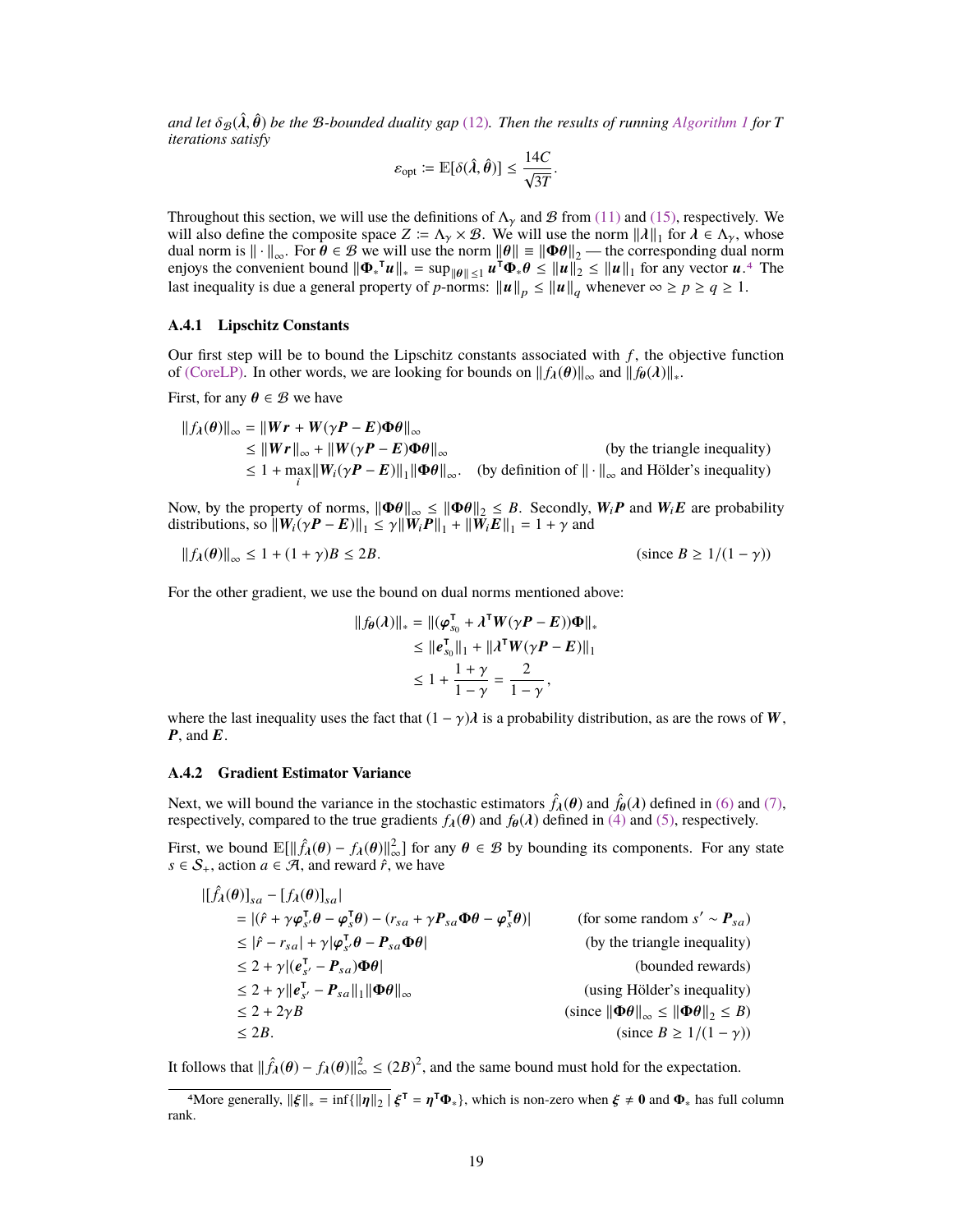We will now bound the other gradient, using the following property of Euclidean norms: for any vector-valued random variable h with mean  $\bar{h}$ ,  $\mathbb{E}[\Vert h - \bar{h} \Vert^2] = \mathbb{E}[\Vert h \Vert^2] - \Vert \bar{h} \Vert^2 \le \mathbb{E}[\Vert h \Vert^2]$ . Then, for a random choice of state  $s \in S_+$ , action  $a \in \mathcal{A}$ , and next state  $s' \sim P_{sa}$ .

$$
\mathbb{E}[\|\hat{f}_{\theta}(\lambda) - f_{\theta}(\lambda)\|_{*}^{2}] = \mathbb{E}[\|(\varphi_{0}^{\mathsf{T}} + \|\lambda\|_{1}(\gamma\varphi_{s'} - \varphi_{s})) - (\varphi_{0}^{\mathsf{T}} + \lambda^{\mathsf{T}}W(\gamma P - E)\Phi)\|_{*}^{2}]
$$

$$
= \left(\frac{1}{1-\gamma}\right)^{2} \mathbb{E}[\|(\gamma\varphi_{s'} - \varphi_{s}) - (\lambda/\|\lambda\|_{1})^{\mathsf{T}}W(\gamma P - E)\Phi\|_{*}^{2}]
$$

Now, since  $(s, a) \sim \lambda/||\lambda||_1$  and  $s' \sim P_{sa}$ , we have  $\mathbb{E}[\gamma \varphi_{s'} - \varphi_s] = (\lambda/||\lambda||_1)^T W(\gamma P - E)\Phi$ , so by the above property of variance for vector-valued random variables the above property of variance for vector-valued random variables,

$$
\leq \left(\frac{1}{1-\gamma}\right)^2 \mathbb{E}[\|\gamma\varphi_{s'}-\varphi_s\|_*^2]
$$
  
= 
$$
\left(\frac{1}{1-\gamma}\right)^2 \mathbb{E}[\|(\gamma e_{s'}-\varrho_s)\Phi\|_*^2]
$$
  

$$
\leq \left(\frac{1+\gamma}{1-\gamma}\right)^2 \leq \left(\frac{2}{1-\gamma}\right)^2.
$$

### **A.4.3 Distance-Generating Functions**

The Stochastic Mirror-Prox algorithm requires strongly convex *distance-generating functions* for <sup>Λ</sup>γ and B with respect to their respective norms. A function  $\omega : X \to \mathbb{R}$  (with domain  $X \subset \mathbb{R}^n$ ) is said to be  $\sigma$ -strongly convex (where  $\sigma > 0$  is called the modulus of convexity) with respect to a norm  $\|\cdot\|$ to be  $\sigma$ -*strongly convex* (where  $\sigma > 0$  is called the modulus of convexity) with respect to a norm  $\|\cdot\|$ on X if any of the following conditions hold for all  $x, y \in X$ 

- <span id="page-19-0"></span>(i) For all  $\alpha \in [0, 1]$ ,  $\alpha \omega(x) + (1 - \alpha) \omega(y) \ge \omega(\alpha x + (1 - \alpha)y) + \sigma \alpha (1 - \alpha) ||x - y||^2 / 2$ .
- <span id="page-19-1"></span>(ii)  $\omega$  is convex and  $\omega(x) \ge \omega(y) + \langle \nabla \omega(y), x - y \rangle + \sigma ||x - y||^2 / 2$ .
- <span id="page-19-2"></span>(iii) X is convex and  $\langle \nabla \omega(x) - \nabla \omega(y), x - y \rangle \ge \sigma ||x - y||^2$ .

Condition [\(i\)](#page-19-0) is the definition of strong convexity; note that it reduces to convexity when  $\sigma = 0$ . Conditions [\(ii\)](#page-19-1) and [\(iii\)](#page-19-2) are equivalent to the definition under appropriate differentiability conditions on ω that hold in our setting and when x, y are in the interior of X; see Yu [\[45\]](#page-11-10) for details. Juditsky et al. [\[22\]](#page-10-13) uses "strongly convex" to mean that a function is 1-strongly convex according to condition [\(iii\).](#page-19-2)

Define the *divergence function:*

$$
D_{\omega}(x, y) \coloneqq \omega(x) - \omega(y) - \langle \nabla \omega(y), x - y \rangle.
$$

When  $\omega$  is convex, one can see that  $D_{\omega}$  is always non-negative, and by condition [\(ii\)](#page-19-1) the  $\sigma$ -strong convexity of  $\omega$  is equivalent to  $D_{\omega}(x, y) \ge \sigma ||x - y||^2 / 2$ . We will use this equivalence to establish the strong convexity of our distance-generating functions below. An important operation related to the strong convexity of our distance-generating functions below. An important operation related to distance-generating functions is the *proximal projection* onto X with respect to  $\omega$ :

$$
\Pi_{\omega}(x,\xi) \coloneqq \argmin_{\mathbf{y}\in X} D_{\omega}(\mathbf{y},x) + \langle \xi, \mathbf{y} \rangle, \quad \xi \in \mathbb{R}^n.
$$

The *center* of X with respect to  $\omega$  is defined as  $x_0 := \arg \min_{x \in X} \omega(x)$  and the *diameter* of X is  $\Omega_{\chi} := \sup_{y \in \chi} \sqrt{2D_{\omega}(y, x_0)}.$ 

A strongly convex distance-generating function can be thought of as a generalization of the squared norm  $\|\cdot\|^2$  — the corresponding divergence generalizes the squared distance function  $\|\mathbf{x} - \mathbf{y}\|^2$ ;<br>unlike the squared distance, however, the divergence may not be symmetric. Indeed, when  $\|\cdot\|$  is unlike the squared distance, however, the divergence may not be symmetric. Indeed, when  $\|\cdot\|$  is an Euclidean norm, and *only* for such norms, the function  $\omega(x) = ||x||^2/2$  is 1-strongly convex [\[45,](#page-11-10) **Proposition 21** In this special case, the divergence is *D*  $(x, y) = ||x - y||^2/2$  and the proximal Proposition 2]. In this special case, the divergence is  $D_{\omega}(x, y) = ||x - y||^2 / 2$  and the proximal projection is simply the Euclidean projection:  $\Pi_{\omega}(x, \xi) = \arg \min_{y} \|\mathbf{x} + \xi - \mathbf{u}\|$ projection is simply the Euclidean projection:  $\Pi_{\omega}(x,\xi) = \arg \min_{y \in \mathcal{X}} ||x + \xi - y||$ .

Thus, since the domain B of the primal variables  $\theta$  is equipped with the Euclidean norm  $||\theta|| \equiv ||\Phi\theta||_2$ ,<br>we will use the 1 strongly convex distance generating function  $\Delta(\theta) = ||\theta||^2/2$ . Since B is the we will use the 1-strongly convex distance-generating function  $\omega_{\mathcal{B}}(\theta) = ||\theta||^2/2$ . Since  $\mathcal{B}$  is the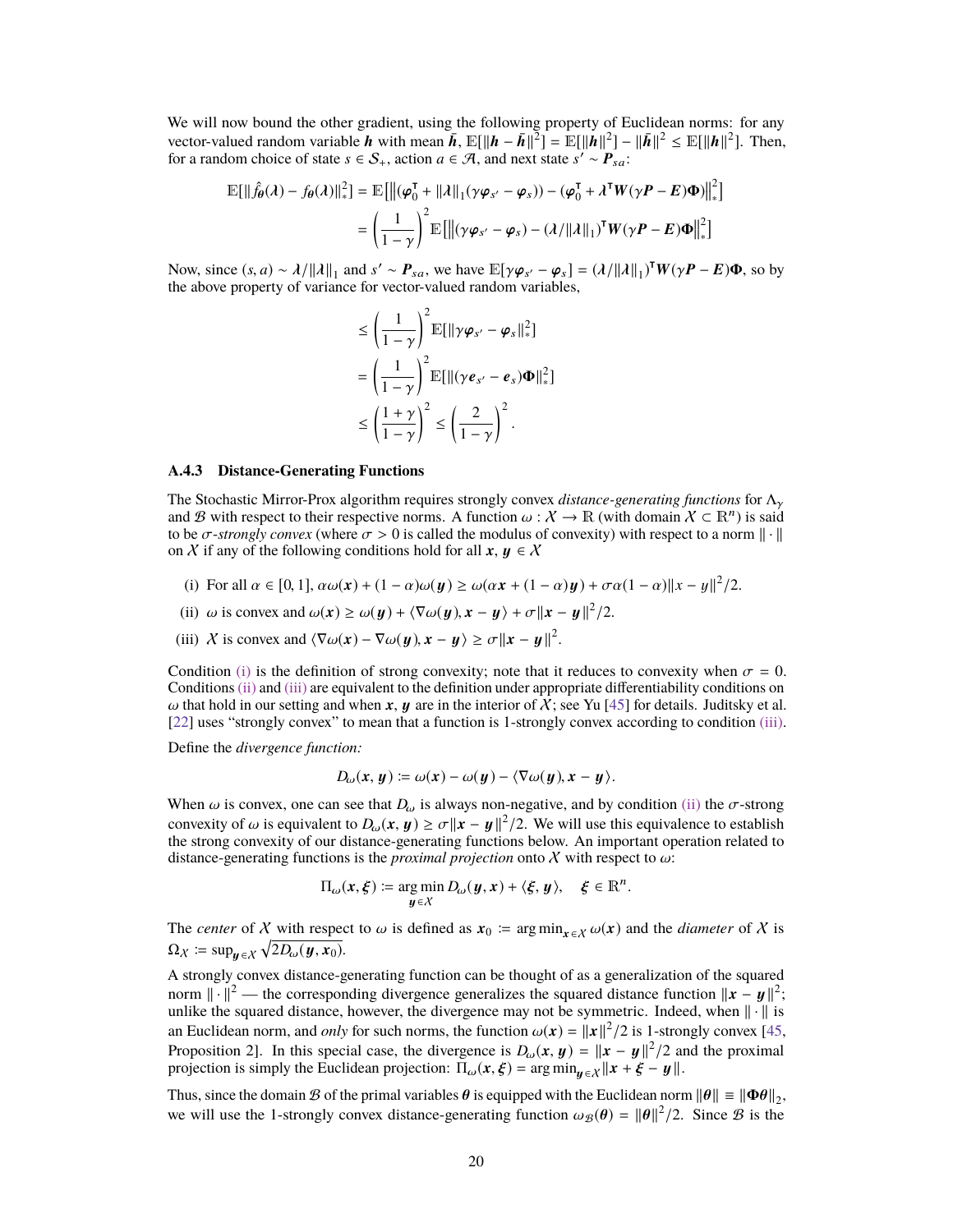Euclidean ball under this norm, the center of B is  $\theta_0 = 0$  and its "diameter" (actually the radius, in this case) is  $\Omega_B = B$ ;  $\theta_0$  is used as the initial value of  $\theta$  in [Algorithm 1.](#page-6-1) The proximal projection is

$$
\Pi_{\mathcal{B}}(\theta, \xi) = \underset{\theta' \in \mathcal{B}}{\arg \min} \|\theta + \xi - \theta'\| = \frac{\theta + \xi}{\max\{1, \|\theta + \xi\|/B\}}
$$

For the dual variables  $\lambda \in \Lambda_{\gamma}$ , our distance-generating function is a modification of the *unnormalized negentropy*  $h(\lambda) = \sum_i \lambda_i (\log \lambda_i - 1)$ . It is well-known that this function is 1-strongly convex on the set  $\{\lambda > 0 \mid ||\lambda||, \le 1\}$  fe  $\sigma$  45. Theorem 51. To achieve 1-strong convexity on  $\Delta_{\nu}$  (where the set  $\{\lambda \ge 0 \mid ||\lambda||_1 \le 1\}$  [e.g., [45,](#page-11-10) Theorem 5]. To achieve 1-strong convexity on  $\Lambda_{\gamma}$  (where  $||\lambda||_1 = 1/(1 - \gamma) > 1$ , we use a modified form of this function:

$$
h_{\gamma}(\lambda) := \frac{h((1-\gamma)\lambda)}{(1-\gamma)^2}.
$$

It follows that  $\nabla h_{\gamma}(\lambda) = [\nabla h((1 - \gamma)\lambda)]/(1 - \gamma)$ . Thus, defining  $D_{\Lambda}(\lambda', \lambda) := D_{h_{\gamma}}(\lambda', \lambda)$ , we have

$$
D_{\Lambda}(\lambda',\lambda) = \left(\frac{1}{1-\gamma}\right) \left[ \frac{h((1-\gamma)\lambda')}{1-\gamma} - \frac{h((1-\gamma)\lambda)}{1-\gamma} - \langle \nabla h((1-\gamma)\lambda), \lambda' - \lambda \rangle \right]
$$
  
= 
$$
\left(\frac{1}{1-\gamma}\right) \left[ \frac{h((1-\gamma)\lambda')}{1-\gamma} - \frac{h((1-\gamma)\lambda)}{1-\gamma} - \frac{\langle \nabla h((1-\gamma)\lambda), (1-\gamma)\lambda' - (1-\gamma)\lambda \rangle}{1-\gamma} \right]
$$

Now, since  $(1 - \gamma)\lambda$ ,  $(1 - \gamma)\lambda' \in \Delta_{\mathcal{S}_+ \times \mathcal{A}}$  and *h* is strongly convex on this set, we have

$$
D_{\Lambda}(\lambda',\lambda) \ge \left(\frac{1}{1-\gamma}\right)^2 \frac{\| (1-\gamma)\lambda - (1-\gamma)\lambda' \|_1^2}{2} = \frac{\| \lambda - \lambda' \|_1^2}{2}.
$$

Thus we have shown that  $h<sub>\gamma</sub>$  is 1-strongly convex on  $\Lambda_{\gamma}$ . By the properties of the negentropy function, we can verify that  $h_{\gamma}(\lambda)$  is minimized for  $\lambda_0 = 1_{\mathcal{A}}/A \oplus \gamma 1_{m\lambda}/(1 - \gamma)mA$ , i.e. the uniform distribution over actions concatenated with the scaled uniform distribution over state-action pairs in  $S_* \times \mathcal{A}$  — this value is used as the initializer in [Algorithm 1.](#page-6-1) Conversely,  $h_y(\lambda)$  is maximized for  $\bar{\lambda} = e_a \oplus \gamma e_{s'a'}/(1 - \gamma)$ , i.e. when  $\bar{\lambda}$  is concentrated on  $(s_0, a)$  for some  $a \in \mathcal{A}$  and some  $(s' a') \in S$ ,  $\times \mathcal{A}$  We can verify through a short calculation that  $(s', a') \in \mathcal{S}_* \times \mathcal{A}$ . We can verify through a short calculation that

$$
D_{\Lambda}(\bar{\lambda}, \lambda_0) = \frac{\ell}{(1 - \gamma)^2},
$$
 where  $\ell := \log A + \gamma \log m$   

$$
\Omega_{\Lambda} = \sqrt{2D_{\Lambda}(\bar{\lambda}, \lambda_0)} = \frac{\sqrt{2\ell}}{1 - \gamma}.
$$

Finally, the proximal projection onto  $\Lambda_{\gamma}$  with respect to  $h_{\gamma}$  is

$$
\Pi_{\Lambda}(\lambda,\rho) = \frac{\tilde{\lambda}_0}{\|\tilde{\lambda}_0\|_1} \oplus \frac{\gamma \tilde{\lambda}_*}{(1-\gamma)\|\tilde{\lambda}_*\|_1}, \qquad \text{where } \tilde{\lambda} := \exp(\log \lambda + \rho),
$$

where  $\tilde{\lambda}_{s_0} := [\tilde{\lambda}_{s_0 a}]_{a \in \mathcal{A}}$  and  $\tilde{\lambda}_* := [\tilde{\lambda}_{s a}]_{s \in \mathcal{S}_*, a \in \mathcal{A}}$ , so that  $\tilde{\lambda} = \tilde{\lambda}_{s_0} \oplus \tilde{\lambda}_*.$ 

## **A.4.4 The Composite Space**

We will now gather together the preceding results and use them to construct a norm and distancegenerating function on the composite optimization domain  $Z = \Lambda_{\gamma} \times \mathcal{B} \subset \mathbb{R}^{(1+m)A} \oplus \mathbb{R}^{d}$ . We closely follow the construction of Juditsky et al. [22, 84.2]. First, we define the squared norm: follow the construction of Juditsky et al. [\[22,](#page-10-13) §4.2]. First, we define the squared norm:

$$
\|\lambda \oplus \theta\|^2 \coloneqq \Omega_{\Lambda}^{-2} \|\lambda\|_1^2 + \Omega_{\mathcal{B}}^{-2} \|\theta\|^2 = \left(\frac{1-\gamma}{\sqrt{2\ell}} \|\lambda\|_1\right)^2 + \left(\frac{1}{B} \|\theta\|\right)^2.
$$

The corresponding squared dual norm is

$$
\|\boldsymbol{\rho}\oplus\boldsymbol{\xi}\|_{*}^{2} \coloneqq \Omega_{\Lambda}^{2} \|\boldsymbol{\lambda}\|_{\infty}^{2} + \Omega_{\mathcal{B}}^{2} \|\boldsymbol{\theta}\|_{*}^{2} = \left(\frac{\sqrt{2\ell}}{1-\gamma} \|\boldsymbol{\lambda}\|_{\infty}\right)^{2} + (B\|\boldsymbol{\theta}\|)^{2}.
$$